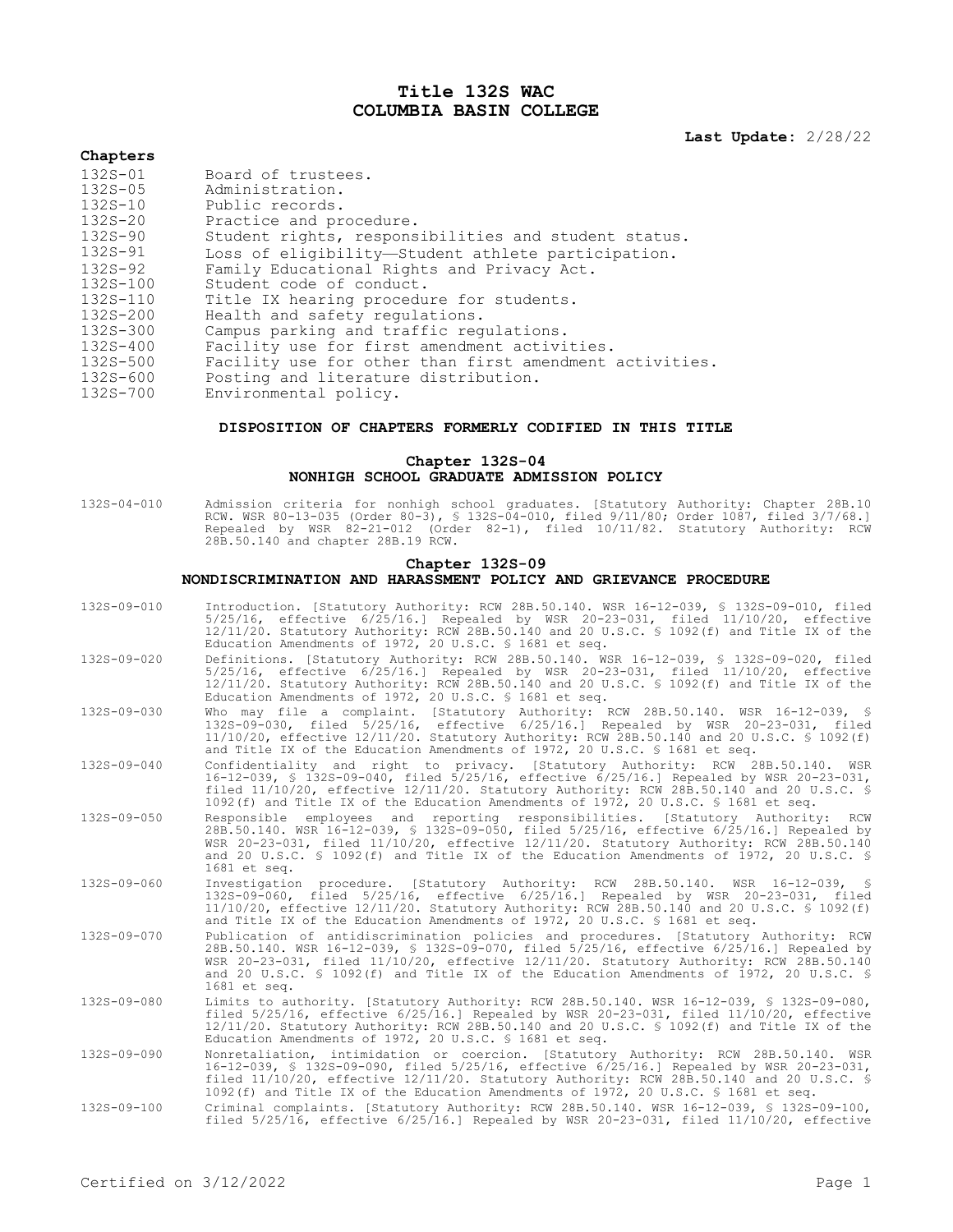12/11/20. Statutory Authority: RCW 28B.50.140 and 20 U.S.C. § 1092(f) and Title IX of the Education Amendments of 1972, 20 U.S.C. § 1681 et seq.

132S-09-110 Other discrimination complaint options. [Statutory Authority: RCW 28B.50.140. WSR 16-12-039, § 132S-09-110, filed 5/25/16, effective 6/25/16.] Repealed by WSR 20-23-031, filed 11/10/20, effective 12/11/20. Statutory Authority: RCW 28B.50.140 and 20 U.S.C. § 1092(f) and Title IX of the Education Amendments of 1972, 20 U.S.C. § 1681 et seq.

# **Chapter 132S-08 TENURE REGULATIONS**

- 132S-08-010 Purpose. [Order 70-1, § 132S-08-010, filed 3/5/70.] Repealed by WSR 82-21-012 (Order 82-1), filed 10/11/82. Statutory Authority: RCW 28B.50.140 and chapter 28B.19 RCW. Later promulgation, see WAC 132S-30-050.
- 132S-08-020 Definitions. [Order 70-1, § 132S-08-020, filed 3/5/70.] Repealed by WSR 82-21-012 (Order 82-1), filed 10/11/82. Statutory Authority: RCW 28B.50.140 and chapter 28B.19 RCW. Later promulgation, see WAC 132S-30-052.

132S-08-030 Composition of review committee. [Order 70-1, § 132S-08-030, filed 3/5/70.] Repealed by Order 74-3, filed 7/5/74. For later promulgation fee, see WAC 132S-08-035.

132S-08-035 Composition of review committee. [Order 74-3, § 132S-08-035, filed 7/5/74. Formerly WAC 132S-08-030.] Repealed by WSR 82-21-012 (Order 82-1), filed 10/11/82. Statutory Authority: RCW 28B.50.140 and chapter 28B.19 RCW. Later promulgation, see WAC 132S-30-054.

132S-08-040 Duties of review committees. [Order 70-1, § 132S-08-040, filed 3/5/70.] Repealed by WSR 82-21-012 (Order 82-1), filed 10/11/82. Statutory Authority: RCW 28B.50.140 and chapter 28B.19 RCW. Later promulgation, see WAC 132S-30-056.

- 132S-08-050 Required review committee action. [Order 70-1, § 132S-08-050, filed 3/5/70.] Repealed by WSR 82-21-012 (Order 82-1), filed 10/11/82. Statutory Authority: RCW 28B.50.140 and chapter 28B.19 RCW. Later promulgation, see WAC 132S-30-058.
- 132S-08-060 Dismissal for cause. [Order 70-1, § 132S-08-060, filed 3/5/70.] Repealed by WSR 82-21-012 (Order 82-1), filed 10/11/82. Statutory Authority: RCW 28B.50.140 and chapter 28B.19 RCW. Later promulgation, see WAC 132S-30-060.
- 132S-08-070 Dismissal for sufficient cause. [Order 70-1, § 132S-08-070, filed 3/5/70.] Repealed by WSR 82-21-012 (Order 82-1), filed 10/11/82. Statutory Authority: RCW 28B.50.140 and chapter 28B.19 RCW. Later promulgation, see WAC 132S-30-062.
- 132S-08-080 Nonrenewal of tenured faculty contracts. [Order 70-1, § 132S-08-080, filed 3/5/70.] Repealed by WSR 82-21-012 (Order 82-1), filed 10/11/82. Statutory Authority: RCW 28B.50.140 and chapter 28B.19 RCW. Later promulgation, see WAC 132S-30-064.
- 132S-08-090 Review committee recommendations. [Order 70-1, § 132S-08-090, filed 3/5/70.] Repealed by WSR 82-21-012 (Order 82-1), filed 10/11/82. Statutory Authority: RCW 28B.50.140 and chapter 28B.19 RCW. Later promulgation, see WAC 132S-30-066.
- 132S-08-100 Tenure consideration. [Statutory Authority: Chapters 28B.10 and 28B.50 RCW. WSR 78-10-019 (Order 78-1, Resolution No. 78-1), § 132S-08-100, filed 9/14/78; Order 70-1, § 132S-08-100, filed 3/5/70.] Repealed by WSR 82-21-012 (Order 82-1), filed 10/11/82. Statutory Authority: RCW 28B.50.140 and chapter 28B.19 RCW. Later promulgation, see WAC 132S-30-068.
- 132S-08-110 Effective date. [Order 70-1, § 132S-08-110, filed 3/5/70.] Repealed by WSR 82-21-012 (Order 82-1), filed 10/11/82. Statutory Authority: RCW 28B.50.140 and chapter 28B.19 RCW.

#### **Chapter 132S-11**

# **REDUCTION IN FORCE FOR CLASSIFIED STAFF— CIVIL SERVICE EMPLOYEES**

- 132S-11-010 Purpose of rules. [Order 75-1, § 132S-11-010, filed 2/11/75.] Repealed by WSR 82-21-012 (Order 82-1), filed 10/11/82. Statutory Authority: RCW 28B.50.140 and chapter 28B.19 RCW. Later promulgation, see WAC 132S-31-010.
- 132S-11-020 Definitions. [Order 75-1, § 132S-11-020, filed 2/11/75.] Repealed by WSR 82-21-012 (Order 82-1), filed 10/11/82. Statutory Authority: RCW 28B.50.140 and chapter 28B.19 RCW. Later promulgation, see WAC 132S-31-011.
- 132S-11-030 Initial procedures for reduction in force. [Order 75-1, § 132S-11-030, filed 2/11/75.] Repealed by WSR 82-21-012 (Order 82-1), filed 10/11/82. Statutory Authority: RCW 28B.50.140 and chapter 28B.19 RCW. Later promulgation, see WAC 132S-31-012.
- 132S-11-040 Initial order of layoff. [Order 75-1, § 132S-11-040, filed 2/11/75.] Repealed by WSR 82-21-012 (Order 82-1), filed 10/11/82. Statutory Authority: RCW 28B.50.140 and chapter 28B.19 RCW. Later promulgation, see WAC 132S-31-013.
- 132S-11-050 Options in lieu of layoff. [Order 75-1, § 132S-11-050, filed 2/11/75.] Repealed by WSR 82-21-012 (Order 82-1), filed 10/11/82. Statutory Authority: RCW 28B.50.140 and chapter 28B.19 RCW. Later promulgation, see WAC 132S-31-014.
- 132S-11-060 Procedures for establishing order of layoff and notice of requirements. [Order 75-1, § 132S-11-060, filed 2/11/75.] Repealed by WSR 82-21-012 (Order 82-1), filed 10/11/82. Statutory Authority: RCW 28B.50.140 and chapter 28B.19 RCW. Later promulgation, see WAC 132S-31-015.
- 132S-11-070 Distribution of layoff notice. [Order 75-1, § 132S-11-070, filed 2/11/75.] Repealed by WSR 82-21-012 (Order 82-1), filed 10/11/82. Statutory Authority: RCW 28B.50.140 and chapter 28B.19 RCW. Later promulgation, see WAC 132S-31-016.
- 132S-11-080 Reemployment rights of laid off employees. [Order 75-1, § 132S-11-080, filed 2/11/75.] Repealed by WSR 82-21-012 (Order 82-1), filed 10/11/82. Statutory Authority: RCW 28B.50.140 and chapter 28B.19 RCW. Later promulgation, see WAC 132S-31-017.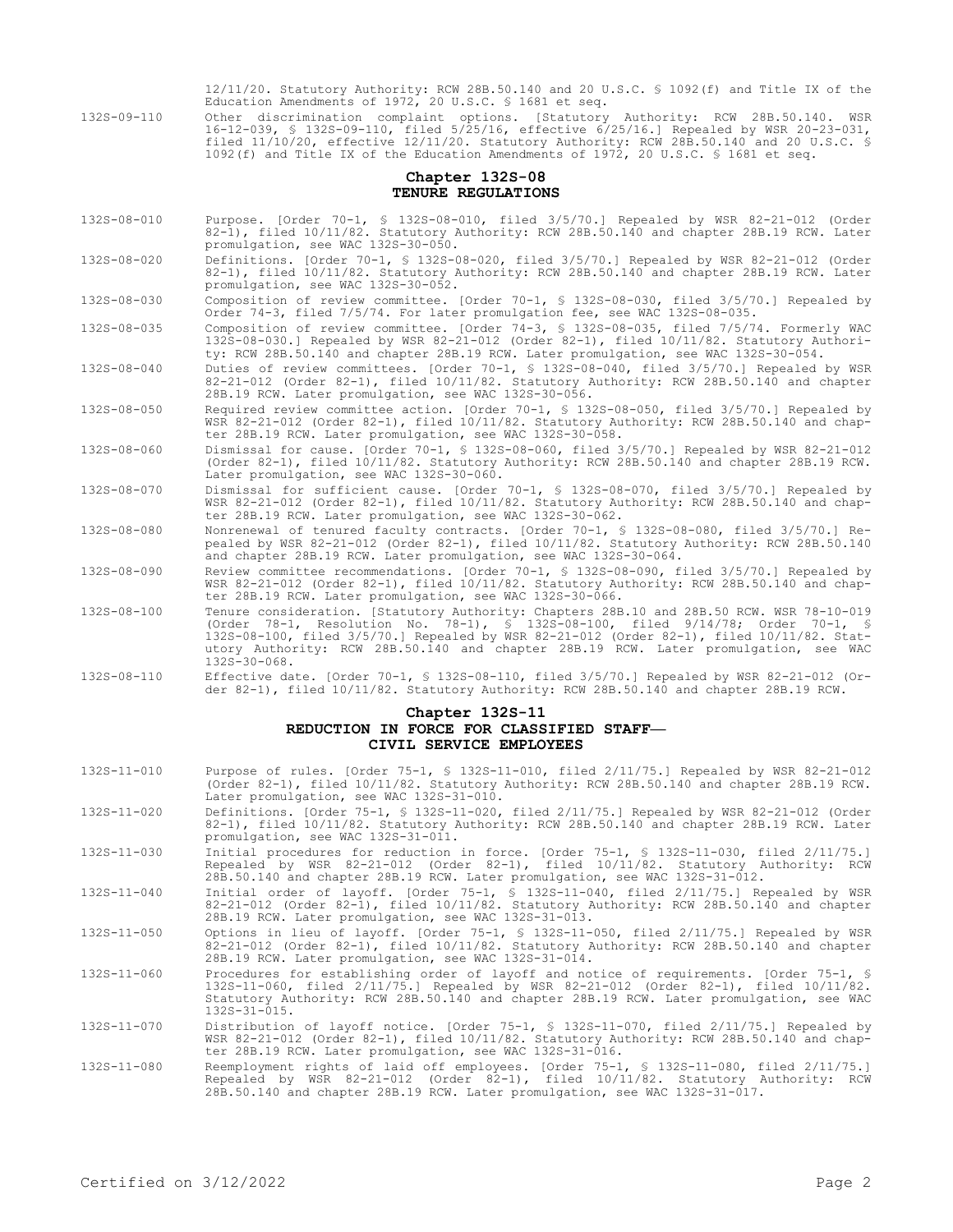## **Chapter 132S-12 CODE OF CONDUCT**

132S-12-010 Definition. [Order 70-2, § 132S-12-010, filed 3/5/70.] Repealed by WSR 82-21-012 (Order 82-1), filed 10/11/82. Statutory Authority: RCW 28B.50.140 and chapter 28B.19 RCW. Later promulgation, see WAC 132S-40-005.

132S-12-020 Liquor. [Order 70-2, § 132S-12-020, filed 3/5/70.] Repealed by WSR 82-21-012 (Order 82-1), filed 10/11/82. Statutory Authority: RCW 28B.50.140 and chapter 28B.19 RCW. Later promulgation, see WAC 132S-40-010.

132S-12-030 Drugs. [Order 70-2, § 132S-12-030, filed 3/5/70.] Repealed by WSR 82-21-012 (Order 82-1), filed 10/11/82. Statutory Authority: RCW 28B.50.140 and chapter 28B.19 RCW. Later promulgation, see WAC 132S-40-015.

132S-12-040 Assembly rights. [Order 70-2, § 132S-12-040, filed 3/5/70.] Repealed by WSR 82-21-012 (Order 82-1), filed 10/11/82. Statutory Authority: RCW 28B.50.140 and chapter 28B.19 RCW.

132S-12-050 Criminal violations. [Order 70-2, § 132S-12-050, filed 3/5/70.] Repealed by WSR 82-21-012 (Order 82-1), filed 10/11/82. Statutory Authority: RCW 28B.50.140 and chapter 28B.19 RCW. Later promulgation, see WAC 132S-40-020 through 132S-40-035.

132S-12-055 Regulations governing firearms and weapons on or in college facilities. [Statutory Authority: Chapter 28B.10 RCW. WSR 81-13-023 (Order 81-1), § 132S-12-055, filed 6/12/81.] Repealed by WSR 82-21-012 (Order 82-1), filed 10/11/82. Statutory Authority: RCW 28B.50.140 and chapter 28B.19 RCW.

132S-12-060 Cheating. [Order 70-2, § 132S-12-060, filed 3/5/70.] Repealed by WSR 82-21-012 (Order 82-1), filed 10/11/82. Statutory Authority: RCW 28B.50.140 and chapter 28B.19 RCW. Later promulgation, see WAC 132S-40-040.

- 132S-12-070 Commercial activities. [Order 70-2, § 132S-12-070, filed 3/5/70.] Repealed by WSR 82-21-012 (Order 82-1), filed 10/11/82. Statutory Authority: RCW 28B.50.140 and chapter 28B.19 RCW.
- 132S-12-080 Outside speakers. [Order 70-2, § 132S-12-080, filed 3/5/70.] Repealed by WSR 82-21-012 (Order 82-1), filed 10/11/82. Statutory Authority: RCW 28B.50.140 and chapter 28B.19 RCW.

132S-12-090 Trespass. [Order 70-2, § 132S-12-090, filed 3/5/70.] Repealed by WSR 82-21-012 (Order 82-1), filed 10/11/82. Statutory Authority: RCW 28B.50.140 and chapter 28B.19 RCW. Later promulgation, see WAC 132S-40-046.

- 132S-12-100 Distribution of materials. [Order 70-2, § 132S-12-100, filed 3/5/70.] Repealed by WSR 82-21-012 (Order 82-1), filed 10/11/82. Statutory Authority: RCW 28B.50.140 and chapter 28B.19 RCW.
- 132S-12-110 Delegation of disciplinary authority. [Order 70-2, § 132S-12-110, filed 3/5/70.] Repealed by WSR 82-21-012 (Order 82-1), filed 10/11/82. Statutory Authority: RCW 28B.50.140 and chapter 28B.19 RCW. Later promulgation, see WAC 132S-40-050.
- 132S-12-120 Disciplinary action. [Order 70-2, § 132S-12-120, filed 3/5/70.] Repealed by WSR 82-21-012 (Order 82-1), filed 10/11/82. Statutory Authority: RCW 28B.50.140 and chapter 28B.19 RCW. Later promulgation, see WAC 132S-40-055.
- 132S-12-130 Hearing panel. [Order 70-2, § 132S-12-130, filed 3/5/70.] Repealed by WSR 82-21-012 (Order 82-1), filed 10/11/82. Statutory Authority: RCW 28B.50.140 and chapter 28B.19 RCW. Later promulgation, see WAC 132S-40-060.
- 132S-12-140 Hearing panel procedures. [Order 70-2, § 132S-12-140, filed 3/5/70.] Repealed by WSR 82-21-012 (Order 82-1), filed 10/11/82. Statutory Authority: RCW 28B.50.140 and chapter 28B.19 RCW. Later promulgation, see WAC 132S-40-065.
- 132S-12-150 Hearing panel decision. [Order 70-2, § 132S-12-150, filed 3/5/70.] Repealed by WSR 82-21-012 (Order 82-1), filed 10/11/82. Statutory Authority: RCW 28B.50.140 and chapter 28B.19 RCW. Later promulgation, see WAC 132S-40-070.
- 132S-12-160 Imposition of discipline. [Order 70-2, § 132S-12-160, filed 3/5/70.] Repealed by WSR 82-21-012 (Order 82-1), filed 10/11/82. Statutory Authority: RCW 28B.50.140 and chapter 28B.19 RCW. Later promulgation, see WAC 132S-40-075.
- 132S-12-170 Student appeal. [Order 70-2, § 132S-12-170, filed 3/5/70.] Repealed by WSR 82-21-012 (Order 82-1), filed 10/11/82. Statutory Authority: RCW 28B.50.140 and chapter 28B.19 RCW. Later promulgation, see WAC 132S-40-080.
- 132S-12-180 Damaging property. [Order 70-2, § 132S-12-180, filed 3/5/70.] Repealed by WSR 82-21-012 (Order 82-1), filed 10/11/82. Statutory Authority: RCW 28B.50.140 and chapter 28B.19 RCW. Later promulgation, see WAC 132S-40-045.
- 132S-12-190 Civilian prosecution. [Order 70-2, § 132S-12-190, filed 3/5/70.] Repealed by WSR 82-21-012 (Order 82-1), filed 10/11/82. Statutory Authority: RCW 28B.50.140 and chapter 28B.19 RCW. Later promulgation, see WAC 132S-40-085.
- 132S-12-200 Exclusiveness. [Order 70-2, § 132S-12-200, filed 3/5/70.] Repealed by WSR 82-21-012 (Order 82-1), filed 10/11/82. Statutory Authority: RCW 28B.50.140 and chapter 28B.19 RCW.
- 132S-12-210 Severability. [Order 70-2, § 132S-12-210, filed 3/5/70.] Repealed by WSR 82-21-012 (Order 82-1), filed 10/11/82. Statutory Authority: RCW 28B.50.140 and chapter 28B.19 RCW.
- 132S-12-220 Effective date. [Order 70-2, § 132S-12-220, filed 3/5/70.] Repealed by WSR 82-21-012 (Order 82-1), filed 10/11/82. Statutory Authority: RCW 28B.50.140 and chapter 28B.19 RCW.

#### **Chapter 132S-14 SUMMARY SUSPENSION**

- 132S-14-010 Summary suspension. [Order 71-1, § 132S-14-010, filed 1/28/71.] Repealed by WSR 82-21-012 (Order 82-1), filed 10/11/82. Statutory Authority: RCW 28B.50.140 and chapter 28B.19 RCW. Later promulgation, see WAC 132S-30-090.
- 132S-14-020 Hearing. [Order 71-1, § 132S-14-020, filed 1/28/71.] Repealed by WSR 82-21-012 (Order 82-1), filed 10/11/82. Statutory Authority: RCW 28B.50.140 and chapter 28B.19 RCW. Later promulgation, see WAC 132S-30-092.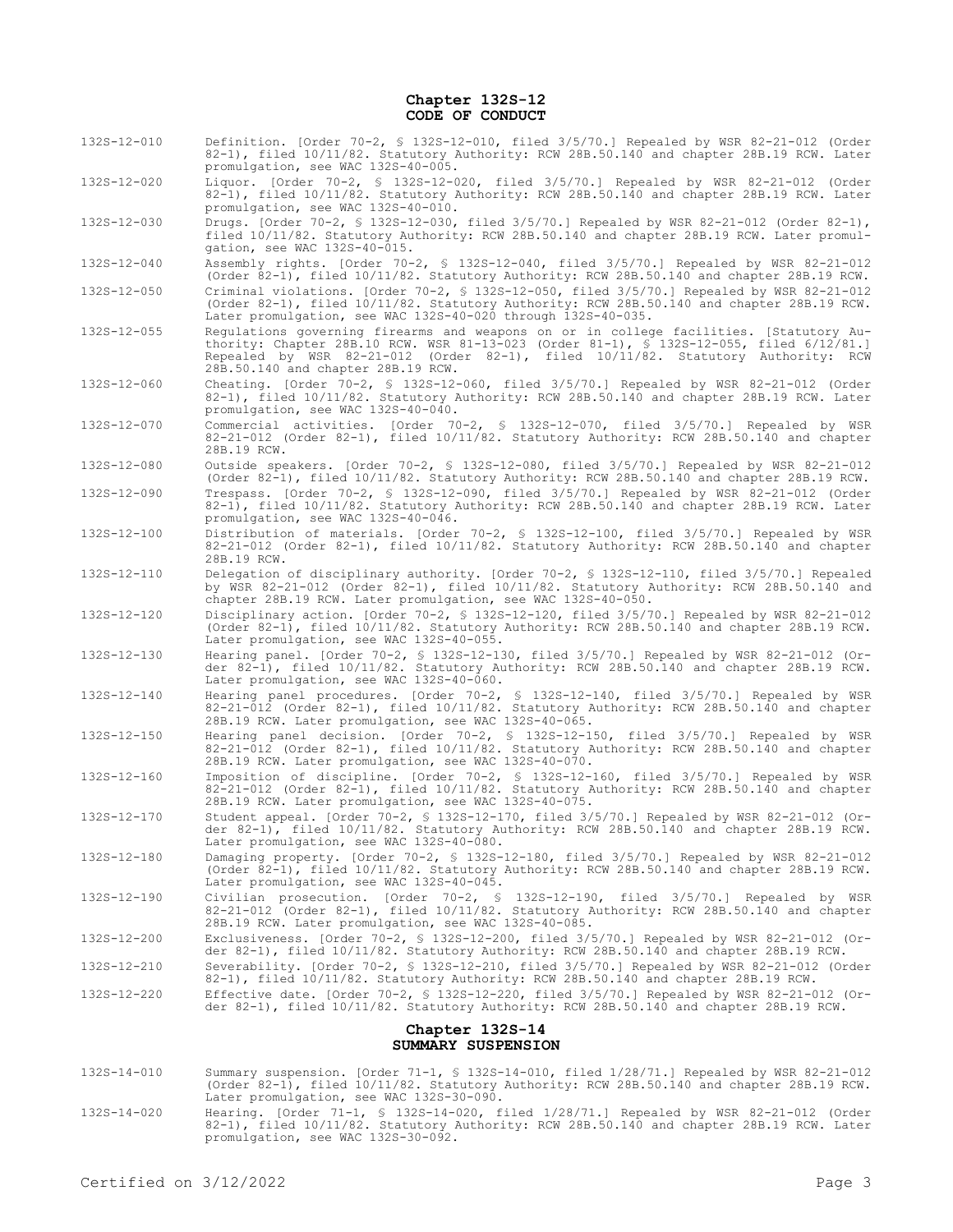#### **Chapter 132S-16 POLICIES RELATING TO BUSINESS, PERSONNEL, STUDENT AFFAIRS, CURRICULUM AND INSTRUCTION**

- 132S-16-010 Rental of facilities. [Order 2057, § 132S-16-010, filed 9/25/68.] Repealed by WSR 82-21-012 (Order 82-1), filed 10/11/82. Statutory Authority: RCW 28B.50.140 and chapter 28B.19 RCW.
- 132S-16-020 Location of activities. [Order 2057, § 132S-16-020, filed 9/25/68.] Repealed by WSR 82-21-012 (Order 82-1), filed 10/11/82. Statutory Authority: RCW 28B.50.140 and chapter 28B.19 RCW.
- 132S-16-030 Control of transcript and grades. [Order 2057, § 132S-16-030, filed 9/25/68.] Repealed by WSR 82-21-012 (Order 82-1), filed 10/11/82. Statutory Authority: RCW 28B.50.140 and chapter 28B.19 RCW.
- 132S-16-040 Schedule of refunds. [Order 2057, § 132S-16-040, filed 9/25/68.] Repealed by WSR 79-06-098 (Order 79-2, Resolution No. 79-2), filed 6/6/79. Statutory Authority: Chapter 28B.10 RCW.
- 132S-16-050 Tuition and fees. [Order 2057, § 132S-16-050, filed 9/25/68.] Repealed by WSR 82-21-012 (Order 82-1), filed 10/11/82. Statutory Authority: RCW 28B.50.140 and chapter 28B.19 RCW.

132S-16-052 Fee waivers for educationally disadvantaged. [Order 76-6, § 132S-16-052, filed 12/22/76.] (Order 82-1), filed 10/11/82. Statutory Authority: RCW 28B.50.140 and chapter 28B.19 RCW.

132S-16-060 Internal policy. [Order 2057, § 132S-16-060, filed 9/25/68.] Repealed by WSR 82-21-012 (Order 82-1), filed 10/11/82. Statutory Authority: RCW 28B.50.140 and chapter 28B.19 RCW. 132S-16-070 Travel requests. [Order 2057, § 132S-16-070, filed 9/25/68.] Repealed by WSR 82-21-012

(Order 82-1), filed 10/11/82. Statutory Authority: RCW 28B.50.140 and chapter 28B.19 RCW. 132S-16-080 Use of vehicles. [Order 2057, § 132S-16-080, filed 9/25/68.] Repealed by Order 74-4,

filed 8/8/74. See WAC 132S-16-083. 132S-16-081 Purpose. [Order 74-4, § 132S-16-081, filed 8/8/74.] Repealed by WSR 82-21-012 (Order 82-1), filed 10/11/82. Statutory Authority: RCW 28B.50.140 and chapter 28B.19 RCW.

132S-16-082 Transportation officer. [Order 74-4, § 132S-16-082, filed 8/8/74.] Repealed by WSR 82-21-012 (Order 82-1), filed 10/11/82. Statutory Authority: RCW 28B.50.140 and chapter 28B.19 RCW.

132S-16-083 Policy statement. [Order 74-4, § 132S-16-083, filed 8/8/74.] Repealed by WSR 82-21-012 (Order 82-1), filed 10/11/82. Statutory Authority: RCW 28B.50.140 and chapter 28B.19 RCW. 132S-16-0831 Funding. [Order 74-4, § 132S-16-083 (codified WAC 132S-16-0831), filed 8/8/74.] Repealed

by WSR 82-21-012 (Order 82-1), filed 10/11/82. Statutory Authority: RCW 28B.50.140 and chapter 28B.19 RCW.

- 132S-16-084 Policy enforcement. [Order 74-4, § 132S-16-084, filed 8/8/74.] Repealed by WSR 82-21-012 (Order 82-1), filed 10/11/82. Statutory Authority: RCW 28B.50.140 and chapter 28B.19 RCW. 132S-16-090 Payroll office. [Order 2057, § 132S-16-090, filed 9/25/68.] Repealed by WSR 82-21-012
- (Order 82-1), filed 10/11/82. Statutory Authority: RCW 28B.50.140 and chapter 28B.19 RCW. 132S-16-100 Recruiting personnel. [Order 2057, § 132S-16-100, filed 9/25/68.] Repealed by WSR 82-21-012 (Order 82-1), filed 10/11/82. Statutory Authority: RCW 28B.50.140 and chapter 28B.19 RCW.
- 132S-16-110 Selection of personnel. [Order 2057, § 132S-16-110, filed 9/25/68.] Repealed by WSR 82-21-012 (Order 82-1), filed 10/11/82. Statutory Authority: RCW 28B.50.140 and chapter 28B.19 RCW.
- 132S-16-120 Employment. [Order 2057, § 132S-16-120, filed 9/25/68.] Repealed by WSR 82-21-012 (Order 82-1), filed 10/11/82. Statutory Authority: RCW 28B.50.140 and chapter 28B.19 RCW.

132S-16-130 Nondiscrimination. [Order 2057, § 132S-16-130, filed 9/25/68.] Repealed by WSR 82-21-012 (Order 82-1), filed 10/11/82. Statutory Authority: RCW 28B.50.140 and chapter 28B.19 RCW. Later promulgation, see WAC 132S-30-028.

132S-16-131 Equal opportunity policy. [Order 73-1, § 132S-16-131, filed 1/17/73.] Repealed by WSR 82-21-012 (Order 82-1), filed 10/11/82. Statutory Authority: RCW 28B.50.140 and chapter 28B.19 RCW. Later promulgation, see WAC 132S-30-030.

132S-16-132 Recruitment, screening and selection procedures. [Order 76-6, § 132S-16-132, filed 12/22/76; Order 73-1, § 132S-16-132, filed 1/17/73.] Repealed by WSR 82-21-012 (Order 82-1), filed 10/11/82. Statutory Authority: RCW 28B.50.140 and chapter 28B.19 RCW. Later promulgation, see WAC 132S-30-016.

132S-16-133 Grievance procedure. [Order 73-1, § 132S-16-133, filed 1/17/73.] Repealed by WSR 82-21-012 (Order 82-1), filed 10/11/82. Statutory Authority: RCW 28B.50.140 and chapter 28B.19 RCW. Later promulgation, see WAC 132S-30-034.

132S-16-134 Referrals of complaints. [Order 73-1, § 132S-16-134, filed 1/17/73.] Repealed by WSR 82-21-012 (Order 82-1), filed 10/11/82. Statutory Authority: RCW 28B.50.140 and chapter 28B.19 RCW. Later promulgation, see WAC 132S-30-038.

132S-16-135 Affirmative action responsibility—Appointing authority of the college. [Order 73-1, § 132S-16-135, filed 1/17/73.] Repealed by WSR 82-21-012 (Order 82-1), filed 10/11/82. Statutory Authority: RCW 28B.50.140 and chapter 28B.19 RCW. Later promulgation, see WAC 132S-30-032.

132S-16-136 Contract compliance review officials. [Order 73-1, § 132S-16-136, filed 1/17/73.] Repealed by WSR 82-21-012 (Order 82-1), filed 10/11/82. Statutory Authority: RCW 28B.50.140 and chapter 28B.19 RCW. Later promulgation, see WAC 132S-30-040.

132S-16-140 Contracts. [Order 2057, § 132S-16-140, filed 9/25/68.] Repealed by WSR 82-21-012 (Order 82-1), filed 10/11/82. Statutory Authority: RCW 28B.50.140 and chapter 28B.19 RCW.

132S-16-150 Salary schedule. [Order 2057, § 132S-16-150, filed 9/25/68.] Repealed by WSR 82-21-012 (Order 82-1), filed 10/11/82. Statutory Authority: RCW 28B.50.140 and chapter 28B.19 RCW.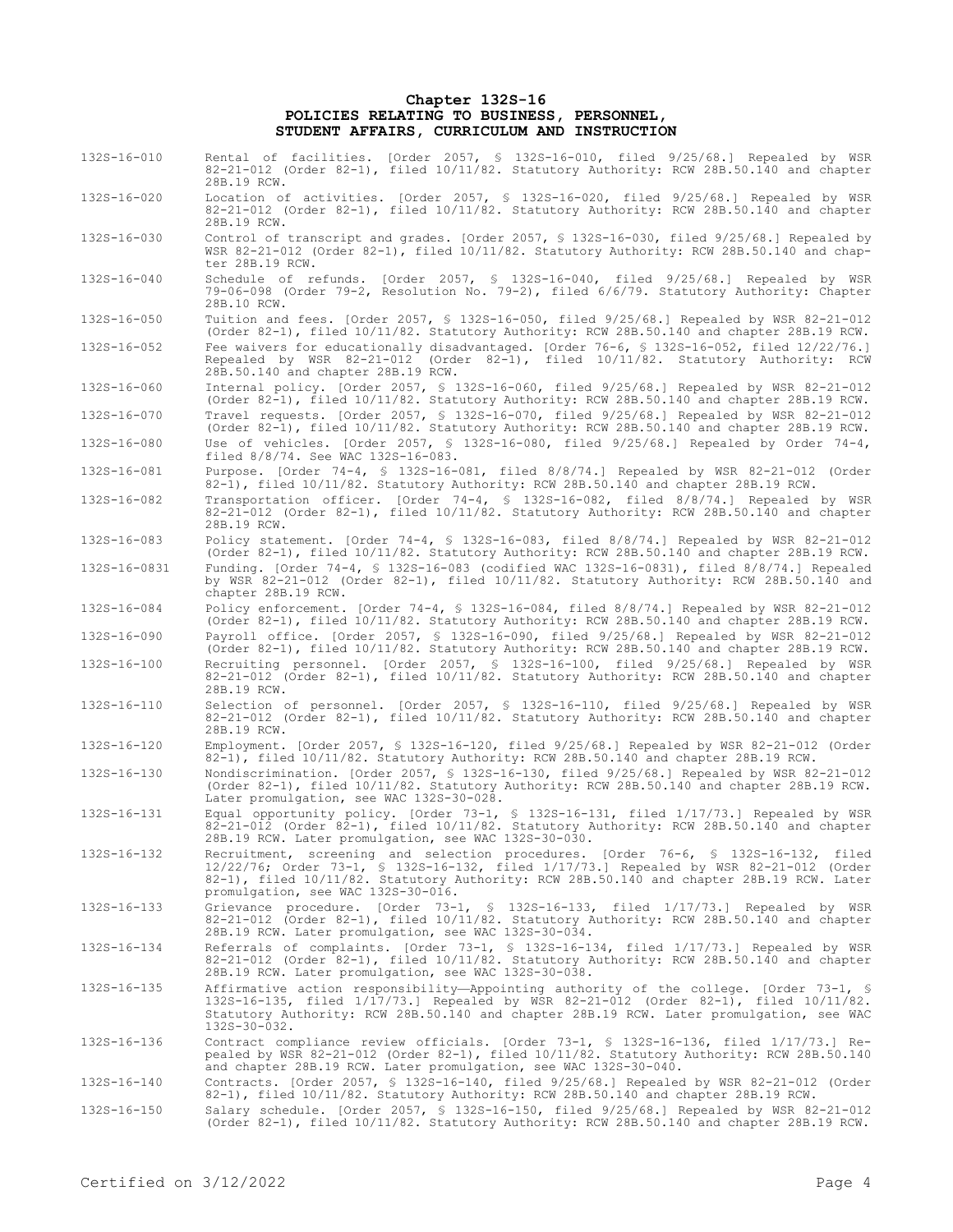| 132S-16-160 | Orientation. [Order 2057, § 132S-16-160, filed 9/25/68.] Repealed by WSR 82-21-012 (Order<br>82-1), filed 10/11/82. Statutory Authority: RCW 28B.50.140 and chapter 28B.19 RCW.                                                     |
|-------------|-------------------------------------------------------------------------------------------------------------------------------------------------------------------------------------------------------------------------------------|
| 132S-16-170 | Leaves of absence. [Order 2253, § 132S-16-170, filed 4/3/69; Order 2057, § 132S-16-170,<br>filed 9/25/68.] Repealed by WSR 82-21-012 (Order 82-1), filed 10/11/82. Statutory Author-<br>ity: RCW 28B.50.140 and chapter 28B.19 RCW. |
| 132S-16-180 | Fringe benefits. [Order 2057, § 132S-16-180, filed 9/25/68.] Repealed by WSR 82-21-012<br>(Order 82-1), filed 10/11/82. Statutory Authority: RCW 28B.50.140 and chapter 28B.19 RCW.                                                 |
| 132S-16-190 | Assignment or placement. [Order 2057, § 132S-16-190, filed 9/25/68.] Repealed by WSR<br>82-21-012 (Order 82-1), filed 10/11/82. Statutory Authority: RCW 28B.50.140 and chapter<br>28B.19 RCW.                                      |
| 132S-16-200 | Change of status. [Order 2057, § 132S-16-200, filed $9/25/68$ .] Repealed by WSR 82-21-012<br>(Order 82-1), filed 10/11/82. Statutory Authority: RCW 28B.50.140 and chapter 28B.19 RCW.                                             |
| 132S-16-210 | Dismissal procedures. [Order 2057, § 132S-16-210, filed 9/25/68.] Repealed by WSR<br>82-21-012 (Order 82-1), filed 10/11/82. Statutory Authority: RCW 28B.50.140 and chapter<br>28B.19 RCW.                                         |
| 132S-16-220 | Exchange teaching. [Order 2057, § 132S-16-220, filed 9/25/68.] Repealed by WSR 82-21-012<br>(Order 82-1), filed 10/11/82. Statutory Authority: RCW 28B.50.140 and chapter 28B.19 RCW.                                               |
| 132S-16-230 | Grievance procedure. [Order 2057, § 132S-16-230, filed 9/25/68.] Repealed by WSR<br>82-21-012 (Order 82-1), filed 10/11/82. Statutory Authority: RCW 28B.50.140 and chapter<br>28B.19 RCW. Later promulgation, see WAC 132S-30-070. |
| 132S-16-240 | Promotion. [Order 2057, § 132S-16-240, filed 9/25/68.] Repealed by WSR 82-21-012 (Order<br>82-1), filed 10/11/82. Statutory Authority: RCW 28B.50.140 and chapter 28B.19 RCW.                                                       |
| 132S-16-250 | Substitute teaching. [Order 2057, § 132S-16-250, filed 9/25/68.] Repealed by WSR<br>82-21-012 (Order 82-1), filed 10/11/82. Statutory Authority: RCW 28B.50.140 and chapter<br>28B.19 RCW.                                          |
| 132S-16-260 | Transfer at the request of the faculty member. [Order 2057, § 132S-16-260, filed<br>$9/25/68$ .] Repealed by WSR 82-21-012 (Order 82-1), filed $10/11/82$ . Statutory Authority:<br>RCW 28B.50.140 and chapter 28B.19 RCW.          |
| 132S-16-270 | Resignation. [Order 2057, § 132S-16-270, filed 9/25/68.] Repealed by WSR 82-21-012 (Order<br>82-1), filed 10/11/82. Statutory Authority: RCW 28B.50.140 and chapter 28B.19 RCW.                                                     |
| 132S-16-280 | Professional growth. [Order 2057, § 132S-16-280, filed 9/25/68.] Repealed by WSR<br>82-21-012 (Order 82-1), filed 10/11/82. Statutory Authority: RCW 28B.50.140 and chapter<br>28B.19 RCW.                                          |
| 132S-16-290 | Evaluation. [Order 2057, § 132S-16-290, filed 9/25/68.] Repealed by WSR 82-21-012 (Order<br>82-1), filed 10/11/82. Statutory Authority: RCW 28B.50.140 and chapter 28B.19 RCW.                                                      |
| 132S-16-300 | Ethics and conduct. [Order 2057, § 132S-16-300, filed 9/25/68.] Repealed by WSR 82-21-012<br>(Order 82-1), filed 10/11/82. Statutory Authority: RCW 28B.50.140 and chapter 28B.19 RCW.                                              |
| 132S-16-310 | In-service work. [Order 2057, \$ 132S-16-310, filed 9/25/68.] Repealed by WSR 82-21-012<br>(Order 82-1), filed 10/11/82. Statutory Authority: RCW 28B.50.140 and chapter 28B.19 RCW.                                                |
| 132S-16-320 | Meetings. [Order 2057, § 132S-16-320, filed 9/25/68.] Repealed by WSR 82-21-012 (Order<br>82-1), filed 10/11/82. Statutory Authority: RCW 28B.50.140 and chapter 28B.19 RCW.                                                        |
| 132S-16-330 | Organizations, membership. [Order 2057, § 132S-16-330, filed 9/25/68.] Repealed by WSR<br>82-21-012 (Order 82-1), filed 10/11/82. Statutory Authority: RCW 28B.50.140 and chapter<br>28B.19 RCW.                                    |
| 132S-16-340 | Supervision. [Order 2057, § 132S-16-340, filed 9/25/68.] Repealed by WSR 82-21-012 (Order<br>82-1), filed 10/11/82. Statutory Authority: RCW 28B.50.140 and chapter 28B.19 RCW.                                                     |
| 132S-16-350 | Open door policy, student. [Order 2057, § 132S-16-350, filed 9/25/68.] Repealed by WSR<br>82-21-012 (Order 82-1), filed 10/11/82. Statutory Authority: RCW 28B.50.140 and chapter<br>28B.19 RCW.                                    |
| 132S-16-360 | College may deny admission. [Order 2057, § 132S-16-360, filed 9/25/68.] Repealed by WSR<br>82-21-012 (Order 82-1), filed 10/11/82. Statutory Authority: RCW 28B.50.140 and chapter<br>28B.19 RCW.                                   |
| 132S-16-370 | Eligibility for admission. [Order 2057, § 132S-16-370, filed 9/25/68.] Repealed by WSR<br>82-21-012 (Order 82-1), filed 10/11/82. Statutory Authority: RCW 28B.50.140 and chapter<br>28B.19 RCW.                                    |
| 132S-16-380 | Maximum load. [Order 2057, § 132S-16-380, filed 9/25/68.] Repealed by WSR 82-21-012 (Or-<br>der 82-1), filed 10/11/82. Statutory Authority: RCW 28B.50.140 and chapter 28B.19 RCW.                                                  |
| 132S-16-390 | Out-of-state students. [Order 2057, § 132S-16-390, filed 9/25/68.] Repealed by WSR<br>82-21-012 (Order 82-1), filed 10/11/82. Statutory Authority: RCW 28B.50.140 and chapter<br>28B.19 RCW.                                        |
| 132S-16-400 | Reqular attendance. [Order 2057, § 132S-16-400, filed 9/25/68.] Repealed by WSR 82-21-012<br>(Order 82-1), filed 10/11/82. Statutory Authority: RCW 28B.50.140 and chapter 28B.19 RCW.                                              |
| 132S-16-410 | Foreign students. [Order 2057, § 132S-16-410, filed 9/25/68.] Repealed by WSR 82-21-012<br>(Order 82-1), filed 10/11/82. Statutory Authority: RCW 28B.50.140 and chapter 28B.19 RCW.                                                |
| 132S-16-420 | Physical examination. [Order 2057, § 132S-16-420, filed 9/25/68.] Repealed by WSR<br>82-21-012 (Order 82-1), filed 10/11/82. Statutory Authority: RCW 28B.50.140 and chapter<br>28B.19 RCW.                                         |
| 132S-16-430 | Parking fees. [Order 2057, § 132S-16-430, filed 9/25/68.] Repealed by WSR 82-21-012 (Or-<br>der 82-1), filed 10/11/82. Statutory Authority: RCW 28B.50.140 and chapter 28B.19 RCW.                                                  |
| 132S-16-440 | Superior achievement. [Order 2057, § 132S-16-440, filed 9/25/68.] Repealed by WSR<br>82-21-012 (Order 82-1), filed 10/11/82. Statutory Authority: RCW 28B.50.140 and chapter<br>28B.19 RCW.                                         |
| 132S-16-445 | Student housing. [Order 2057, § 132S-16-440 (codified as WAC 132S-16-445), filed<br>$9/25/68$ .] Repealed by WSR 82-21-012 (Order 82-1), filed $10/11/82$ . Statutory Authority:                                                    |

RCW 28B.50.140 and chapter 28B.19 RCW.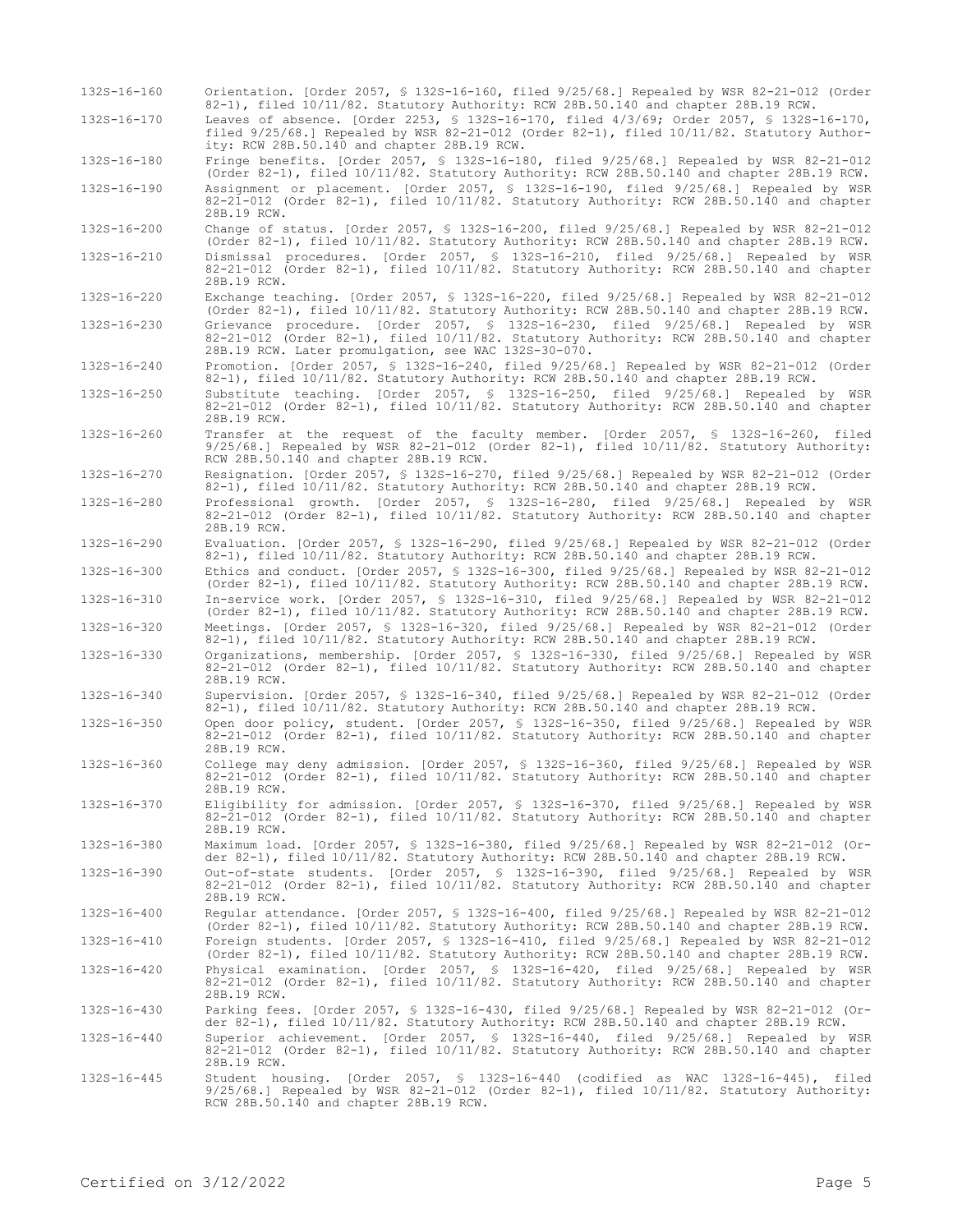| 132S-16-450       | Probation, suspension and expulsion. [Order 2057, § 132S-16-450, filed 9/25/68.] Repealed<br>by WSR 82-21-012 (Order 82-1), filed 10/11/82. Statutory Authority: RCW 28B.50.140 and<br>chapter 28B.19 RCW. Later promulgation, see WAC 132S-40-125. |
|-------------------|-----------------------------------------------------------------------------------------------------------------------------------------------------------------------------------------------------------------------------------------------------|
| $132S - 16 - 455$ | Student activities. [Order 2057, § 132S-16-450 (codified as WAC 132S-16-455), filed<br>$9/25/68$ .] Repealed by WSR 82-21-012 (Order 82-1), filed $10/11/82$ . Statutory Authority:<br>RCW 28B.50.140 and chapter 28B.19 RCW.                       |
| 132S-16-460       | Withdrawal in good standing. [Order 2057, § 132S-16-460, filed 9/25/68.] Repealed by WSR<br>82-21-012 (Order 82-1), filed 10/11/82. Statutory Authority: RCW 28B.50.140 and chapter<br>28B.19 RCW.                                                  |
| 132S-16-470       | Incidental fees. [Order 2057, § 132S-16-470, filed 9/25/68.] Repealed by WSR 82-21-012<br>(Order 82-1), filed 10/11/82. Statutory Authority: RCW 28B.50.140 and chapter 28B.19 RCW.                                                                 |
| 132S-16-480       | Campus programs. [Order 2057, § 132S-16-480, filed 9/25/68.] Repealed by WSR 82-21-012<br>(Order 82-1), filed 10/11/82. Statutory Authority: RCW 28B.50.140 and chapter 28B.19 RCW.                                                                 |
| 132S-16-481       | Off-campus student invited speakers. [Order 2286, § 132S-16-481, filed 5/16/69.] Repealed<br>by Order $70-2$ (part), filed $3/5/70$ .                                                                                                               |
| 132S-16-485       | Campus conduct. [Order 2290, § 132S-16-485, filed 5/16/69.] Repealed by Order 70-2, filed<br>$3/5/70$ .                                                                                                                                             |
| 132S-16-490       | Clubs and organizations. [Order 2057, § 132S-16-490, filed 9/25/68.] Repealed by WSR<br>82-21-012 (Order 82-1), filed 10/11/82. Statutory Authority: RCW 28B.50.140 and chapter<br>28B.19 RCW.                                                      |
| 132S-16-500       | Faculty participation. [Order 2057, § 132S-16-500, filed 9/25/68.] Repealed by WSR<br>82-21-012 (Order 82-1), filed 10/11/82. Statutory Authority: RCW 28B.50.140 and chapter<br>28B.19 RCW.                                                        |
| 132S-16-510       | Long-range curriculum plans. [Order 2057, § 132S-16-510, filed 9/25/68.] Repealed by WSR<br>82-21-012 (Order 82-1), filed 10/11/82. Statutory Authority: RCW 28B.50.140 and chapter<br>28B.19 RCW.                                                  |
| 132S-16-520       | The curriculum committee. [Order 2057, § 132S-16-520, filed 9/25/68.] Repealed by WSR<br>82-21-012 (Order 82-1), filed 10/11/82. Statutory Authority: RCW 28B.50.140 and chapter<br>28B.19 RCW.                                                     |
| 132S-16-530       | Annual examination of curriculum. [Order 2057, § 132S-16-530, filed 9/25/68.] Repealed by<br>WSR 82-21-012 (Order 82-1), filed $10/11/82$ . Statutory Authority: RCW 28B.50.140 and chap-<br>ter 28B.19 RCW.                                        |
| 132S-16-540       | Evening school. [Order 2057, \$ 132S-16-540, filed 9/25/68.] Repealed by WSR 82-21-012<br>(Order 82-1), filed 10/11/82. Statutory Authority: RCW 28B.50.140 and chapter 28B.19 RCW.                                                                 |
| 132S-16-550       | Academic year calendar. [Order 2057, § 132S-16-550, filed 9/25/68.] Repealed by WSR<br>82-21-012 (Order 82-1), filed 10/11/82. Statutory Authority: RCW 28B.50.140 and chapter<br>28B.19 RCW.                                                       |
| 132S-16-560       | Evaluation of instruction. [Order 2057, § 132S-16-560, filed 9/25/68.] Repealed by WSR<br>82-21-012 (Order 82-1), filed 10/11/82. Statutory Authority: RCW 28B.50.140 and chapter<br>28B.19 RCW.                                                    |
| 132S-16-570       | Student achievement criteria. [Order 2057, \$ 132S-16-570, filed 9/25/68.] Repealed by WSR<br>82-21-012 (Order 82-1), filed 10/11/82. Statutory Authority: RCW 28B.50.140 and chapter<br>28B.19 RCW.                                                |
| 132S-16-580       | The learning environment. [Order 2057, § 132S-16-580, filed 9/25/68.] Repealed by WSR<br>82-21-012 (Order 82-1), filed 10/11/82. Statutory Authority: RCW 28B.50.140 and chapter<br>28B.19 RCW.                                                     |
| 132S-16-590       | Instructional innovation and research. [Order 2057, § 132S-16-590, filed 9/25/68.] Re-<br>pealed by WSR 82-21-012 (Order 82-1), filed 10/11/82. Statutory Authority: RCW 28B.50.140<br>and chapter 28B.19 RCW.                                      |
| $132S - 16 - 600$ | Academic advisement. [Order 2057, § 132S-16-600, filed 9/25/68.] Repealed by WSR<br>82-21-012 (Order 82-1), filed 10/11/82. Statutory Authority: RCW 28B.50.140 and chapter<br>28B.19 RCW.                                                          |
| 132S-16-610       | In-service programs. [Order 2057, § 132S-16-610, filed 9/25/68.] Repealed by WSR<br>82-21-012 (Order 82-1), filed 10/11/82. Statutory Authority: RCW 28B.50.140 and chapter<br>28B.19 RCW.                                                          |
|                   | Chapter 132S-17                                                                                                                                                                                                                                     |

# **PUBLIC RECORDS**

- 132S-17-010 Purpose. [Order 73-5, § 132S-17-010, filed 6/18/73.] Repealed by WSR 82-21-012 (Order 82-1), filed 10/11/82. Statutory Authority: RCW 28B.50.140 and chapter 28B.19 RCW. Later promulgation, see WAC 132S-10-016.
- 132S-17-015 Definitions. [Order 73-5, § 132S-17-015, filed 6/18/73.] Repealed by WSR 82-21-012 (Order 82-1), filed 10/11/82. Statutory Authority: RCW 28B.50.140 and chapter 28B.19 RCW. Later promulgation, see WAC 132S-10-016.

132S-17-020 Description of central and field organization of Community College District No. 19. [Order 73-5, § 132S-17-020, filed 6/18/73.] Repealed by WSR 82-21-012 (Order 82-1), filed 10/11/82. Statutory Authority: RCW 28B.50.140 and chapter 28B.19 RCW.

132S-17-025 Operations and procedures. [Order 73-5, § 132S-17-025, filed 6/18/73.] Repealed by WSR 82-21-012 (Order 82-1), filed 10/11/82. Statutory Authority: RCW 28B.50.140 and chapter 28B.19 RCW. Later promulgation, see WAC 132S-10-020.

132S-17-030 Public records available. [Order 73-5, § 132S-17-030, filed 6/18/73.] Repealed by WSR 82-21-012 (Order 82-1), filed 10/11/82. Statutory Authority: RCW 28B.50.140 and chapter 28B.19 RCW. Later promulgation, see WAC 132S-10-021.

132S-17-035 Public records officer. [Order 73-5, § 132S-17-035, filed 6/18/73.] Repealed by WSR 82-21-012 (Order 82-1), filed 10/11/82. Statutory Authority: RCW 28B.50.140 and chapter 28B.19 RCW. Later promulgation, see WAC 132S-10-022.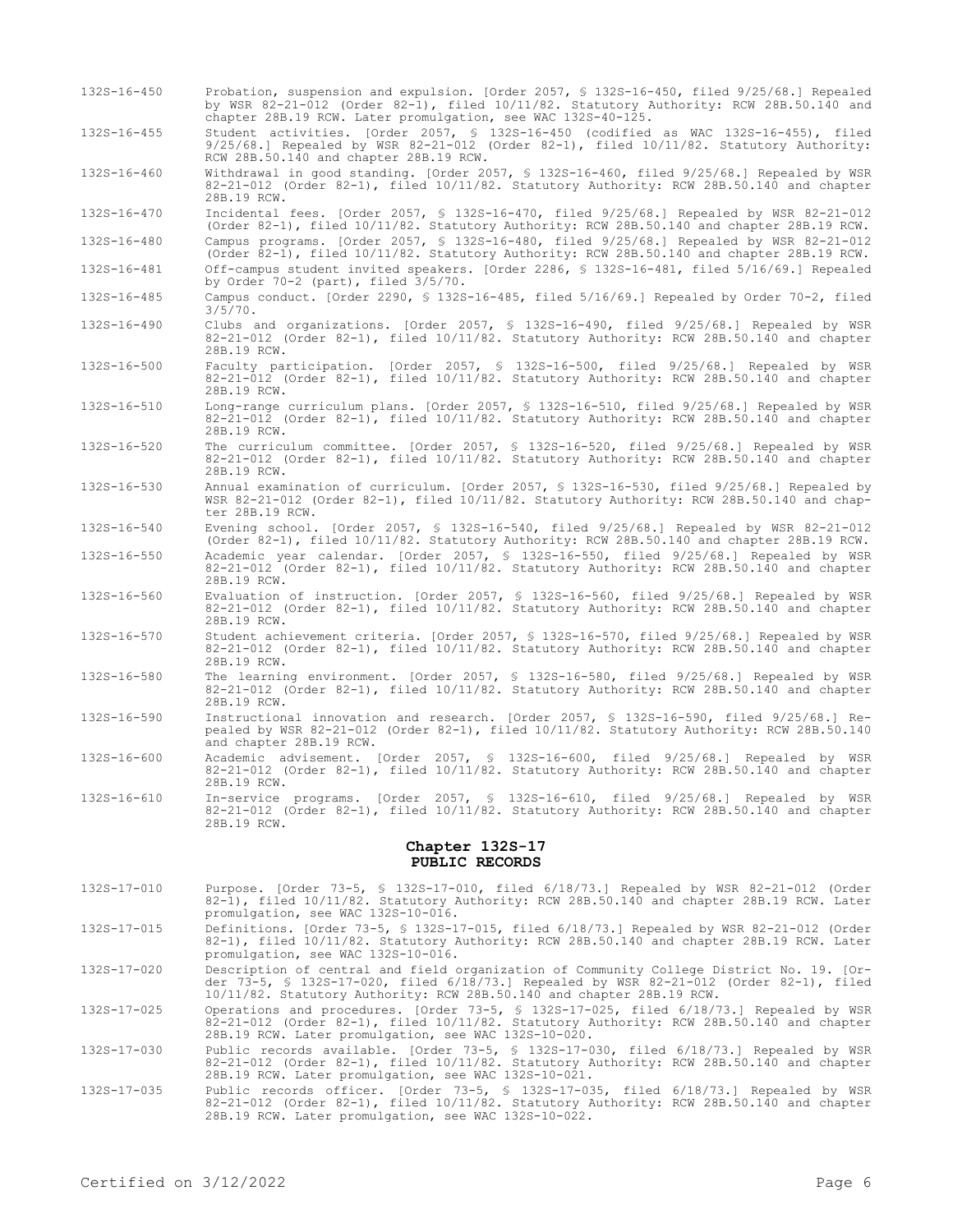- 132S-17-040 Office hours. [Order 73-5, § 132S-17-040, filed 6/18/73.] Repealed by WSR 82-21-012 (Order 82-1), filed 10/11/82. Statutory Authority: RCW 28B.50.140 and chapter 28B.19 RCW. Later promulgation, see WAC 132S-10-023.
- 132S-17-045 Requests for public records. [Order 73-5, § 132S-17-045, filed 6/18/73.] Repealed by WSR 82-21-012 (Order 82-1), filed 10/11/82. Statutory Authority: RCW 28B.50.140 and chapter 28B.19 RCW. Later promulgation, see WAC 132S-10-024.
- 132S-17-050 Copying. [Order 73-5, § 132S-17-050, filed 6/18/73.] Repealed by WSR 82-21-012 (Order 82-1), filed 10/11/82. Statutory Authority: RCW 28B.50.140 and chapter 28B.19 RCW. Later promulgation, see WAC 132S-10-025.
- 132S-17-055 Exemptions. [Order 73-5, § 132S-17-055, filed 6/18/73.] Repealed by WSR 82-21-012 (Order 82-1), filed 10/11/82. Statutory Authority: RCW 28B.50.140 and chapter 28B.19 RCW. Later promulgation, see WAC 132S-10-026.
- 132S-17-060 Review of denials of public records requests. [Order 73-5, § 132S-17-060, filed 6/18/73.] Repealed by WSR 82-21-012 (Order 82-1), filed 10/11/82. Statutory Authority: RCW 28B.50.140 and chapter 28B.19 RCW. Later promulgation, see WAC 132S-10-027.
- 132S-17-065 Records index. [Order 73-5, § 132S-17-065, filed 6/18/73.] Repealed by WSR 82-21-012 (Order 82-1), filed 10/11/82. Statutory Authority: RCW 28B.50.140 and chapter 28B.19 RCW. Later promulgation, see WAC 132S-10-028.
- 132S-17-070 Request for public records—Address. [Order 73-5, § 132S-17-070, filed 6/18/73.] Repealed by WSR 82-21-012 (Order 82-1), filed 10/11/82. Statutory Authority: RCW 28B.50.140 and chapter 28B.19 RCW. Later promulgation, see WAC 132S-10-029.

# **Chapter 132S-18 APPOINTING AUTHORITY**

- 132S-18-010 Designation of appointing authority. [Order 73-6, § 132S-18-010, filed 1/10/74; Order 70, § 132S-18-010, filed 5/7/70.] Repealed by WSR 82-21-012 (Order 82-1), filed 10/11/82. Statutory Authority: RCW 28B.50.140 and chapter 28B.19 RCW.
- 132S-18-020 Classified employee exemptions. [Statutory Authority: Chapters 28B.10 and 28B.50 RCW, and RCW 28B.61.040 [28B.16.040]. WSR 78-10-020 (Order 78-1, Resolution No. 78-1), § 132S-18-020, filed 9/14/78; Order 73-6, § 132S-18-020, filed 1/10/74; Order 70, § 132S-18-020, filed 5/7/70.] Repealed by WSR 82-21-012 (Order 82-1), filed 10/11/82. Statutory Authority: RCW 28B.50.140 and chapter 28B.19 RCW.
- 132S-18-030 Effective date. [Order 70, § 132S-18-030, filed 5/7/70.] Repealed by WSR 82-21-012 (Order 82-1), filed 10/11/82. Statutory Authority: RCW 28B.50.140 and chapter 28B.19 RCW.

# **Chapter 132S-19 STUDENT ACADEMIC TRANSCRIPTS**

132S-19-500 Academic transcripts of Columbia Basin Community College students. [Order 73-6, § 132S-19-500, filed 1/10/74.] Repealed by WSR 82-21-012 (Order 82-1), filed 10/11/82. Statutory Authority: RCW 28B.50.140 and chapter 28B.19 RCW.

# **Chapter 132S-25 CONFIDENTIALITY OF STUDENT RECORDS**

- 132S-25-010 Introduction. [Order 76-4, § 132S-25-010, filed 6/14/76.] Repealed by WSR 82-21-012 (Order 82-1), filed 10/11/82. Statutory Authority: RCW 28B.50.140 and chapter 28B.19 RCW. Later promulgation, see WAC 132S-40-100.
- 132S-25-015 Statement relative to confidentiality. [Order 76-4, § 132S-25-015, filed 6/14/76.] Repealed by WSR 82-21-012 (Order 82-1), filed 10/11/82. Statutory Authority: RCW 28B.50.140 and chapter 28B.19 RCW.
- 132S-25-020 Information which may be released. [Order 76-4, § 132S-25-020, filed 6/14/76.] Repealed by WSR 82-21-012 (Order 82-1), filed 10/11/82. Statutory Authority: RCW 28B.50.140 and chapter 28B.19 RCW. Later promulgation, see WAC 132S-40-105.
- 132S-25-025 Who may request and receive information. [Order 76-4, § 132S-25-025, filed 6/14/76.] Repealed by WSR 82-21-012 (Order 82-1), filed 10/11/82. Statutory Authority: RCW 28B.50.140 and chapter 28B.19 RCW. Later promulgation, see WAC 132S-40-110
- 132S-25-030 Student access to records. [Order 76-4, § 132S-25-030, filed 6/14/76.] Repealed by WSR 82-21-012 (Order 82-1), filed 10/11/82. Statutory Authority: RCW 28B.50.140 and chapter 28B.19 RCW. Later promulgation, see WAC 132S-40-115.

### **Chapter 132S-27 STUDENT IDENTIFICATION METHOD**

- 132S-27-010 Introduction. [Order, § 132S-27-010, filed 6/14/76.] Repealed by WSR 82-21-012 (Order 82-1), filed 10/11/82. Statutory Authority: RCW 28B.50.140 and chapter 28B.19 RCW.
- 132S-27-020 Exception to using Social Security number for identification purposes. [Order, § 132S-27-020, filed 6/14/76.] Repealed by WSR 82-21-012 (Order 82-1), filed 10/11/82. Statutory Authority: RCW 28B.50.140 and chapter 28B.19 RCW.

# **Chapter 132S-29 STUDENT ELIGIBILITY FOR FINANCIAL AID**

- 132S-29-010 Introduction. [Order 77-1, § 132S-29-010, filed 5/9/77.] Repealed by WSR 82-21-012 (Order 82-1), filed 10/11/82. Statutory Authority: RCW 28B.50.140 and chapter 28B.19 RCW.
- 132S-29-020 Failure to maintain good academic standing. [Order 77-1, § 132S-29-020, filed 5/9/77.] Repealed by WSR 82-21-012 (Order 82-1), filed 10/11/82. Statutory Authority: RCW 28B.50.140 and chapter 28B.19 RCW.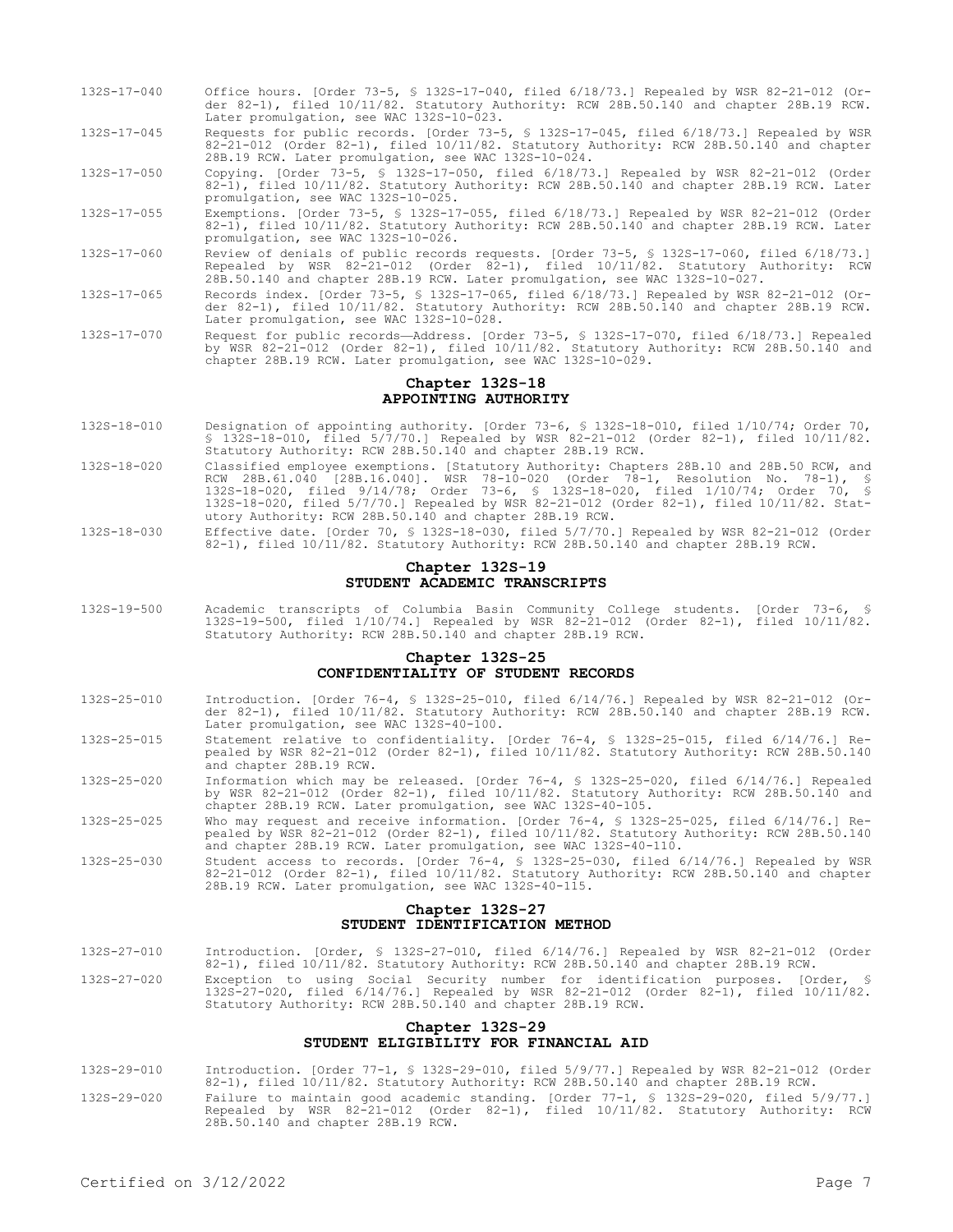|                                      | 82-1), filed 10/11/82. Statutory Authority: RCW 28B.50.140 and chapter 28B.19 RCW.                                                                                                                                                                                                                                                                                                                                                                                                                |
|--------------------------------------|---------------------------------------------------------------------------------------------------------------------------------------------------------------------------------------------------------------------------------------------------------------------------------------------------------------------------------------------------------------------------------------------------------------------------------------------------------------------------------------------------|
| Chapter 1328-30<br>FACULTY AND STAFF |                                                                                                                                                                                                                                                                                                                                                                                                                                                                                                   |
| 132S-30-010                          | Academic employee—Instructional responsibilities. [Statutory Authority: RCW 28B.50.140]<br>and chapter 28B.19 RCW. WSR 82-21-012 (Order 82-1), § 132S-30-010, filed 10/11/82. For-<br>merly WAC 132S-190-010.] Repealed by WSR 16-12-039, filed 5/25/16, effective 6/25/16.<br>Statutory Authority: RCW 28B.50.140.                                                                                                                                                                               |
| 132S-30-011                          | Academic employee-Annual workload standards. [Statutory Authority: Chapters 28B.19 and<br>28B.50 RCW. WSR 86-21-030 (Order 86-2), § 132S-30-011, filed 10/9/86; WSR 86-16-010 (Or-<br>der 86-1), § 132S-30-011, filed $7/25/86$ . Statutory Authority: RCW 28B.50.140 and chapter<br>28B.19 RCW. WSR 82-21-012 (Order 82-1), § 132S-30-011, filed 10/11/82. Formerly WAC<br>132S-190-020.] Repealed by WSR 16-12-039, filed 5/25/16, effective 6/25/16. Statutory Au-<br>thority: RCW 28B.50.140. |
| 132S-30-012                          | Academic employee-Development of written syllabi. [Statutory Authority: RCW 28B.50.140<br>and chapter 28B.19 RCW. WSR 82-21-012 (Order 82-1), § 132S-30-012, filed 10/11/82. For-<br>merly WAC 132S-190-030.] Repealed by WSR 16-12-039, filed 5/25/16, effective 6/25/16.<br>Statutory Authority: RCW 28B.50.140.                                                                                                                                                                                |
| 132S-30-013                          | Academic employee—Verification of class roster. [Statutory Authority: RCW 28B.50.140 and<br>chapter 28B.19 RCW. WSR 82-21-012 (Order 82-1), § 132S-30-013, filed 10/11/82. Formerly<br>WAC 132S-190-040.] Repealed by WSR 16-12-039, filed 5/25/16, effective 6/25/16. Statutory<br>Authority: RCW 28B.50.140.                                                                                                                                                                                    |
| 132S-30-014                          | Academic employee-Extended day duty assignments. [Statutory Authority: RCW 28B.50.140<br>and chapter 28B.19 RCW. WSR 82-21-012 (Order 82-1), § 132S-30-014, filed 10/11/82. For-<br>merly WAC 132S-190-050.] Repealed by WSR 16-12-039, filed 5/25/16, effective 6/25/16.<br>Statutory Authority: RCW 28B.50.140.                                                                                                                                                                                 |
| 132S-30-015                          | Split shift-Librarians and quidance counselors. [Statutory Authority: RCW 28B.50.140 and<br>chapter 28B.19 RCW. WSR 82-21-012 (Order 82-1), § 132S-30-015, filed 10/11/82. Formerly<br>WAC 132S-190-060.] Repealed by WSR 16-12-039, filed 5/25/16, effective 6/25/16. Statutory<br>Authority: RCW 28B.50.140.                                                                                                                                                                                    |
| 132S-30-016                          | Recruitment, screening and selection procedures. [Statutory Authority: RCW 28B.50.140 and<br>chapter 28B.19 RCW. WSR 82-21-012 (Order 82-1), $\frac{1}{5}$ 132S-30-016, filed 10/11/82. Formerly<br>WAC 132S-16-132.] Repealed by WSR 16-12-039, filed $5/25/16$ , effective $6/25/16$ . Statutory<br>Authority: RCW 28B.50.140.                                                                                                                                                                  |
| 1325-30-020                          | Employer-employee relations-Definitions. [Statutory Authority: RCW 28B.50.140 and chap-<br>ter 28B.19 RCW. WSR 82-21-012 (Order 82-1), § 132S-30-020, filed 10/11/82. Formerly WAC<br>132S-185-020.] Repealed by WSR 16-12-039, filed 5/25/16, effective 6/25/16. Statutory Au-<br>thority: RCW 28B.50.140.                                                                                                                                                                                       |
| 132S-30-022                          | Communications with employees' representatives. [Statutory Authority: RCW 28B.50.140 and<br>chapter 28B.19 RCW. WSR 82-21-012 (Order 82-1), $\frac{1}{2}$ 132S-30-022, filed 10/11/82. Formerly<br>WAC 132S-185-030.] Repealed by WSR 16-12-039, filed 5/25/16, effective 6/25/16. Statutory<br>Authority: RCW 28B.50.140.                                                                                                                                                                        |
| 132S-30-024                          | Employer-employee relations-Negotiations procedure. [Statutory Authority: RCW 28B.50.140<br>and chapter 28B.19 RCW. WSR 82-21-012 (Order 82-1), § 132S-30-024, filed 10/11/82. For-<br>merly WAC 132S-185-040.] Repealed by WSR 16-12-039, filed 5/25/16, effective 6/25/16.<br>Statutory Authority: RCW 28B.50.140.                                                                                                                                                                              |
| 132S-30-026                          | Employer-employee relations-Severability. [Statutory Authority: RCW 28B.50.140 and chap-<br>ter 28B.19 RCW. WSR 82-21-012 (Order 82-1), § 132S-30-026, filed 10/11/82. Formerly WAC<br>132S-185-050.] Repealed by WSR 16-12-039, filed 5/25/16, effective 6/25/16. Statutory Au-<br>thority: RCW 28B.50.140.                                                                                                                                                                                      |
| 132S-30-028                          | Nondiscrimination. [Statutory Authority: RCW 28B.50.140 and chapter 28B.19 RCW. WSR<br>82-21-012 (Order 82-1), § 132S-30-028, filed 10/11/82. Formerly WAC 132S-16-130.] Re-<br>pealed by WSR 16-12-039, filed 5/25/16, effective 6/25/16. Statutory Authority: RCW<br>28B.50.140.                                                                                                                                                                                                                |
| 132S-30-030                          | Equal opportunity policy. [Statutory Authority: RCW 28B.50.140 and chapter 28B.19 RCW.<br>WSR 82-21-012 (Order 82-1), § 132S-30-030, filed 10/11/82. Formerly WAC 132S-16-131.] Re-<br>pealed by WSR 16-12-039, filed 5/25/16, effective 6/25/16. Statutory Authority: RCW<br>28B.50.140.                                                                                                                                                                                                         |
| 132S-30-032                          | Affirmative action responsibility—Appointing authority of the college. [Statutory Au-<br>thority: RCW 28B.50.140 and chapter 28B.19 RCW. WSR 82-21-012 (Order 82-1), §<br>132S-30-032, filed 10/11/82. Formerly WAC 132S-16-135.] Repealed by WSR 16-12-039, filed<br>$5/25/16$ , effective $6/25/16$ . Statutory Authority: RCW 28B.50.140.                                                                                                                                                      |
| 132S-30-034                          | Grievance procedure. [Statutory Authority: RCW 28B.50.140 and chapter 28B.19 RCW. WSR<br>82-21-012 (Order 82-1), § 132S-30-034, filed 10/11/82. Formerly WAC 132S-16-133.] Re-<br>pealed by WSR 16-12-039, filed 5/25/16, effective 6/25/16. Statutory Authority: RCW<br>28B.50.140.                                                                                                                                                                                                              |
| 132S-30-036                          | Grievance procedures—Sex discrimination. [Statutory Authority: RCW 28B.50.140. WSR<br>$91-08-001$ , § 132S-30-036, filed $3/21/91$ , effective $4/21/91$ . Statutory Authority: RCW<br>28B.50.140 and chapter 28B.19 RCW. WSR 82-21-012 (Order 82-1), § 132S-30-036, filed<br>10/11/82. Formerly WAC 132S-165-020.] Repealed by WSR 16-12-039, filed 5/25/16, effective<br>6/25/16. Statutory Authority: RCW 28B.50.140.                                                                          |
| 132S-30-037                          | Grievance procedure—Handicapped. [Statutory Authority: RCW 28B.50.140. WSR 90-07-006, §<br>132S-30-037, filed 3/12/90, effective 4/12/90.] Repealed by WSR 16-12-039, filed 5/25/16,<br>effective 6/25/16. Statutory Authority: RCW 28B.50.140.                                                                                                                                                                                                                                                   |
| 132S-30-038                          | Referrals of complaints—Affirmative action. [Statutory Authority: RCW 28B.50.140 and<br>chapter 28B.19 RCW. WSR 82-21-012 (Order 82-1), § 132S-30-038, filed 10/11/82. Formerly                                                                                                                                                                                                                                                                                                                   |

132S-29-030 Definitions. [Order 77-1, § 132S-29-030, filed 5/9/77.] Repealed by WSR 82-21-012 (Order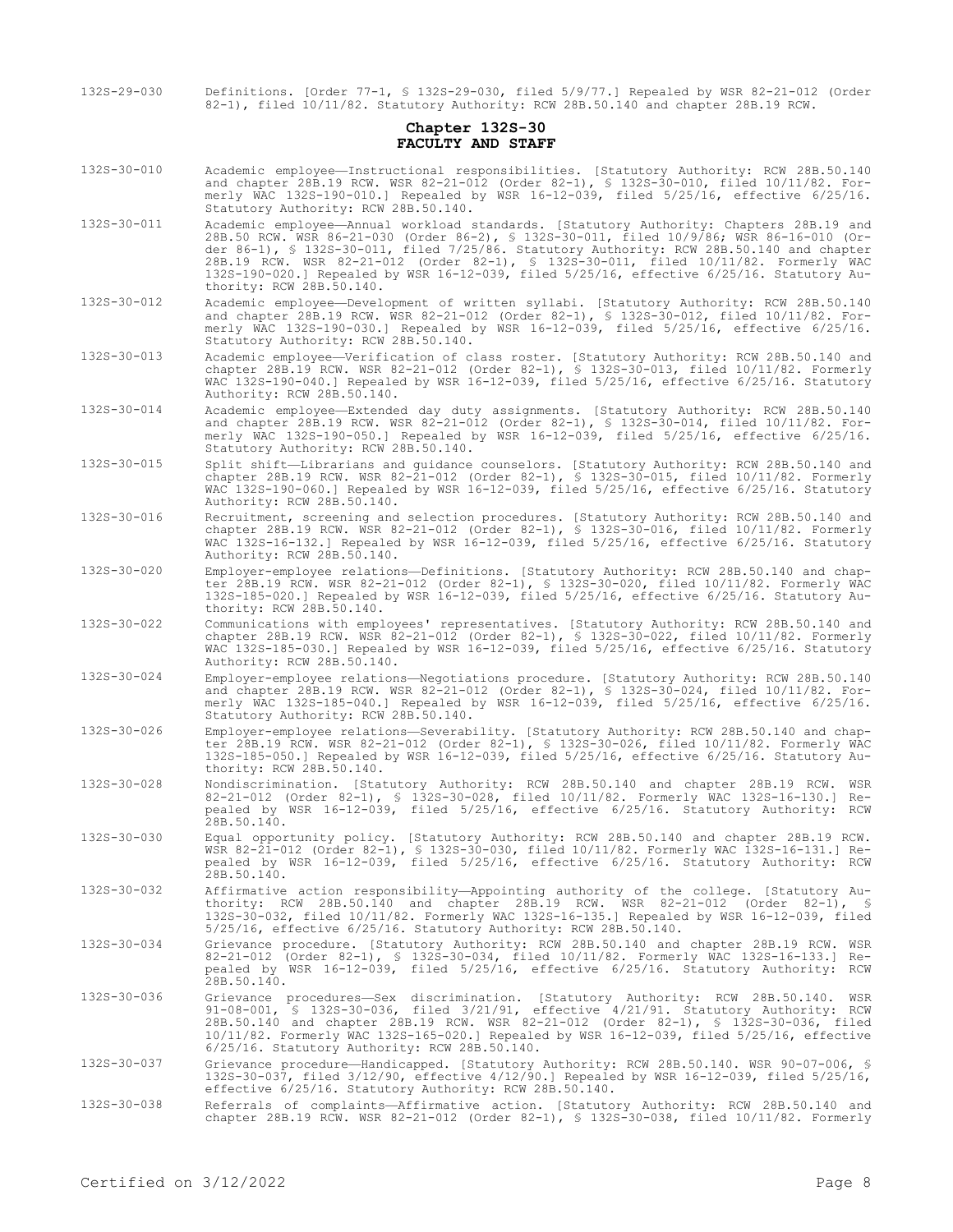132S-30-040 Contract compliance review officials. [Statutory Authority: RCW 28B.50.140 and chapter 28B.19 RCW. WSR 82-21-012 (Order 82-1), § 132S-30-040, filed 10/11/82. Formerly WAC 132S-16-136.] Repealed by WSR 16-12-039, filed 5/25/16, effective 6/25/16. Statutory Authority: RCW 28B.50.140. 132S-30-042 Faculty promotion—Generally. [Statutory Authority: Chapters 28B.19B [28B.19] and 28B.50 RCW. WSR 86-16-010 (Order 86-1), § 132S-30-042, filed 7/25/86. Statutory Authority: RCW 28B.50.140 and chapter 28B.19 RCW. WSR 82-21-012 (Order 82-1), § 132S-30-042, filed 10/11/82. Formerly WAC 132S-180-010.] Repealed by WSR 16-12-039, filed 5/25/16, effective 6/25/16. Statutory Authority: RCW 28B.50.140. 132S-30-044 Faculty promotion—Selection process. [Statutory Authority: RCW 28B.50.140 and chapter 28B.19 RCW. WSR 82-21-012 (Order 82-1), § 132S-30-044, filed 10/11/82. Formerly WAC 132S-180-020.] Repealed by WSR 86-16-010 (Order 86-1), filed 7/25/86. Statutory Authority: Chapters 28B.19B [28B.19] and 28B.50 RCW. 132S-30-046 Faculty promotion—Screening process. [Statutory Authority: RCW 28B.50.140 and chapter 28B.19 RCW. WSR 82-21-012 (Order 82-1), § 132S-30-046, filed 10/11/82. Formerly WAC 132S-180-030.] Repealed by WSR 86-16-010 (Order 86-1), filed 7/25/86. Statutory Authority: Chapters 28B.19B [28B.19] and 28B.50 RCW. 132S-30-048 Faculty promotion—Final list of candidates. [Statutory Authority: RCW 28B.50.140 and chapter 28B.19 RCW. WSR 82-21-012 (Order 82-1), § 132S-30-048, filed 10/11/82. Formerly WAC 132S-180-040.] Repealed by WSR 86-16-010 (Order 86-1), filed 7/25/86. Statutory Authority: Chapters 28B.19B [28B.19] and 28B.50 RCW. 132S-30-050 Tenure regulations—Purpose. [Statutory Authority: RCW 28B.50.140 and chapter 28B.19 RCW. WSR 82-21-012 (Order 82-1), § 132S-30-050, filed 10/11/82. Formerly WAC 132S-08-010.] Repealed by WSR 16-12-039, filed 5/25/16, effective 6/25/16. Statutory Authority: RCW 28B.50.140. 132S-30-052 Tenure regulations—Definitions. [Statutory Authority: RCW 28B.50.140 and chapter 28B.19 RCW. WSR 82-21-012 (Order 82-1), § 132S-30-052, filed 10/11/82. Formerly WAC 132S-08-020.] Repealed by WSR 16-12-039, filed 5/25/16, effective 6/25/16. Statutory Authority: RCW 28B.50.140. 132S-30-054 Tenure regulations—Composition of review committee. [Statutory Authority: RCW 28B.50.140 and chapter 28B.19 RCW. WSR 82-21-012 (Order 82-1), § 132S-30-054, filed 10/11/82. Formerly WAC 132S-08-035.] Repealed by WSR 16-12-039, filed 5/25/16, effective 6/25/16. Statutory Authority: RCW 28B.50.140. 132S-30-056 Tenure regulations—Duties of review committees. [Statutory Authority: RCW 28B.50.140 and chapter 28B.19 RCW. WSR 82-21-012 (Order 82-1), § 132S-30-056, filed 10/11/82. Formerly WAC 132S-08-040.] Repealed by WSR 16-12-039, filed 5/25/16, effective 6/25/16. Statutory Authority: RCW 28B.50.140. 132S-30-058 Tenure regulations—Required review committee action. [Statutory Authority: RCW 28B.50.140 and chapter 28B.19 RCW. WSR 82-21-012 (Order 82-1), § 132S-30-058, filed 10/11/82. Formerly WAC 132S-08-050.] Repealed by WSR 16-12-039, filed 5/25/16, effective 6/25/16. Statutory Authority: RCW 28B.50.140. 132S-30-060 Tenure regulations—Dismissal for cause. [Statutory Authority: RCW 28B.50.140 and chapter 28B.19 RCW. WSR 82-21-012 (Order 82-1), § 132S-30-060, filed 10/11/82. Formerly WAC 132S-08-060.] Repealed by WSR 16-12-039, filed 5/25/16, effective 6/25/16. Statutory Authority: RCW 28B.50.140. 132S-30-062 Tenure regulations—Dismissal for sufficient cause. [Statutory Authority: RCW 28B.50.140 and chapter 28B.19 RCW. WSR 82-21-012 (Order 82-1), § 132S-30-062, filed 10/11/82. Formerly WAC 132S-08-070.] Repealed by WSR 16-12-039, filed 5/25/16, effective 6/25/16. Statutory Authority: RCW 28B.50.140. 132S-30-064 Tenure regulations—Nonrenewal of tenured faculty contracts. [Statutory Authority: Chapters 28B.19B [28B.19] and 28B.50 RCW. WSR 86-16-010 (Order 86-1), § 132S-30-064, filed 7/25/86. Statutory Authority: RCW 28B.50.140 and chapter 28B.19 RCW. WSR 82-21-012 (Order 82-1), § 132S-30-064, filed 10/11/82. Formerly WAC 132S-08-080.] Repealed by WSR 16-12-039, filed 5/25/16, effective 6/25/16. Statutory Authority: RCW 28B.50.140. 132S-30-066 Tenure regulations—Review committee recommendations. [Statutory Authority: RCW 28B.50.140 and chapter 28B.19 RCW. WSR 82-21-012 (Order 82-1), § 132S-30-066, filed 10/11/82. Formerly WAC 132S-08-090.] Repealed by WSR 16-12-039, filed 5/25/16, effective 6/25/16. Statutory Authority: RCW 28B.50.140. 132S-30-068 Tenure regulations—Tenure consideration. [Statutory Authority: RCW 28B.50.140 and chapter 28B.19 RCW. WSR 82-21-012 (Order 82-1), § 132S-30-068, filed 10/11/82. Formerly WAC 132S-08-100.] Repealed by WSR 16-12-039, filed 5/25/16, effective 6/25/16. Statutory Authority: RCW 28B.50.140. 132S-30-070 Grievance procedure—Generally. [Statutory Authority: RCW 28B.50.140 and chapter 28B.19 RCW. WSR 82-21-012 (Order 82-1), § 132S-30-070, filed 10/11/82. Formerly WAC 132S-16-230.] Repealed by WSR 16-12-039, filed 5/25/16, effective 6/25/16. Statutory Authority: RCW 28B.50.140. 132S-30-072 Academic employee grievance—Policy. [Statutory Authority: RCW 28B.50.140 and chapter 28B.19 RCW. WSR 82-21-012 (Order 82-1), § 132S-30-072, filed 10/11/82. Formerly WAC 132S-175-010.] Repealed by WSR 16-12-039, filed 5/25/16, effective 6/25/16. Statutory Au-thority: RCW 28B.50.140. 132S-30-074 Academic employee grievance—Definitions. [Statutory Authority: RCW 28B.50.140 and chapter 28B.19 RCW. WSR 82-21-012 (Order 82-1), § 132S-30-074, filed 10/11/82. Formerly WAC 132S-175-020.] Repealed by WSR 16-12-039, filed 5/25/16, effective 6/25/16. Statutory Authority: RCW 28B.50.140. 132S-30-076 Academic employee grievance—Procedures. [Statutory Authority: RCW 28B.50.140 and chapter 28B.19 RCW. WSR 82-21-012 (Order 82-1), § 132S-30-076, filed 10/11/82. Formerly WAC

WAC 132S-16-134.] Repealed by WSR 16-12-039, filed 5/25/16, effective 6/25/16. Statutory

Authority: RCW 28B.50.140.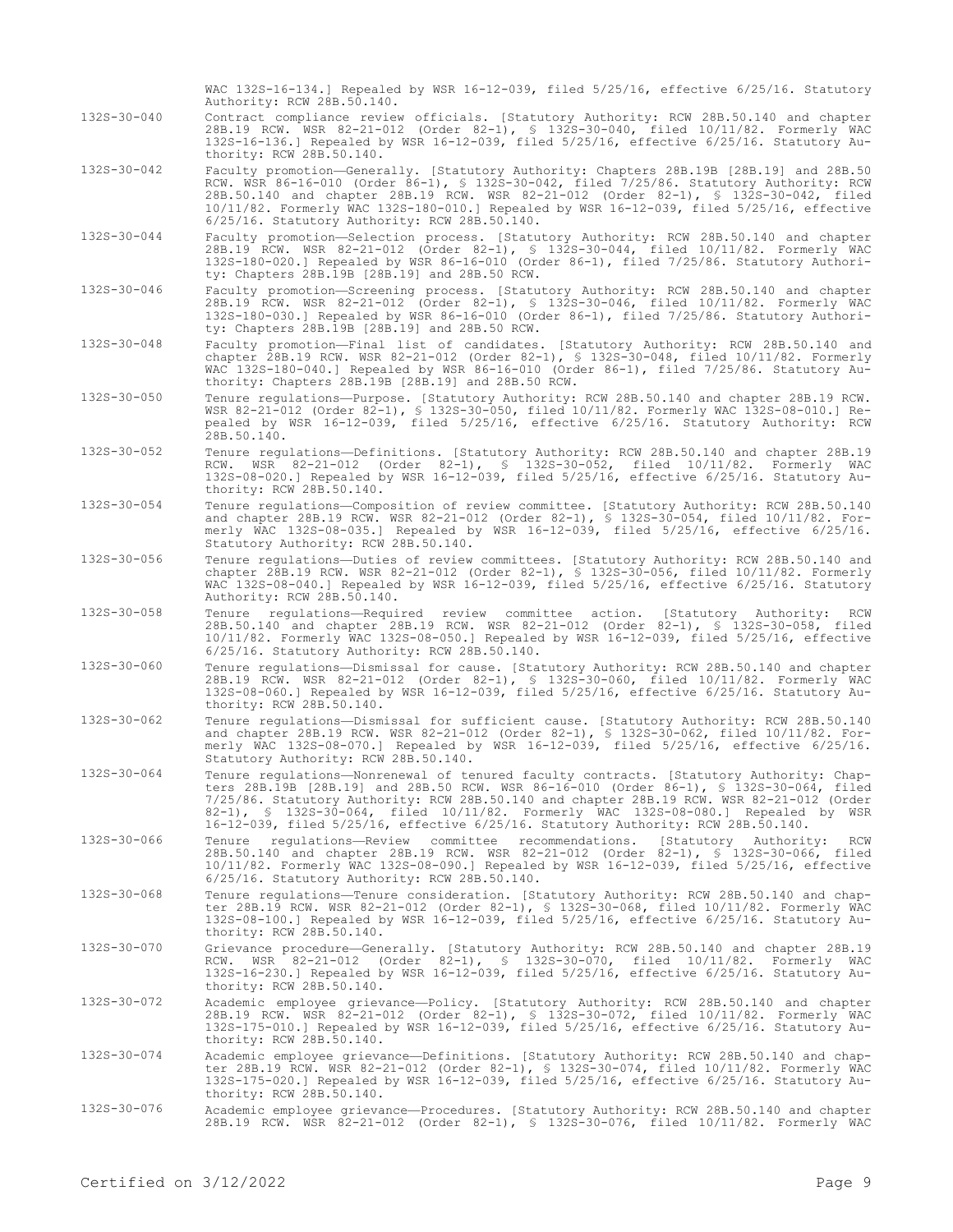- 132S-175-030.] Repealed by WSR 16-12-039, filed 5/25/16, effective 6/25/16. Statutory Authority: RCW 28B.50.140.
- 132S-30-078 Academic employee grievance—Appeal. [Statutory Authority: RCW 28B.50.140 and chapter 28B.19 RCW. WSR 82-21-012 (Order 82-1), § 132S-30-078, filed 10/11/82. Formerly WAC 132S-175-040.] Repealed by WSR 16-12-039, filed 5/25/16, effective 6/25/16. Statutory Authority: RCW 28B.50.140.
- 132S-30-080 Leaves of absence—Introduction. [Statutory Authority: RCW 28B.50.140 and chapter 28B.19 RCW. WSR 82-21-012 (Order 82-1), § 132S-30-080, filed 10/11/82. Formerly WAC 132S-170-010.] Repealed by WSR 16-12-039, filed 5/25/16, effective 6/25/16. Statutory Authority: RCW 28B.50.140.
- 132S-30-082 Applications and accounting for absences and benefits, obligations, and reimbursement. [Statutory Authority: Chapters 28B.19B [28B.19] and 28B.50 RCW. WSR 86-16-010 (Order 86-1), § 132S-30-082, filed 7/25/86. Statutory Authority: RCW 28B.50.140 and chapter 28B.19 RCW. WSR 82-21-012 (Order 82-1), § 132S-30-082, filed 10/11/82. Formerly WAC 132S-170-020.] Repealed by WSR 16-12-039, filed 5/25/16, effective 6/25/16. Statutory Authority: RCW 28B.50.140.
- 132S-30-084 Types of leaves. [Statutory Authority: Chapters 28B.19B [28B.19] and 28B.50 RCW. WSR 86-16-010 (Order 86-1), § 132S-30-084, filed 7/25/86. Statutory Authority: RCW 28B.50.140 and chapter 28B.19 RCW. WSR 82-21-012 (Order 82-1), § 132S-30-084, filed 10/11/82. Formerly WAC 132S-170-030.] Repealed by WSR 16-12-039, filed 5/25/16, effective 6/25/16. Statutory Authority: RCW 28B.50.140.
- 132S-30-086 Vacation leave—Administrative and exempt personnel. [Statutory Authority: RCW 28B.50.140 and chapter 28B.19 RCW. WSR 82-21-012 (Order 82-1), § 132S-30-086, filed 10/11/82. Formerly WAC 132S-172-010.] Repealed by WSR 16-12-039, filed 5/25/16, effective 6/25/16. Statutory Authority: RCW 28B.50.140.
- 132S-30-088 Procedures. [Statutory Authority: RCW 28B.50.140 and chapter 28B.19 RCW. WSR 82-21-012 (Order 82-1), § 132S-30-088, filed 10/11/82. Formerly WAC 132S-172-020.] Repealed by WSR 16-12-039, filed 5/25/16, effective 6/25/16. Statutory Authority: RCW 28B.50.140.
- 132S-30-090 Summary suspension. [Statutory Authority: RCW 28B.50.140 and chapter 28B.19 RCW. WSR 82-21-012 (Order 82-1), § 132S-30-090, filed 10/11/82. Formerly WAC 132S-14-010.] Repealed by WSR 16-12-039, filed 5/25/16, effective 6/25/16. Statutory Authority: RCW 28B.50.140.
- 132S-30-092 Hearing. [Statutory Authority: RCW 28B.50.140 and chapter 28B.19 RCW. WSR 82-21-012 (Order 82-1), § 132S-30-092, filed 10/11/82. Formerly WAC 132S-14-020.] Repealed by WSR 16-12-039, filed 5/25/16, effective 6/25/16. Statutory Authority: RCW 28B.50.140.

# **Chapter 132S-31**

# **REDUCTION IN FORCE FOR CLASSIFIED STAFF—CIVIL SERVICE EMPLOYEES**

- 132S-31-010 Purpose of rules. [Statutory Authority: RCW 28B.50.140 and chapter 28B.19 RCW. WSR 82-21-012 (Order 82-1), § 132S-31-010, filed 10/11/82. Formerly WAC 132S-11-010.] Repealed by WSR 16-12-039, filed 5/25/16, effective 6/25/16. Statutory Authority: RCW 28B.50.140.
- 132S-31-011 Definitions. [Statutory Authority: RCW 28B.50.140 and chapter 28B.19 RCW. WSR 82-21-012 (Order 82-1), § 132S-31-011, filed 10/11/82. Formerly WAC 132S-11-020.] Repealed by WSR 16-12-039, filed 5/25/16, effective 6/25/16. Statutory Authority: RCW 28B.50.140.
- 132S-31-012 Initial procedures for reduction in force. [Statutory Authority: RCW 28B.50.140 and chapter 28B.19 RCW. WSR 82-21-012 (Order 82-1), § 132S-31-012, filed 10/11/82. Formerly WAC 132S-11-030.] Repealed by WSR 16-12-039, filed 5/25/16, effective 6/25/16. Statutory Authority: RCW 28B.50.140.
- 132S-31-013 Initial order of layoff. [Statutory Authority: RCW 28B.50.140 and chapter 28B.19 RCW. WSR 82-21-012 (Order 82-1), § 132S-31-013, filed 10/11/82. Formerly WAC 132S-11-040.] Repealed by WSR 16-12-039, filed 5/25/16, effective 6/25/16. Statutory Authority: RCW 28B.50.140.
- 132S-31-014 Options in lieu of layoff. [Statutory Authority: RCW 28B.50.140 and chapter 28B.19 RCW. WSR 82-21-012 (Order 82-1), § 132S-31-014, filed 10/11/82. Formerly WAC 132S-11-050.] Repealed by WSR 16-12-039, filed 5/25/16, effective 6/25/16. Statutory Authority: RCW 28B.50.140.
- 132S-31-015 Procedures for establishing order of layoff and notice of requirements. [Statutory Authority: RCW 28B.50.140 and chapter 28B.19 RCW. WSR 82-21-012 (Order 82-1), § 132S-31-015, filed 10/11/82. Formerly WAC 132S-11-060.] Repealed by WSR 16-12-039, filed 5/25/16, effective 6/25/16. Statutory Authority: RCW 28B.50.140.
- 132S-31-016 Distribution of layoff notice. [Statutory Authority: RCW 28B.50.140 and chapter 28B.19 RCW. WSR 82-21-012 (Order 82-1), § 132S-31-016, filed 10/11/82. Formerly WAC 132S-11-070.] Repealed by WSR 16-12-039, filed 5/25/16, effective 6/25/16. Statutory Authority: RCW 28B.50.140.
- 132S-31-017 Reemployment rights of laid off employees. [Statutory Authority: RCW 28B.50.140 and chapter 28B.19 RCW. WSR 82-21-012 (Order 82-1), § 132S-31-017, filed 10/11/82. Formerly WAC 132S-11-080.] Repealed by WSR 16-12-039, filed 5/25/16, effective 6/25/16. Statutory Authority: RCW 28B.50.140.

#### **Chapter 132S-40 STUDENT POLICIES**

132S-40-005 Code of conduct, student—Definition. [Statutory Authority: RCW 28B.50.140(13). WSR 00-18-095, § 132S-40-005, filed 9/5/00, effective 10/6/00. Statutory Authority: RCW 28B.50.140 and chapter 28B.19 RCW. WSR 82-21-012 (Order 82-1), § 132S-40-005, filed 10/11/82. Formerly WAC 132S-12-010.] Repealed by WSR 16-12-039, filed 5/25/16, effective 6/25/16. Statutory Authority: RCW 28B.50.140.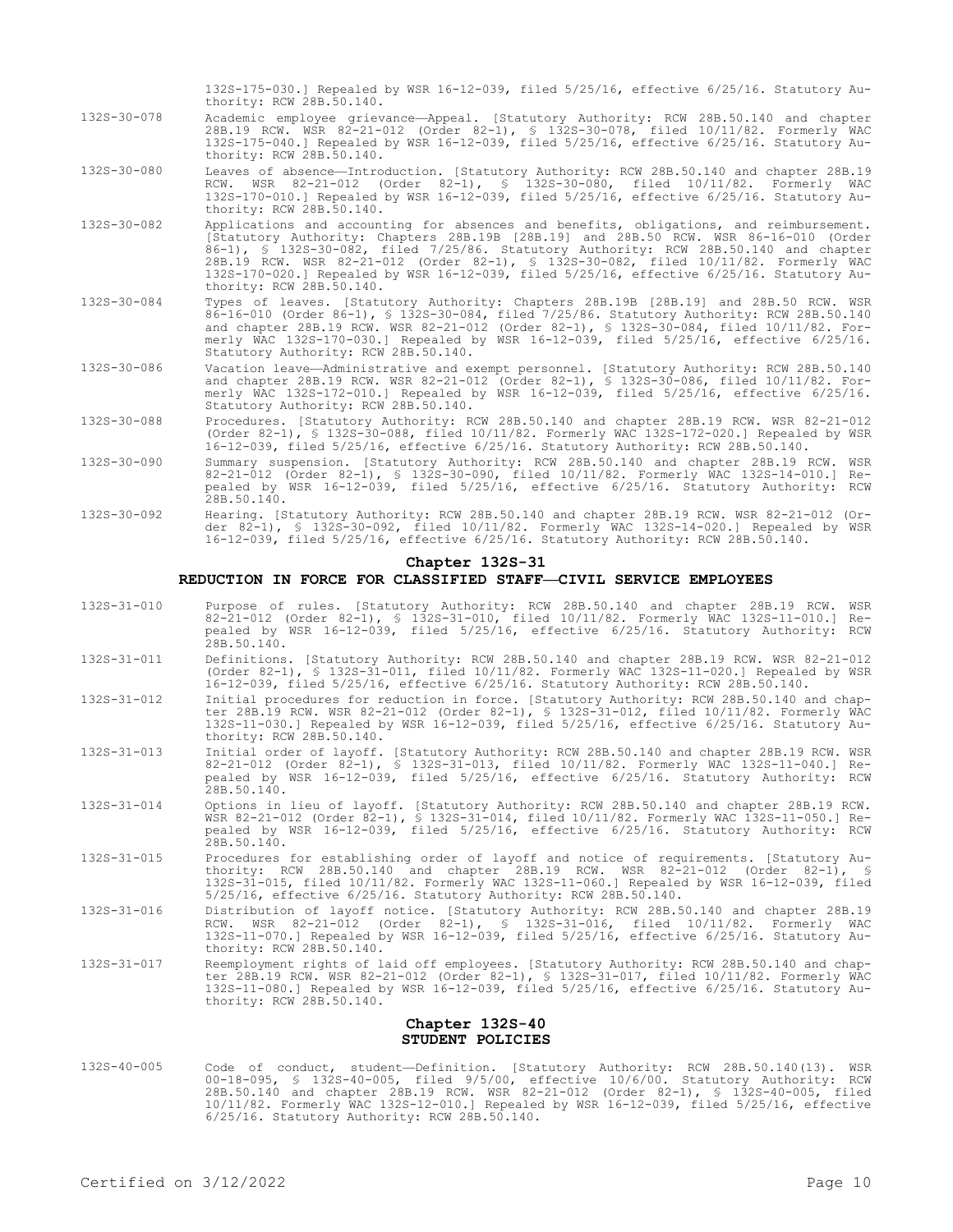| $132S - 40 - 010$ | Liquor. [Statutory Authority: RCW 28B.50.140 and chapter 28B.19 RCW. WSR 82-21-012 (Order<br>82-1), § 132S-40-010, filed 10/11/82. Formerly WAC 132S-12-020.] Repealed by WSR<br>00-18-095, filed $9/5/00$ , effective $10/6/00$ . Statutory Authority: RCW 28B.50.140(13).                                        |
|-------------------|--------------------------------------------------------------------------------------------------------------------------------------------------------------------------------------------------------------------------------------------------------------------------------------------------------------------|
| 132S-40-015       | Drugs. [Statutory Authority: RCW 28B.50.140 and chapter 28B.19 RCW. WSR 82-21-012 (Order<br>82-1), § 132S-40-015, filed 10/11/82. Formerly WAC 132S-12-030.] Repealed by<br>WSR<br>00-18-095, filed 9/5/00, effective 10/6/00. Statutory Authority: RCW 28B.50.140(13).                                            |
| 132S-40-020       | Larceny. [Statutory Authority: RCW 28B.50.140 and chapter 28B.19 RCW. WSR 82-21-012 (Or-<br>der 82-1), § 132S-40-020, filed 10/11/82. Formerly WAC 132S-12-050.] Repealed by WSR<br>00-18-095, filed 9/5/00, effective 10/6/00. Statutory Authority: RCW 28B.50.140(13).                                           |
| 132S-40-025       | Assault. [Statutory Authority: RCW 28B.50.140 and chapter 28B.19 RCW. WSR 82-21-012 (Or-<br>der 82-1), § 132S-40-025, filed 10/11/82. Formerly WAC 132S-12-050.] Repealed by WSR<br>00-18-095, filed $9/5/00$ , effective $10/6/00$ . Statutory Authority: RCW 28B.50.140(13).                                     |
| 132S-40-030       | Forgery. [Statutory Authority: RCW 28B.50.140 and chapter 28B.19 RCW. WSR 82-21-012 (Or-<br>der 82-1), § 132S-40-030, filed 10/11/82. Formerly WAC 132S-12-050.] Repealed by WSR<br>00-18-095, filed 9/5/00, effective 10/6/00. Statutory Authority: RCW 28B.50.140(13).                                           |
| 132S-40-035       | Misdemeanor and/or felony. [Statutory Authority: RCW 28B.50.140 and chapter 28B.19 RCW.<br>WSR 82-21-012 (Order 82-1), § 132S-40-035, filed 10/11/82. Formerly WAC 132S-12-050.] Re-<br>pealed by WSR 00-18-095, filed 9/5/00, effective 10/6/00. Statutory Authority: RCW<br>$28B.50.140(13)$ .                   |
| 132S-40-040       | Cheating. [Statutory Authority: RCW 28B.50.140 and chapter 28B.19 RCW. WSR 82-21-012 (Or-<br>der 82-1), § 132S-40-040, filed 10/11/82. Formerly WAC 132S-12-060.] Repealed by WSR<br>00-18-095, filed $9/5/00$ , effective $10/6/00$ . Statutory Authority: RCW 28B.50.140(13).                                    |
| $132S - 40 - 045$ | Damaging property. [Statutory Authority: RCW 28B.50.140 and chapter 28B.19 RCW. WSR<br>82-21-012 (Order 82-1), § 132S-40-045, filed 10/11/82. Formerly WAC 132S-12-180.] Re-<br>pealed by WSR 00-18-095, filed 9/5/00, effective 10/6/00. Statutory Authority: RCW<br>$28B.50.140(13)$ .                           |
| 132S-40-046       | Trespass. [Statutory Authority: RCW 28B.50.140 and chapter 28B.19 RCW. WSR 82-21-012 (Or-<br>der 82-1), § 132S-40-046, filed 10/11/82. Formerly WAC 132S-12-090.] Repealed by WSR<br>00-18-095, filed $9/5/00$ , effective $10/6/00$ . Statutory Authority: RCW 28B.50.140(13).                                    |
| 132S-40-050       | Delegation of disciplinary authority. [Statutory Authority: RCW 28B.50.140 and chapter<br>28B.19 RCW. WSR 82-21-012 (Order 82-1), § 132S-40-050, filed 10/11/82. Formerly WAC<br>132S-12-110.] Repealed by WSR 16-12-039, filed 5/25/16, effective 6/25/16. Statutory Au-<br>thority: RCW 28B.50.140.              |
| 132S-40-055       | Disciplinary action. [Statutory Authority: RCW 28B.50.140 and chapter 28B.19 RCW. WSR<br>82-21-012 (Order 82-1), § 132S-40-055, filed 10/11/82. Formerly WAC 132S-12-120.] Re-<br>pealed by WSR 00-18-095, filed 9/5/00, effective 10/6/00. Statutory Authority: RCW<br>28B.50.140(13).                            |
| 132S-40-060       | Hearing panel. [Statutory Authority: RCW 28B.50.140 and chapter 28B.19 RCW. WSR 82-21-012<br>(Order 82-1), § 132S-40-060, filed 10/11/82. Formerly WAC 132S-12-130.] Repealed by WSR<br>00-18-095, filed 9/5/00, effective 10/6/00. Statutory Authority: RCW 28B.50.140(13).                                       |
| 132S-40-065       | Hearing panel procedures. [Statutory Authority: RCW 28B.50.140 and chapter 28B.19 RCW.<br>WSR 82-21-012 (Order 82-1), § 132S-40-065, filed 10/11/82. Formerly WAC 132S-12-140.] Re-<br>pealed by WSR 00-18-095, filed 9/5/00, effective 10/6/00. Statutory Authority: RCW<br>28B.50.140(13).                       |
| 132S-40-070       | Hearing panel decision. [Statutory Authority: RCW 28B.50.140 and chapter 28B.19 RCW. WSR<br>82-21-012 (Order 82-1), § 132S-40-070, filed 10/11/82. Formerly WAC 132S-12-150.] Re-<br>pealed by WSR 00-18-095, filed 9/5/00, effective 10/6/00. Statutory Authority: RCW<br>28B.50.140(13).                         |
| 132S-40-075       | Imposition of discipline. [Statutory Authority: RCW 28B.50.140 and chapter 28B.19 RCW.<br>WSR 82-21-012 (Order 82-1), § 132S-40-075, filed 10/11/82. Formerly WAC 132S-12-160.] Re-<br>pealed by WSR 00-18-095, filed 9/5/00, effective 10/6/00. Statutory Authority: RCW<br>$28B.50.140(13)$ .                    |
| $132S - 40 - 080$ | Student appeal. [Statutory Authority: RCW 28B.50.140 and chapter 28B.19 RCW. WSR<br>82-21-012 (Order 82-1), \$ 132S-40-080, filed 10/11/82. Formerly WAC 132S-12-170.] Re-<br>pealed by WSR 00-18-095, filed 9/5/00, effective 10/6/00. Statutory Authority: RCW<br>28B.50.140(13).                                |
| 132S-40-085       | Civilian prosecution. [Statutory Authority: RCW 28B.50.140 and chapter 28B.19 RCW. WSR<br>82-21-012 (Order 82-1), \$ 1325-40-085, filed 10/11/82. Formerly WAC 132S-12-190.] Re-<br>pealed by WSR 16-12-039, filed 5/25/16, effective 6/25/16. Statutory Authority: RCW<br>28B.50.140.                             |
| 132S-40-090       | Disposition of financial obligations of students. [Statutory Authority: RCW 28B.50.140<br>and chapter 28B.19 RCW. WSR 82-21-012 (Order 82-1), § 132S-40-090, filed 10/11/82. For-<br>merly WAC 132S-122-010.] Repealed by WSR 16-12-039, filed 5/25/16, effective 6/25/16.<br>Statutory Authority: RCW 28B.50.140. |
| 132S-40-095       | Students-Financial obligation-Appeal procedure. [Statutory Authority: RCW 28B.50.140<br>and chapter 28B.19 RCW. WSR 82-21-012 (Order 82-1), § 132S-40-095, filed 10/11/82. For-<br>merly WAC 132S-122-020.] Repealed by WSR 16-12-039, filed 5/25/16, effective 6/25/16.<br>Statutory Authority: RCW 28B.50.140.   |
| 132S-40-100       | Student data-Introduction. [Statutory Authority: RCW 28B.50.140 and chapter 28B.19 RCW.<br>WSR 82-21-012 (Order 82-1), § 132S-40-100, filed 10/11/82. Formerly WAC 132S-25-010.] Re-<br>pealed by WSR 16-12-039, filed 5/25/16, effective 6/25/16. Statutory Authority: RCW<br>28B.50.140.                         |
| 132S-40-105       | Student information which may be released. [Statutory Authority: RCW 28B.50.140 and chap-<br>ter 28B.19 RCW. WSR 82-21-012 (Order 82-1), § 132S-40-105, filed 10/11/82. Formerly WAC<br>132S-25-020.] Repealed by WSR 16-12-039, filed 5/25/16, effective 6/25/16. Statutory Au-<br>thority: RCW 28B.50.140.       |
| 132S-40-110       | Student information—Who may request and receive such information. [Statutory Authority:<br>RCW 28B.50.140 and chapter 28B.19 RCW. WSR 82-21-012 (Order 82-1), § 132S-40-110, filed                                                                                                                                 |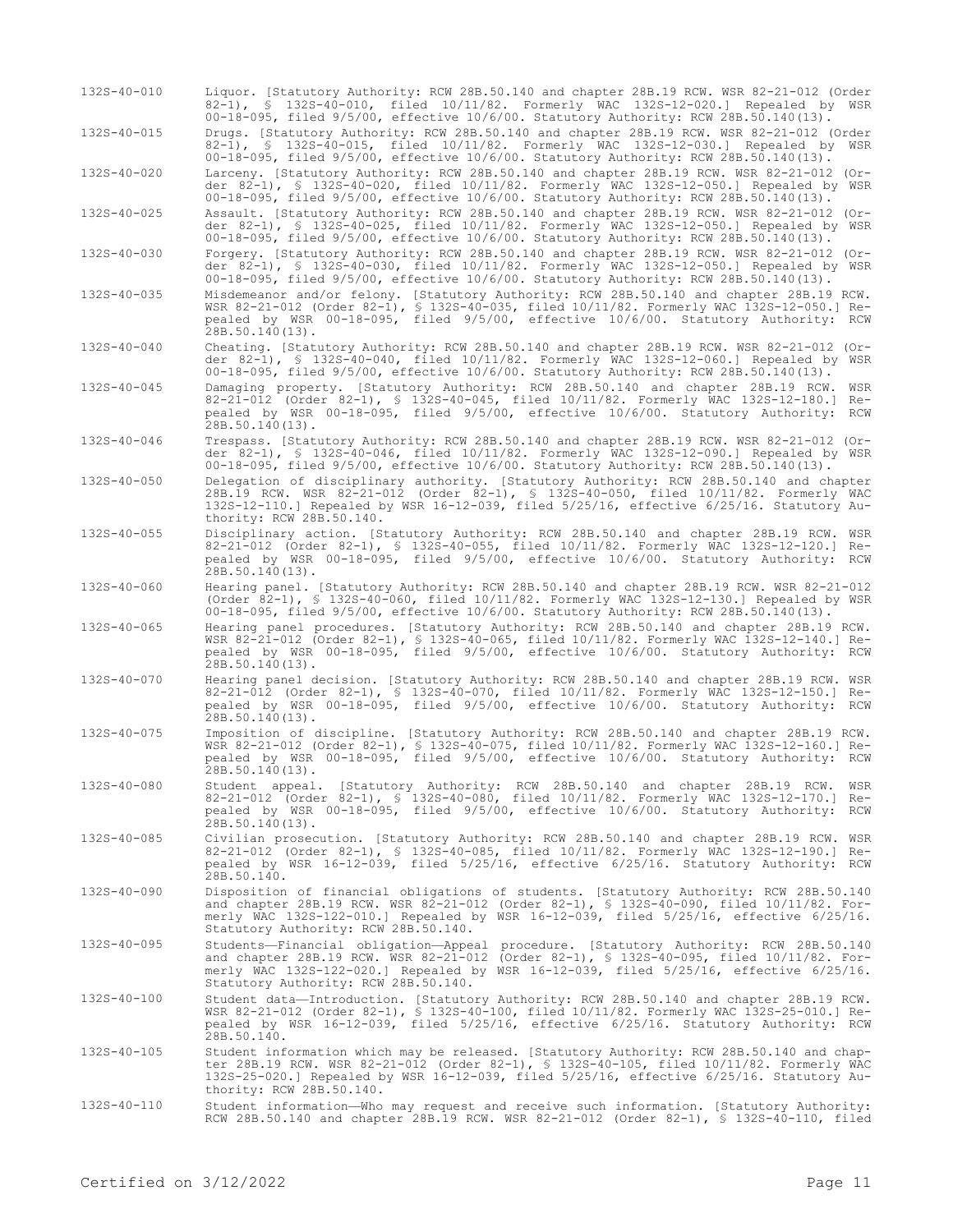|                   | $10/11/82$ . Formerly WAC 132S-25-025.] Repealed by WSR 16-12-039, filed 5/25/16, effective<br>6/25/16. Statutory Authority: RCW 28B.50.140.                                                                                                                                                         |
|-------------------|------------------------------------------------------------------------------------------------------------------------------------------------------------------------------------------------------------------------------------------------------------------------------------------------------|
| $132S - 40 - 115$ | Student access to records. [Statutory Authority: RCW 28B.50.140 and chapter 28B.19 RCW.<br>WSR 82-21-012 (Order 82-1), \$ 132S-40-115, filed 10/11/82. Formerly WAC 132S-25-030.] Re-<br>pealed by WSR 16-12-039, filed 5/25/16, effective 6/25/16. Statutory Authority: RCW<br>28B.50.140.          |
| 132S-40-125       | Probation, suspension and expulsion. [Statutory Authority: RCW 28B.50.140 and chapter<br>28B.19 RCW. WSR 82-21-012 (Order 82-1), § 132S-40-125, filed 10/11/82. Formerly WAC<br>132S-16-450.] Repealed by WSR 16-12-039, filed 5/25/16, effective 6/25/16. Statutory Au-<br>thority: RCW 28B.50.140. |
| 132S-40-130       | Scholarships. [Statutory Authority: RCW 28B.50.140. WSR 90-07-006, § 132S-40-130, filed<br>$3/12/90$ , effective $4/12/90$ .] Repealed by WSR 16-12-039, filed $5/25/16$ , effective $6/25/16$ .<br>Statutory Authority: RCW 28B.50.140.                                                             |
| 132S-40-135       | Financial aid. [Statutory Authority: RCW 28B.50.140. WSR 90-07-006, § 132S-40-135, filed<br>$3/12/90$ , effective $4/12/90$ .] Repealed by WSR 16-12-039, filed $5/25/16$ , effective $6/25/16$ .<br>Statutory Authority: RCW 28B.50.140.                                                            |
| 132S-40-140       | Grounds for ineligibility. [Statutory Authority: RCW 28B.50.140. WSR 90-07-006, §<br>132S-40-140, filed 3/12/90, effective 4/12/90.] Repealed by WSR 00-18-095, filed 9/5/00,<br>effective 10/6/00. Statutory Authority: RCW 28B.50.140(13).                                                         |
| 132S-40-145       | Suspension procedure-Right to informal hearing. [Statutory Authority: RCW 28B.50.140.<br>WSR 90-07-006, S 132S-40-145, filed 3/12/90, effective 4/12/90.] Repealed by WSR<br>00-18-095, filed $9/5/00$ , effective $10/6/00$ . Statutory Authority: RCW 28B.50.140(13).                              |
| 132S-40-150       | Hearing. [Statutory Authority: RCW 28B.50.140. WSR 90-07-006, § 132S-40-150, filed<br>$3/12/90$ , effective $4/12/90$ .] Repealed by WSR 00-18-095, filed $9/5/00$ , effective $10/6/00$ .<br>Statutory Authority: RCW 28B.50.140(13).                                                               |
| $132S - 40 - 155$ | Decision. [Statutory Authority: RCW 28B.50.140. WSR 90-07-006, § 132S-40-155, filed<br>$3/12/90$ , effective $4/12/90.$ ] Repealed by WSR 00-18-095, filed $9/5/00$ , effective $10/6/00.$<br>Statutory Authority: RCW 28B.50.140(13).                                                               |
| $132S - 40 - 160$ | Student rights. [Statutory Authority: RCW 28B.50.140(13). WSR 00-18-095, § 132S-40-160,<br>filed $9/5/00$ , effective $10/6/00$ .] Repealed by WSR 06-19-006, filed $9/7/06$ , effective<br>10/8/06. Statutory Authority: RCW 28B.50.140.                                                            |
| 132S-40-165       | Student responsibilities/violations. [Statutory Authority: RCW 28B.50.140(13). WSR<br>00-18-095, \$ 1325-40-165, filed 9/5/00, effective 10/6/00.] Repealed by WSR 06-19-006,<br>filed 9/7/06, effective 10/8/06. Statutory Authority: RCW 28B.50.140.                                               |
| 132S-40-170       | Disciplinary proceedings. [Statutory Authority: RCW 28B.50.140(13). WSR 00-18-095, §<br>132S-40-170, filed 9/5/00, effective 10/6/00.] Repealed by WSR 06-19-006, filed 9/7/06,<br>effective 10/8/06. Statutory Authority: RCW 28B.50.140.                                                           |
| $132S - 40 - 175$ | Appeals of disciplinary action. [Statutory Authority: RCW 28B.50.140(13). WSR 00-18-095,<br>$$132S-40-175$ , filed $9/5/00$ , effective 10/6/00.] Repealed by WSR 06-19-006, filed $9/7/06$ ,<br>effective 10/8/06. Statutory Authority: RCW 28B.50.140.                                             |
| 132S-40-180       | Disciplinary sanctions. [Statutory Authority: RCW 28B.50.140(13). WSR 00-18-095, §<br>132S-40-180, filed 9/5/00, effective 10/6/00.] Repealed by WSR 06-19-006, filed 9/7/06,<br>effective 10/8/06. Statutory Authority: RCW 28B.50.140.                                                             |
| 132S-40-185       | Summary suspension procedures. [Statutory Authority: RCW 28B.50.140(13). WSR 00-18-095, §<br>132S-40-185, filed 9/5/00, effective 10/6/00.] Repealed by WSR 06-19-006, filed 9/7/06,<br>effective 10/8/06. Statutory Authority: RCW 28B.50.140.                                                      |
| 132S-40-190       | Student complaints. [Statutory Authority: RCW 28B.50.140(13). WSR 00-18-095, §<br>132S-40-190, filed 9/5/00, effective 10/6/00.] Repealed by WSR 06-19-006, filed 9/7/06,<br>effective 10/8/06. Statutory Authority: RCW 28B.50.140.                                                                 |
| 132S-40-195       | Grounds for ineligibility. [Statutory Authority: RCW 28B.50.140(13). WSR 00-18-095, §<br>132S-40-195, filed 9/5/00, effective 10/6/00.] Repealed by WSR 16-12-039, filed 5/25/16,<br>effective 6/25/16. Statutory Authority: RCW 28B.50.140.                                                         |
| 132S-40-200       | Initiation of ineligibility proceedings. [Statutory Authority: RCW 28B.50.140(13). WSR<br>00-18-095, § 132S-40-200, filed 9/5/00, effective 10/6/00.] Repealed by WSR 16-12-039,<br>filed 5/25/16, effective 6/25/16. Statutory Authority: RCW 28B.50.140.                                           |
| 132S-40-210       | Ineligibility proceedings. [Statutory Authority: RCW 28B.50.140(13). WSR 00-18-095, \$<br>132S-40-210, filed 9/5/00, effective 10/6/00.] Repealed by WSR 16-12-039, filed 5/25/16,<br>effective 6/25/16. Statutory Authority: RCW 28B.50.140.                                                        |
| 132S-40-300       | Preamble. [Statutory Authority: RCW 28B.50.140. WSR 06-19-006, § 132S-40-300, filed<br>$9/7/06$ , effective $10/8/06$ .] Repealed by WSR 16-12-039, filed 5/25/16, effective 6/25/16.<br>Statutory Authority: RCW 28B.50.140.                                                                        |
| 132S-40-310       | Definitions. [Statutory Authority: RCW 28B.50.140. WSR 06-19-006, § 132S-40-310, filed<br>9/7/06, effective 10/8/06.] Repealed by WSR 16-12-039, filed 5/25/16, effective 6/25/16.<br>Statutory Authority: RCW 28B.50.140.                                                                           |
| 132S-40-315       | Supplemental definitions. [Statutory Authority: RCW 28B.50.140 and 42 U.S.C. Chapter 136,<br>Subchapter III. WSR 14-20-029, § 132S-40-315, filed 9/23/14, effective 10/24/14.] Re-<br>pealed by WSR 16-12-039, filed 5/25/16, effective 6/25/16. Statutory Authority: RCW<br>28B.50.140.             |
| 132S-40-320       | Student rights. [Statutory Authority: RCW 28B.50.140. WSR 06-19-006, § 132S-40-320, filed<br>9/7/06, effective 10/8/06.] Repealed by WSR 16-12-039, filed 5/25/16, effective 6/25/16.<br>Statutory Authority: RCW 28B.50.140.                                                                        |
| 132S-40-330       | Student responsibilities. [Statutory Authority: RCW 28B.50.140. WSR 06-19-006, §<br>132S-40-330, filed 9/7/06, effective 10/8/06.] Repealed by WSR 16-12-039, filed 5/25/16,<br>effective 6/25/16. Statutory Authority: RCW 28B.50.140.                                                              |
| 132S-40-340       | Student code authority. [Statutory Authority: RCW 28B.50.140. WSR 06-19-006, \$<br>132S-40-340, filed 9/7/06, effective 10/8/06.] Repealed by WSR 16-12-039, filed 5/25/16,<br>effective 6/25/16. Statutory Authority: RCW 28B.50.140.                                                               |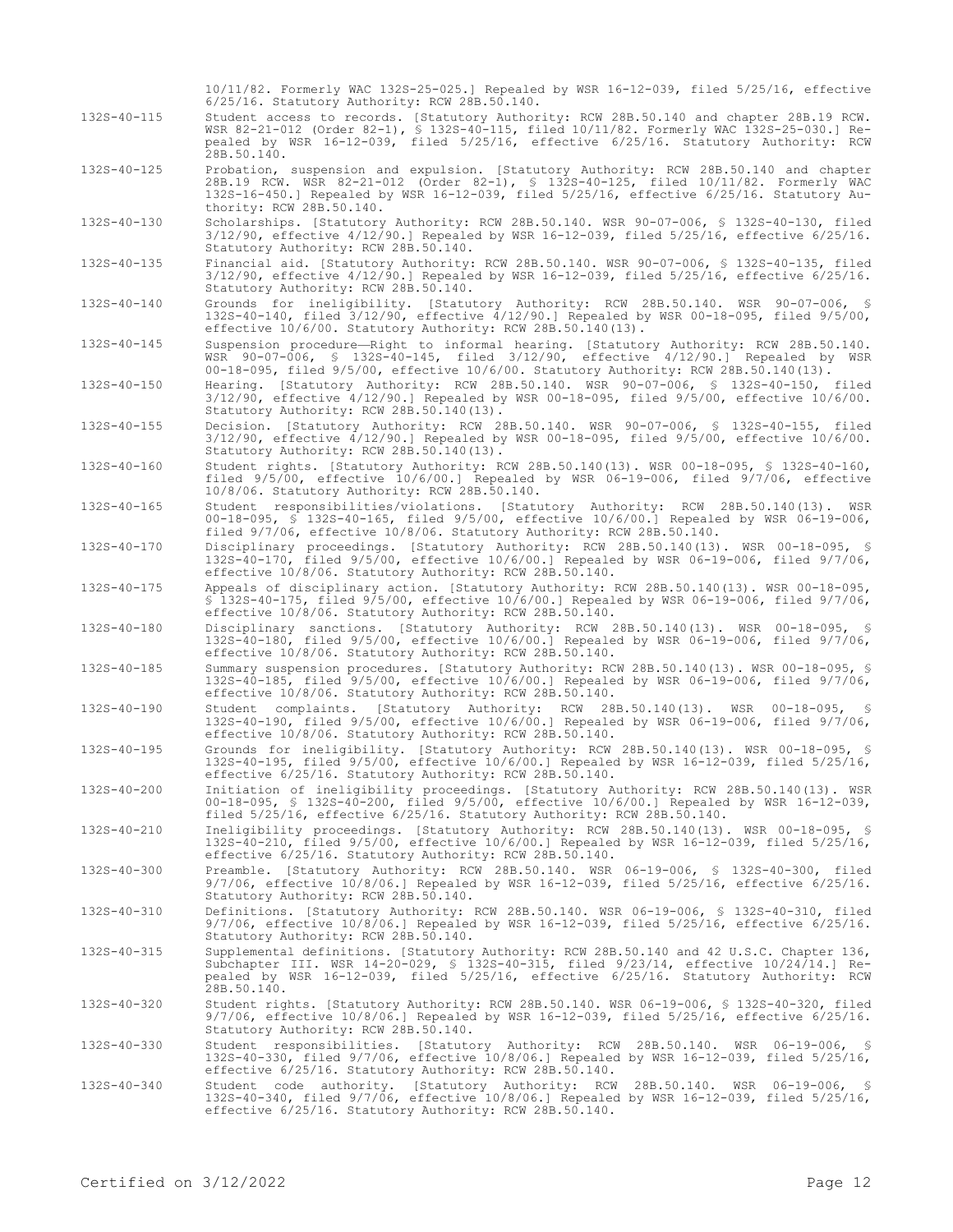- 132S-40-350 Proscribed conduct. [Statutory Authority: RCW 28B.50.140. WSR 06-19-006, § 132S-40-350, filed 9/7/06, effective 10/8/06.] Repealed by WSR 16-12-039, filed 5/25/16, effective 6/25/16. Statutory Authority: RCW 28B.50.140.
- 132S-40-360 Student conduct code procedures. [Statutory Authority: RCW 28B.50.140. WSR 06-19-006, § 132S-40-360, filed 9/7/06, effective 10/8/06.] Repealed by WSR 16-12-039, filed 5/25/16, effective 6/25/16. Statutory Authority: RCW 28B.50.140.

132S-40-365 Supplemental sexual misconduct procedures. [Statutory Authority: RCW 28B.50.140 and 42 U.S.C. Chapter 136, Subchapter III. WSR 14-20-029, § 132S-40-365, filed 9/23/14, effective 10/24/14.] Repealed by WSR 16-12-039, filed 5/25/16, effective 6/25/16. Statutory Authority: RCW 28B.50.140.

- 132S-40-370 Appeals of disciplinary action. [Statutory Authority: RCW 28B.50.140. WSR 06-19-006, § 132S-40-370, filed 9/7/06, effective 10/8/06.] Repealed by WSR 16-12-039, filed 5/25/16, effective 6/25/16. Statutory Authority: RCW 28B.50.140.
- 132S-40-375 Supplemental appeal rights. [Statutory Authority: RCW 28B.50.140 and 42 U.S.C. Chapter 136, Subchapter III. WSR 14-20-029, § 132S-40-375, filed 9/23/14, effective 10/24/14.] Repealed by WSR 16-12-039, filed 5/25/16, effective 6/25/16. Statutory Authority: RCW 28B.50.140.
- 132S-40-380 Disciplinary sanctions. [Statutory Authority: RCW 28B.50.140. WSR 06-19-006, § 132S-40-380, filed 9/7/06, effective 10/8/06.] Repealed by WSR 16-12-039, filed 5/25/16, effective 6/25/16. Statutory Authority: RCW 28B.50.140.
- 132S-40-390 Interim restriction and suspension procedures. [Statutory Authority: RCW 28B.50.140. WSR 06-19-006, § 132S-40-390, filed 9/7/06, effective 10/8/06.] Repealed by WSR 16-12-039, filed 5/25/16, effective 6/25/16. Statutory Authority: RCW 28B.50.140.
- 132S-40-400 Records of disciplinary action. [Statutory Authority: RCW 28B.50.140. WSR 06-19-006, § 132S-40-400, filed 9/7/06, effective 10/8/06.] Repealed by WSR 16-12-039, filed 5/25/16, effective 6/25/16. Statutory Authority: RCW 28B.50.140.
- 132S-40-410 Rights to brief adjudicative procedures. [Statutory Authority: RCW 28B.50.140. WSR 06-19-006, § 132S-40-410, filed 9/7/06, effective 10/8/06.] Repealed by WSR 16-12-039, filed 5/25/16, effective 6/25/16. Statutory Authority: RCW 28B.50.140.
- 132S-40-420 Procedure for addressing student complaints. [Statutory Authority: RCW 28B.50.140. WSR 06-19-006, § 132S-40-420, filed 9/7/06, effective 10/8/06.] Repealed by WSR 16-12-039, filed 5/25/16, effective 6/25/16. Statutory Authority: RCW 28B.50.140.
- 132S-40-425 Supplemental complaint process. [Statutory Authority: RCW 28B.50.140 and 42 U.S.C. Chapter 136, Subchapter III. WSR 14-20-029, § 132S-40-425, filed 9/23/14, effective 10/24/14.] Repealed by WSR 16-12-039, filed 5/25/16, effective 6/25/16. Statutory Authority: RCW 28B.50.140.

#### **Chapter 132S-50 COLLEGE FACILITIES**

- 132S-50-010 Purpose. [Statutory Authority: RCW 28B.50.140(7). WSR 05-23-112, § 132S-50-010, filed 11/18/05, effective 12/19/05. Statutory Authority: RCW 28B.50.140 and chapter 28B.19 RCW. WSR 82-21-012 (Order 82-1), § 132S-50-010, filed 10/11/82. Formerly WAC 132S-136-010.] Repealed by WSR 16-12-039, filed 5/25/16, effective 6/25/16. Statutory Authority: RCW 28B.50.140.
- 132S-50-020 Regulations regarding use of college facilities. [Statutory Authority: RCW 28B.50.140(7). WSR 05-23-112, § 132S-50-020, filed 11/18/05, effective 12/19/05. Statutory Authority: RCW 28B.50.140 and chapter 28B.19 RCW. WSR 82-21-012 (Order 82-1), § 132S-50-020, filed 10/11/82. Formerly WAC 132S-136-020.] Repealed by WSR 16-12-039, filed 5/25/16, effective 6/25/16. Statutory Authority: RCW 28B.50.140.
- 132S-50-024 Commercial activities. [Statutory Authority: RCW 28B.50.140(7). WSR 05-23-112, § 132S-50-024, filed 11/18/05, effective 12/19/05. Statutory Authority: RCW 28B.50.140 and chapter 28B.19 RCW. WSR 82-21-012 (Order 82-1), § 132S-50-024, filed 10/11/82. Formerly WAC 132S-138-010.] Repealed by WSR 16-12-039, filed 5/25/16, effective 6/25/16. Statutory Authority: RCW 28B.50.140.
- 132S-50-025 Commercial activities defined. [Statutory Authority: RCW 28B.50.140(7). WSR 05-23-112, § 132S-50-025, filed 11/18/05, effective 12/19/05. Statutory Authority: RCW 28B.50.140 and chapter 28B.19 RCW. WSR 82-21-012 (Order 82-1), § 132S-50-025, filed 10/11/82. Formerly WAC 132S-138-020.] Repealed by WSR 16-12-039, filed 5/25/16, effective 6/25/16. Statutory Authority: RCW 28B.50.140.
- 132S-50-026 Penalties for violations of commercial activities regulations. [Statutory Authority: RCW 28B.50.140(7). WSR 05-23-112, § 132S-50-026, filed 11/18/05, effective 12/19/05. Statutory Authority: RCW 28B.50.140 and chapter 28B.19 RCW. WSR 82-21-012 (Order 82-1), § 132S-50-026, filed 10/11/82. Formerly WAC 132S-138-030.] Repealed by WSR 16-12-039, filed 5/25/16, effective 6/25/16. Statutory Authority: RCW 28B.50.140.
- 132S-50-027 Distribution of materials. [Statutory Authority: RCW 28B.50.140(7). WSR 05-23-112, § 132S-50-027, filed 11/18/05, effective 12/19/05. Statutory Authority: RCW 28B.50.140 and chapter 28B.19 RCW. WSR 82-21-012 (Order 82-1), § 132S-50-027, filed 10/11/82. Formerly WAC 132S-12-100.] Repealed by WSR 16-12-039, filed 5/25/16, effective 6/25/16. Statutory Authority: RCW 28B.50.140.
- 132S-50-028 General policies limiting use. [Statutory Authority: RCW 28B.50.140(7). WSR 05-23-112, \$<br>132S-50-028, filed 11/18/05, effective 12/19/05.] Repealed by WSR 16-12-039, filed<br>5/25/16, effective 6/25/16. Statutory
- 132S-50-029 Liability for damage. [Statutory Authority: RCW 28B.50.140(7). WSR 05-23-112, § 132S-50-029, filed 11/18/05, effective 12/19/05.] Repealed by WSR 16-12-039, filed 5/25/16, effective 6/25/16. Statutory Authority: RCW 28B.50.140.
- 132S-50-030 Traffic and parking—Introduction. [Statutory Authority: RCW 28B.50.140 and chapter 28B.19 RCW. WSR 82-21-012 (Order 82-1), § 132S-50-030, filed 10/11/82. Formerly WAC 132S-116-010.] Repealed by WSR 16-12-039, filed 5/25/16, effective 6/25/16. Statutory Authority: RCW 28B.50.140.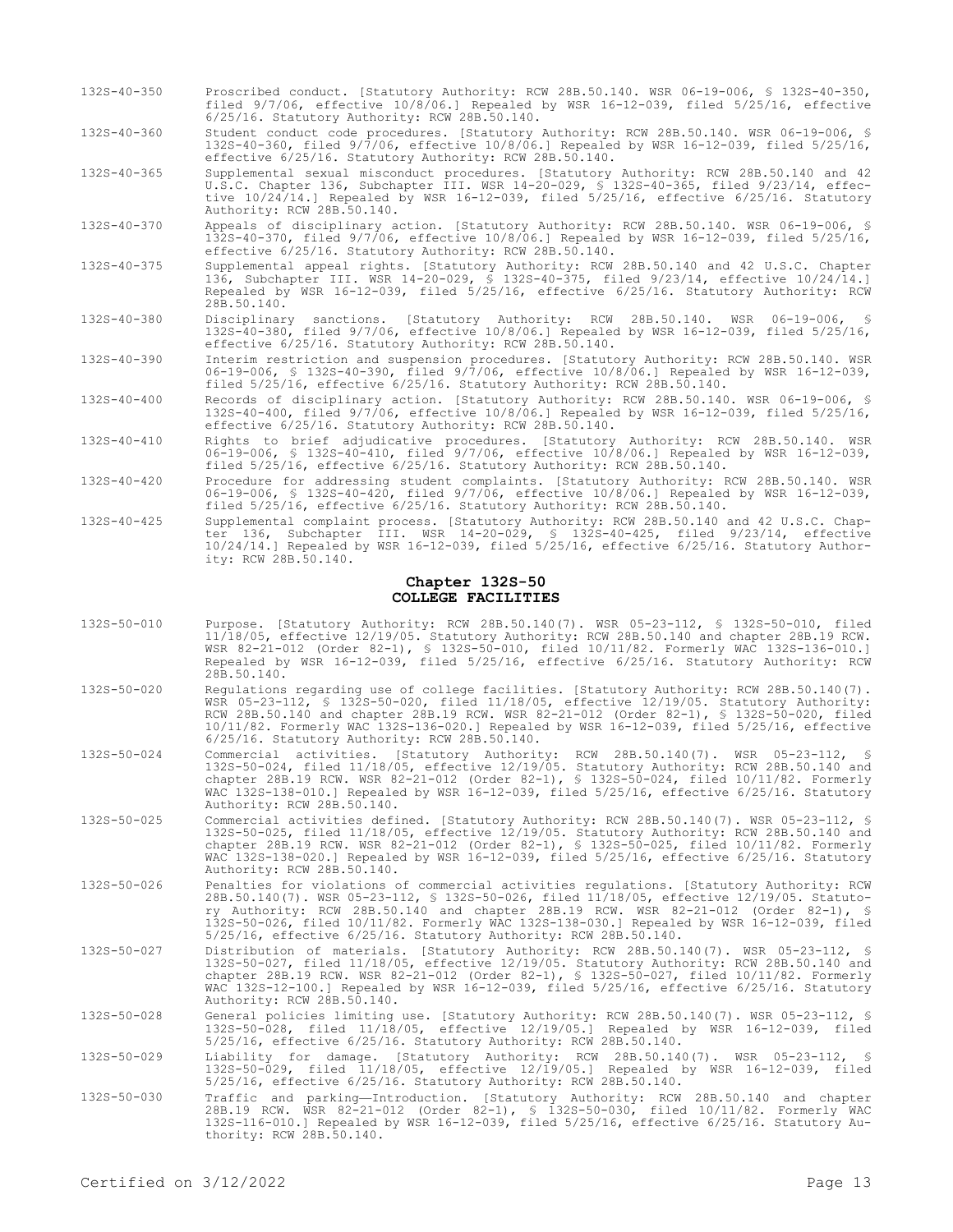132S-50-040 Traffic and parking—Definitions. [Statutory Authority: RCW 28B.50.140(7). WSR 05-23-112, § 132S-50-040, filed 11/18/05, effective 12/19/05. Statutory Authority: RCW 28B.50.140 and chapter 28B.19 RCW. WSR 82-21-012 (Order 82-1), § 132S-50-040, filed 10/11/82. Formerly WAC 132S-116-030.] Repealed by WSR 16-12-039, filed 5/25/16, effective 6/25/16. Statutory Authority: RCW 28B.50.140.

132S-50-050 Traffic and parking—Purposes of regulations. [Statutory Authority: RCW 28B.50.140 and chapter 28B.19 RCW. WSR 82-21-012 (Order 82-1), § 132S-50-050, filed 10/11/82. Formerly WAC 132S-116-020.] Repealed by WSR 16-12-039, filed 5/25/16, effective 6/25/16. Statutory Authority: RCW 28B.50.140.

132S-50-055 Traffic and parking—Applicable rules and regulations. [Statutory Authority: RCW 28B.50.140 and chapter 28B.19 RCW. WSR 82-21-012 (Order 82-1), § 132S-50-055, filed 10/11/82. Formerly WAC 132S-116-040.] Repealed by WSR 16-12-039, filed 5/25/16, effective 6/25/16. Statutory Authority: RCW 28B.50.140.

132S-50-060 Special traffic and parking regulations and restrictions authorized. [Statutory Authority: RCW 28B.50.140(7). WSR 05-23-112, § 132S-50-060, filed 11/18/05, effective 12/19/05. Statutory Authority: RCW 28B.50.140 and chapter 28B.19 RCW. WSR 82-21-012 (Order 82-1), § 132S-50-060, filed 10/11/82. Formerly WAC 132S-116-190.] Repealed by WSR 16-12-039, filed 5/25/16, effective 6/25/16. Statutory Authority: RCW 28B.50.140.

132S-50-065 Exceptions from traffic and parking restrictions. [Statutory Authority: RCW 28B.50.140 and chapter 28B.19 RCW. WSR 82-21-012 (Order 82-1), § 132S-50-065, filed 10/11/82. Formerly WAC 132S-116-220.] Repealed by WSR 16-12-039, filed 5/25/16, effective 6/25/16. Statutory Authority: RCW 28B.50.140.

132S-50-070 Traffic and parking—Enforcement. [Statutory Authority: RCW 28B.50.140(7). WSR 05-23-112, § 132S-50-070, filed 11/18/05, effective 12/19/05. Statutory Authority: RCW 28B.50.140 and chapter 28B.19 RCW. WSR 82-21-012 (Order 82-1), § 132S-50-070, filed 10/11/82. Formerly WAC 132S-116-230.] Repealed by WSR 16-12-039, filed 5/25/16, effective 6/25/16. Statutory Authority: RCW 28B.50.140.

132S-50-075 Fines, penalties and issuance of traffic tickets. [Statutory Authority: RCW 28B.50.140(7). WSR 05-23-112, § 132S-50-075, filed 11/18/05, effective 12/19/05. Statutory Authority: RCW 28B.50.140 and chapter 28B.19 RCW. WSR 82-21-012 (Order 82-1), § 132S-50-075, filed 10/11/82. Formerly WAC 132S-116-240.] Repealed by WSR 16-12-039, filed 5/25/16, effective 6/25/16. Statutory Authority: RCW 28B.50.140.

132S-50-080 Traffic and parking—Fines and penalties. [Statutory Authority: RCW 28B.50.140(7). WSR 05-23-112, § 132S-50-080, filed 11/18/05, effective 12/19/05. Statutory Authority: RCW 28B.50.140 and chapter 28B.19 RCW. WSR 82-21-012 (Order 82-1), § 132S-50-080, filed 10/11/82. Formerly WAC 132S-116-250.] Repealed by WSR 16-12-039, filed 5/25/16, effective 6/25/16. Statutory Authority: RCW 28B.50.140.

132S-50-085 Authorization for issuance of parking permits. [Statutory Authority: RCW 28B.50.140(7). WSR 05-23-112, § 132S-50-085, filed 11/18/05, effective 12/19/05. Statutory Authority: RCW 28B.50.140 and chapter 28B.19 RCW. WSR 82-21-012 (Order 82-1), § 132S-50-085, filed 10/11/82. Formerly WAC 132S-116-050.] Repealed by WSR 16-12-039, filed 5/25/16, effective 6/25/16. Statutory Authority: RCW 28B.50.140.

- 132S-50-090 Valid parking permit. [Statutory Authority: RCW 28B.50.140(7). WSR 05-23-112, § 132S-50-090, filed 11/18/05, effective 12/19/05. Statutory Authority: RCW 28B.50.140 and chapter 28B.19 RCW. WSR 82-21-012 (Order 82-1), § 132S-50-090, filed 10/11/82. Formerly WAC 132S-116-060.] Repealed by WSR 16-12-039, filed 5/25/16, effective 6/25/16. Statutory Authority: RCW 28B.50.140.
- 132S-50-095 Display of parking permit. [Statutory Authority: RCW 28B.50.140 and chapter 28B.19 RCW. WSR 82-21-012 (Order 82-1), § 132S-50-095, filed 10/11/82. Formerly WAC 132S-116-070.] Repealed by WSR 16-12-039, filed 5/25/16, effective 6/25/16. Statutory Authority: RCW 28B.50.140.
- 132S-50-100 Transfer of parking permits. [Statutory Authority: RCW 28B.50.140(7). WSR 05-23-112, § 132S-50-100, filed 11/18/05, effective 12/19/05. Statutory Authority: RCW 28B.50.140 and chapter 28B.19 RCW. WSR 82-21-012 (Order 82-1), § 132S-50-100, filed 10/11/82. Formerly WAC 132S-116-080.] Repealed by WSR 16-12-039, filed 5/25/16, effective 6/25/16. Statutory Authority: RCW 28B.50.140.
- 132S-50-110 Parking permit revocation. [Statutory Authority: RCW 28B.50.140(7). WSR 05-23-112, § 132S-50-110, filed 11/18/05, effective 12/19/05. Statutory Authority: RCW 28B.50.140 and chapter 28B.19 RCW. WSR 82-21-012 (Order 82-1), § 132S-50-110, filed 10/11/82. Formerly WAC 132S-116-090.] Repealed by WSR 16-12-039, filed 5/25/16, effective 6/25/16. Statutory Authority: RCW 28B.50.140.
- 132S-50-115 Parking permit revocation—Hearing provided. [Statutory Authority: RCW 28B.50.140(7). WSR 05-23-112, § 132S-50-115, filed 11/18/05, effective 12/19/05. Statutory Authority: RCW 28B.50.140 and chapter 28B.19 RCW. WSR 82-21-012 (Order 82-1), § 132S-50-115, filed 10/11/82. Formerly WAC 132S-116-100.] Repealed by WSR 16-12-039, filed 5/25/16, effective 6/25/16. Statutory Authority: RCW 28B.50.140.
- 132S-50-120 Allocation of parking space. [Statutory Authority: RCW 28B.50.140(7). WSR 05-23-112, § 132S-50-120, filed 11/18/05, effective 12/19/05. Statutory Authority: RCW 28B.50.140 and chapter 28B.19 RCW. WSR 82-21-012 (Order 82-1), § 132S-50-120, filed 10/11/82. Formerly WAC 132S-116-120.] Repealed by WSR 16-12-039, filed 5/25/16, effective 6/25/16. Statutory Authority: RCW 28B.50.140.
- 132S-50-125 Parking within designated spaces. [Statutory Authority: RCW 28B.50.140(7). WSR 05-23-112, § 132S-50-125, filed 11/18/05, effective 12/19/05. Statutory Authority: RCW 28B.50.140 and chapter 28B.19 RCW. WSR 82-21-012 (Order 82-1), § 132S-50-125, filed 10/11/82. Formerly WAC 132S-116-130.] Repealed by WSR 16-12-039, filed 5/25/16, effective 6/25/16. Statutory Authority: RCW 28B.50.140.
- 132S-50-130 Day parking. [Statutory Authority: RCW 28B.50.140 and chapter 28B.19 RCW. WSR 82-21-012 (Order 82-1), § 132S-50-130, filed 10/11/82. Formerly WAC 132S-116-140.] Repealed by WSR 16-12-039, filed 5/25/16, effective 6/25/16. Statutory Authority: RCW 28B.50.140.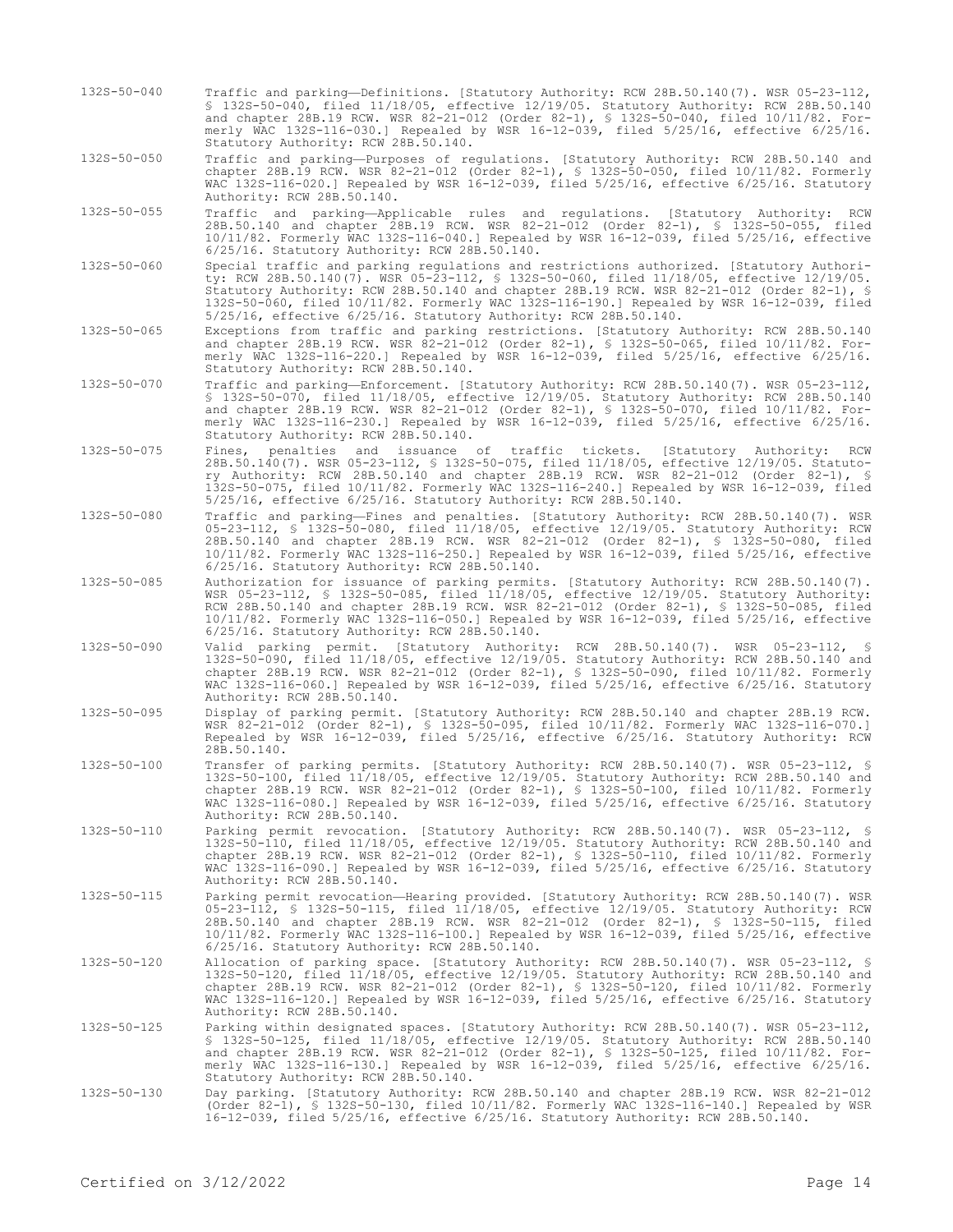- 132S-50-135 Night parking. [Statutory Authority: RCW 28B.50.140 and chapter 28B.19 RCW. WSR 82-21-012 (Order 82-1), § 132S-50-135, filed 10/11/82. Formerly WAC 132S-116-150.] Repealed by WSR 16-12-039, filed 5/25/16, effective 6/25/16. Statutory Authority: RCW 28B.50.140.
- 132S-50-140 Regulatory signs and directions. [Statutory Authority: RCW 28B.50.140(7). WSR 05-23-112, § 132S-50-140, filed 11/18/05, effective 12/19/05. Statutory Authority: RCW 28B.50.140 and chapter 28B.19 RCW. WSR 82-21-012 (Order 82-1), § 132S-50-140, filed 10/11/82. Formerly WAC 132S-116-160.] Repealed by WSR 16-12-039, filed 5/25/16, effective 6/25/16. Statutory Authority: RCW 28B.50.140.

132S-50-145 Speed limit. [Statutory Authority: RCW 28B.50.140 and chapter 28B.19 RCW. WSR 82-21-012 (Order 82-1), § 132S-50-145, filed 10/11/82. Formerly WAC 132S-116-170.] Repealed by WSR 16-12-039, filed 5/25/16, effective 6/25/16. Statutory Authority: RCW 28B.50.140.

- 132S-50-150 Pedestrian's right of way. [Statutory Authority: RCW 28B.50.140 and chapter 28B.19 RCW. WSR 82-21-012 (Order 82-1), § 132S-50-150, filed 10/11/82. Formerly WAC 132S-116-180.] Repealed by WSR 16-12-039, filed 5/25/16, effective 6/25/16. Statutory Authority: RCW 28B.50.140.
- 132S-50-155 Two-wheeled motor bikes or bicycles. [Statutory Authority: RCW 28B.50.140 and chapter 28B.19 RCW. WSR 82-21-012 (Order 82-1), § 132S-50-155, filed 10/11/82. Formerly WAC 132S-116-200.] Repealed by WSR 16-12-039, filed 5/25/16, effective 6/25/16. Statutory Au-
- thority: RCW 28B.50.140.<br>Report of accidents. 132S-50-160 Report of accidents. [Statutory Authority: RCW 28B.50.140(7). WSR 05-23-112, § 132S-50-160, filed 11/18/05, effective 12/19/05. Statutory Authority: RCW 28B.50.140 and chapter 28B.19 RCW. WSR 82-21-012 (Order 82-1), § 132S-50-160, filed 10/11/82. Formerly WAC 132S-116-210.] Repealed by WSR 16-12-039, filed 5/25/16, effective 6/25/16. Statutory Authority: RCW 28B.50.140.
- 132S-50-165 Liability of college. [Statutory Authority: RCW 28B.50.140 and chapter 28B.19 RCW. WSR 82-21-012 (Order 82-1), § 132S-50-165, filed 10/11/82. Formerly WAC 132S-116-260.] Repealed by WSR 16-12-039, filed 5/25/16, effective 6/25/16. Statutory Authority: RCW 28B.50.140.
- 132S-50-170 Delegation of authority. [Statutory Authority: RCW 28B.50.140(7). WSR 05-23-112, § 132S-50-170, filed 11/18/05, effective 12/19/05. Statutory Authority: RCW 28B.50.140 and chapter 28B.19 RCW. WSR 82-21-012 (Order 82-1), § 132S-50-170, filed 10/11/82. Formerly WAC 132S-116-270.] Repealed by WSR 16-12-039, filed 5/25/16, effective 6/25/16. Statutory Authority: RCW 28B.50.140.
- 132S-50-175 Severability. [Statutory Authority: RCW 28B.50.140 and chapter 28B.19 RCW. WSR 82-21-012 (Order 82-1), § 132S-50-175, filed 10/11/82. Formerly WAC 132S-116-280.] Repealed by WSR 16-12-039, filed 5/25/16, effective 6/25/16. Statutory Authority: RCW 28B.50.140.
- 132S-50-180 Pets definition. [Statutory Authority: RCW 28B.50.140 and chapter 28B.19 RCW. WSR 82-21-012 (Order 82-1), § 132S-50-180, filed 10/11/82. Formerly WAC 132S-124-010.] Repealed by WSR 16-12-039, filed 5/25/16, effective 6/25/16. Statutory Authority: RCW 28B.50.140.
- 132S-50-185 Animal control. [Statutory Authority: RCW 28B.50.140(7). WSR 05-23-112, § 132S-50-185, filed 11/18/05, effective 12/19/05. Statutory Authority: RCW 28B.50.140 and chapter 28B.19 RCW. WSR 82-21-012 (Order 82-1), § 132S-50-185, filed 10/11/82. Formerly WAC 132S-124-020.] Repealed by WSR 16-12-039, filed 5/25/16, effective 6/25/16. Statutory Authority: RCW 28B.50.140.
- 132S-50-190 Penalties for violations of pet control regulations. [Statutory Authority: RCW 28B.50.140 and chapter 28B.19 RCW. WSR 82-21-012 (Order 82-1), § 132S-50-190, filed 10/11/82. Formerly WAC 132S-124-030.] Repealed by WSR 16-12-039, filed 5/25/16, effective 6/25/16. Statutory Authority: RCW 28B.50.140.
- 132S-50-195 Smoke and tobacco-free environment. [Statutory Authority: RCW 28B.50.140(7). WSR 05-23-112, § 132S-50-195, filed 11/18/05, effective 12/19/05. Statutory Authority: RCW 28B.50.140 and chapter 28B.19 RCW. WSR 82-21-012 (Order 82-1), § 132S-50-195, filed 10/11/82. Formerly WAC 132S-125-010.] Repealed by WSR 16-12-039, filed 5/25/16, effective 6/25/16. Statutory Authority: RCW 28B.50.140.
- 132S-50-280 Regulations governing firearms and weapons on or in college facilities. [Statutory Authority: RCW 28B.50.140 and chapter 28B.19 RCW. WSR 82-21-012 (Order 82-1), § 132S-50-280, filed 10/11/82.] Repealed by WSR 16-12-039, filed 5/25/16, effective 6/25/16. Statutory Authority: RCW 28B.50.140.

# **Chapter 132S-52 STUDENT PUBLICATIONS**

- 132S-52-010 Responsibility of the student senate. [Order 73-6, § 132S-52-010, filed 1/10/74.] Repealed by WSR 82-21-012 (Order 82-1), filed 10/11/82. Statutory Authority: RCW 28B.50.140 and chapter 28B.19 RCW.
- 132S-52-020 Authority of the student senate. [Order 73-6, § 132S-52-020, filed 1/10/74.] Repealed by WSR 82-21-012 (Order 82-1), filed 10/11/82. Statutory Authority: RCW 28B.50.140 and chapter 28B.19 RCW.
- 132S-52-030 Editors of publications. [Order 73-6, § 132S-52-030, filed 1/10/74.] Repealed by WSR 82-21-012 (Order 82-1), filed 10/11/82. Statutory Authority: RCW 28B.50.140 and chapter 28B.19 RCW.
- 132S-52-040 Hearing procedures for editors. [Order 73-6, § 132S-52-040, filed 1/10/74.] Repealed by WSR 82-21-012 (Order 82-1), filed 10/11/82. Statutory Authority: RCW 28B.50.140 and chapter 28B.19 RCW.
- 132S-52-050 Guidelines for student publications. [Order 73-6, § 132S-52-050, filed 1/10/74.] Repealed by WSR 82-21-012 (Order 82-1), filed 10/11/82. Statutory Authority: RCW 28B.50.140 and chapter 28B.19 RCW.
- 132S-52-060 Financing. [Order 73-6, § 132S-52-060, filed 1/10/74.] Repealed by WSR 82-21-012 (Order 82-1), filed 10/11/82. Statutory Authority: RCW 28B.50.140 and chapter 28B.19 RCW.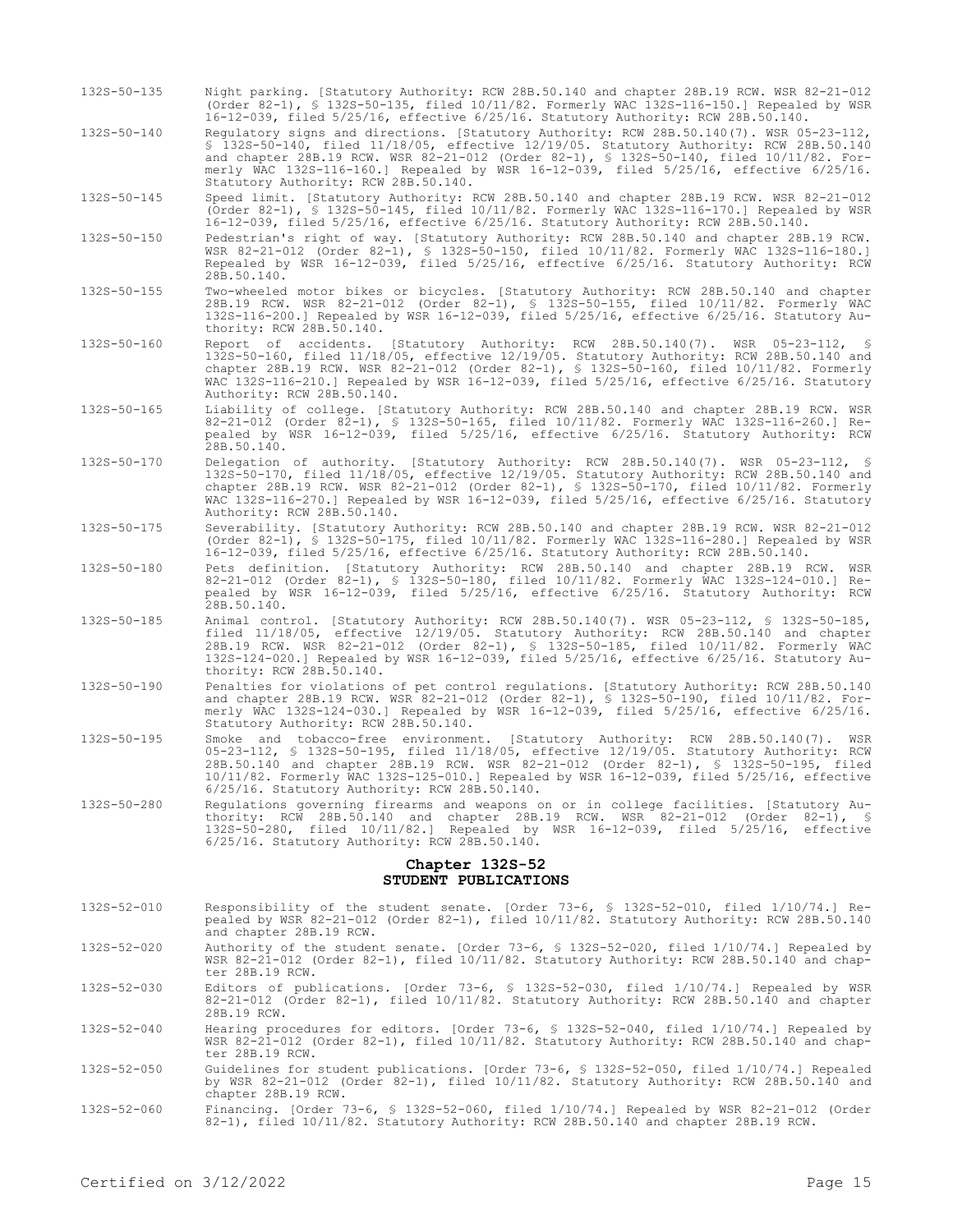#### **Chapter 132S-108 PRACTICE AND PROCEDURES**

- 132S-108-010 Formal hearing policy. [Order 73-6, § 132S-108-010, filed 1/10/74.] Repealed by WSR 82-21-012 (Order 82-1), filed 10/11/82. Statutory Authority: RCW 28B.50.140 and chapter 28B.19 RCW. Later promulgation, see WAC 132S-20-015.
- 132S-108-020 Definitions. [Order 73-6, § 132S-108-020, filed 1/10/74.] Repealed by WSR 82-21-012 (Order 82-1), filed 10/11/82. Statutory Authority: RCW 28B.50.140 and chapter 28B.19 RCW. Later promulgation, see WAC 132S-20-020.
- 132S-108-030 Appearance and practice before agency. [Order 73-6, § 132S-108-030, filed 1/10/74.] Repealed by WSR 82-21-012 (Order 82-1), filed 10/11/82. Statutory Authority: RCW 28B.50.140 and chapter 28B.19 RCW. Later promulgation, see WAC 132S-20-030.
- 132S-108-040 Notice and opportunity for hearing in contested cases. [Order 73-6, § 132S-108-040, filed 1/10/74.] Repealed by WSR 82-21-012 (Order 82-1), filed 10/11/82. Statutory Authority: RCW 28B.50.140 and chapter 28B.19 RCW. Later promulgation, see WAC 132S-20-040.
- 132S-108-050 Service of process—By whom served. [Order 73-6, § 132S-108-050, filed 1/10/74.] Repealed by WSR 82-21-012 (Order 82-1), filed 10/11/82. Statutory Authority: RCW 28B.50.140 and chapter 28B.19 RCW. Later promulgation, see WAC 132S-20-050.
- 132S-108-060 Service of process—Upon whom served. [Order 73-6, § 132S-108-060, filed 1/10/74.] Repealed by WSR 82-21-012 (Order 82-1), filed 10/11/82. Statutory Authority: RCW 28B.50.140 and chapter 28B.19 RCW. Later promulgation, see WAC 132S-20-060.
- 132S-108-070 Service of process—Service upon parties. [Order 73-6, § 132S-108-070, filed 1/10/74.] Repealed by WSR 82-21-012 (Order 82-1), filed 10/11/82. Statutory Authority: RCW 28B.50.140 and chapter 28B.19 RCW. Later promulgation, see WAC 132S-20-070.
- 132S-108-080 Service of process—Method of service. [Order 73-6, § 132S-108-080, filed 1/10/74.] Repealed by WSR 82-21-012 (Order 82-1), filed 10/11/82. Statutory Authority: RCW 28B.50.140 and chapter 28B.19 RCW. Later promulgation, see WAC 132S-20-080.
- 132S-108-090 Service of process—When service complete. [Order 73-6, § 132S-108-090, filed 1/10/74.] Repealed by WSR 82-21-012 (Order 82-1), filed 10/11/82. Statutory Authority: RCW 28B.50.140 and chapter 28B.19 RCW. Later promulgation, see WAC 132S-20-090.
- 132S-108-100 Service of process—Filing with agency. [Order 73-6, § 132S-108-100, filed 1/10/74.] Repealed by WSR 82-21-012 (Order 82-1), filed 10/11/82. Statutory Authority: RCW 28B.50.140 and chapter 28B.19 RCW. Later promulgation, see WAC 132S-20-100.
- 132S-108-110 Depositions and interrogatories in contested cases—Right to take. [Order 73-6, § 132S-108-110, filed 1/10/74.] Repealed by WSR 82-21-012 (Order 82-1), filed 10/11/82. Statutory Authority: RCW 28B.50.140 and chapter 28B.19 RCW. Later promulgation, see WAC 132S-20-110.
- 132S-108-120 Depositions and interrogatories in contested cases—Scope. [Order 73-6, § 132S-108-120, filed 1/10/74.] Repealed by WSR 82-21-012 (Order 82-1), filed 10/11/82. Statutory Authority: RCW 28B.50.140 and chapter 28B.19 RCW. Later promulgation, see WAC 132S-20-120.
- 132S-108-130 Depositions and interrogatories in contested cases—Officer before whom taken. [Order 73-6, § 132S-108-130, filed 1/10/74.] Repealed by WSR 82-21-012 (Order 82-1), filed 10/11/82. Statutory Authority: RCW 28B.50.140 and chapter 28B.19 RCW. Later promulgation, see WAC 132S-20-130.
- 132S-108-140 Depositions and interrogatories in contested cases—Authorization. [Order 73-6, § 132S-108-140, filed 1/10/74.] Repealed by WSR 82-21-012 (Order 82-1), filed 10/11/82. Statutory Authority: RCW 28B.50.140 and chapter 28B.19 RCW. Later promulgation, see WAC 132S-20-140.
- 132S-108-150 Depositions and interrogatories in contested cases—Protection of parties and deponents. [Order 73-6, § 132S-108-150, filed 1/10/74.] Repealed by WSR 82-21-012 (Order 82-1), filed 10/11/82. Statutory Authority: RCW 28B.50.140 and chapter 28B.19 RCW. Later promulgation, see WAC 132S-20-150.
- 132S-108-160 Depositions and interrogatories in contested cases—Oral examination and cross-examination. [Order 73-6, § 132S-108-160, filed 1/10/74.] Repealed by WSR 82-21-012 (Order 82-1), filed 10/11/82. Statutory Authority: RCW 28B.50.140 and chapter 28B.19 RCW. Later promulgation, see WAC 132S-20-160.
- 132S-108-170 Depositions and interrogatories in contested cases—Signing attestation and return. [Order 73-6, § 132S-108-170, filed 1/10/74.] Repealed by WSR 82-21-012 (Order 82-1), filed 10/11/82. Statutory Authority: RCW 28B.50.140 and chapter 28B.19 RCW. Later promulgation, see WAC 132S-20-170.
- 132S-108-190 Depositions and interrogatories in contested cases—Use and effect. [Order 73-6, § 132S-108-190, filed 1/10/74.] Repealed by WSR 82-21-012 (Order 82-1), filed 10/11/82. Statutory Authority: RCW 28B.50.140 and chapter 28B.19 RCW. Later promulgation, see WAC 132S-20-180.
- 132S-108-200 Depositions and interrogatories in contested cases—Fees of officers and deponents. [Order 73-6, § 132S-108-200, filed 1/10/74.] Repealed by WSR 82-21-012 (Order 82-1), filed 10/11/82. Statutory Authority: RCW 28B.50.140 and chapter 28B.19 RCW. Later promulgation, see WAC 132S-20-190.
- 132S-108-210 Depositions upon interrogatories—Submission of interrogatories. [Order 73-6, \$<br>132S-108-210, filed 1/10/74.] Repealed by WSR 82-21-012 (Order 82-1), filed 10/11/82.<br>Statutory Authority: RCW 28B.50.140 and chap  $132S - 20 - 200$ .
- 132S-108-220 Depositions upon interrogatories—The interrogation. [Order 73-6, § 132S-108-220, filed 1/10/74.] Repealed by WSR 82-21-012 (Order 82-1), filed 10/11/82. Statutory Authority: RCW 28B.50.140 and chapter 28B.19 RCW. Later promulgation, see WAC 132S-20-210.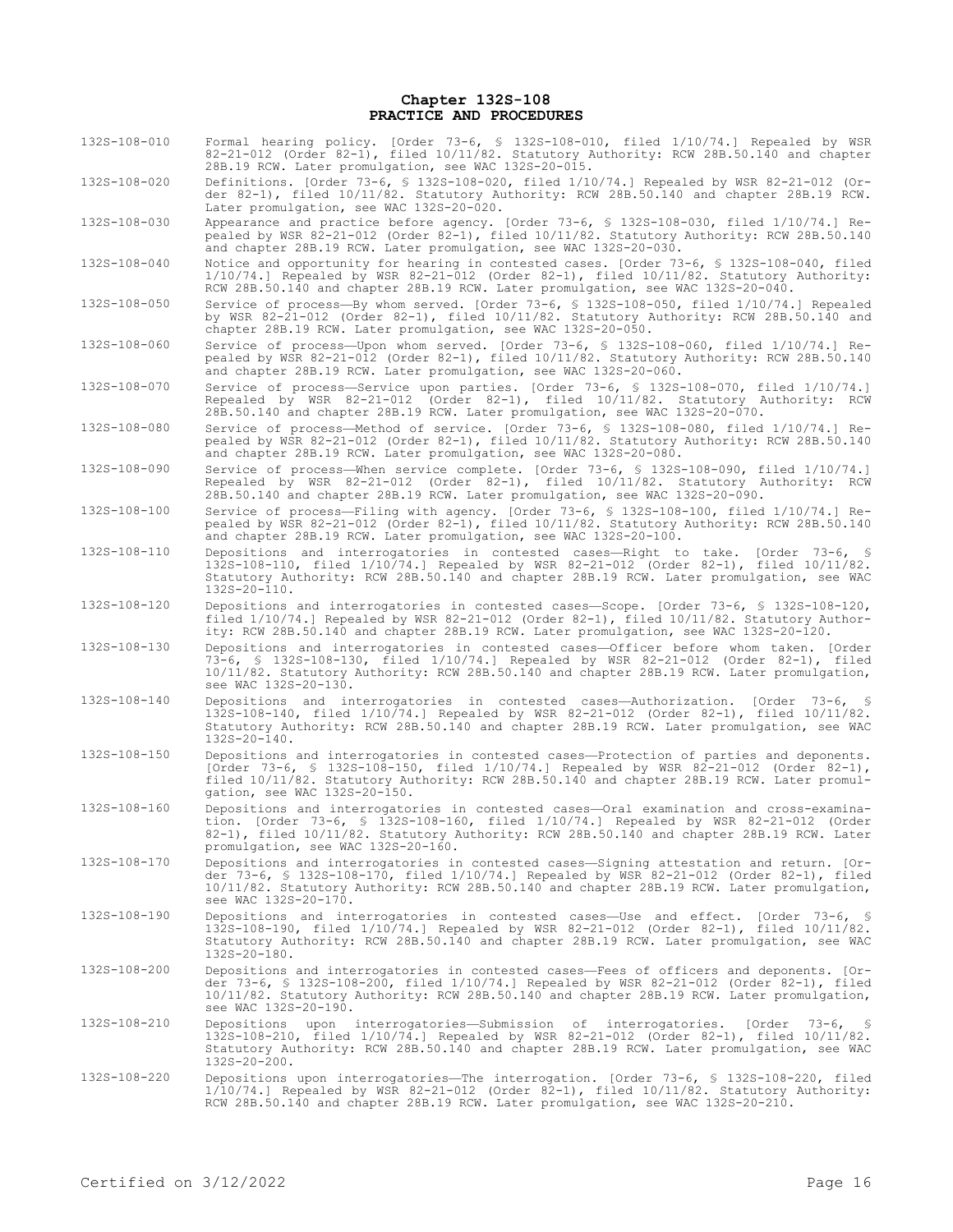- 132S-108-230 Depositions upon interrogatories—Attestation and return. [Order 73-6, § 132S-108-230, filed 1/10/74.] Repealed by WSR 82-21-012 (Order 82-1), filed 10/11/82. Statutory Authority: RCW 28B.50.140 and chapter 28B.19 RCW. Later promulgation, see WAC 132S-20-220.
- 132S-108-240 Depositions upon interrogatories—Provisions of deposition rule. [Order 73-6, § 132S-108-240, filed 1/10/74.] Repealed by WSR 82-21-012 (Order 82-1), filed 10/11/82. Statutory Authority: RCW 28B.50.140 and chapter 28B.19 RCW. Later promulgation, see WAC 132S-20-230.

132S-108-250 Hearing officers. [Order 73-6, § 132S-108-250, filed 1/10/74.] Repealed by WSR 82-21-012 (Order 82-1), filed 10/11/82. Statutory Authority: RCW 28B.50.140 and chapter 28B.19 RCW. Later promulgation, see WAC 132S-20-240.

132S-108-260 Hearing procedures. [Order 73-6, § 132S-108-260, filed 1/10/74.] Repealed by WSR 82-21-012 (Order 82-1), filed 10/11/82. Statutory Authority: RCW 28B.50.140 and chapter 28B.19 RCW. Later promulgation, see WAC 132S-20-250.

- 132S-108-270 Duties of hearing officers. [Order 73-6, § 132S-108-270, filed 1/10/74.] Repealed by WSR 82-21-012 (Order 82-1), filed 10/11/82. Statutory Authority: RCW 28B.50.140 and chapter 28B.19 RCW. Later promulgation, see WAC 132S-20-260.
- 132S-108-280 Stipulations and admissions of record. [Order 73-6, § 132S-108-280, filed 1/10/74.] Repealed by WSR 82-21-012 (Order 82-1), filed 10/11/82. Statutory Authority: RCW 28B.50.140 and chapter 28B.19 RCW. Later promulgation, see WAC 132S-20-270.

132S-108-290 Definition of issues before hearing. [Order 73-6, § 132S-108-290, filed 1/10/74.] Repealed by WSR 82-21-012 (Order 82-1), filed 10/11/82. Statutory Authority: RCW 28B.50.140 and chapter 28B.19 RCW. Later promulgation, see WAC 132S-20-280.

- 132S-108-300 Continuances. [Order 73-6, § 132S-108-300, filed 1/10/74.] Repealed by WSR 82-21-012 (Order 82-1), filed 10/11/82. Statutory Authority: RCW 28B.50.140 and chapter 28B.19 RCW. Later promulgation, see WAC 132S-20-290.
- 132S-108-310 Rules of evidence—Admissibility criteria. [Order 73-6, § 132S-108-310, filed 1/10/74.] Repealed by WSR 82-21-012 (Order 82-1), filed 10/11/82. Statutory Authority: RCW 28B.50.140 and chapter 28B.19 RCW. Later promulgation, see WAC 132S-20-300.
- 132S-108-320 Tentative admission—Exclusion—Discontinuance—Objections. [Order 73-6, § 132S-108-320, filed 1/10/74.] Repealed by WSR 82-21-012 (Order 82-1), filed 10/11/82. Statutory Authority: RCW 28B.50.140 and chapter 28B.19 RCW. Later promulgation, see WAC 132S-20-310.
- 132S-108-330 Form and content of decisions in contested cases. [Order 73-6, § 132S-108-330, filed 1/10/74.] Repealed by WSR 82-21-012 (Order 82-1), filed 10/11/82. Statutory Authority: RCW 28B.50.140 and chapter 28B.19 RCW. Later promulgation, see WAC 132S-20-320.

#### **Chapter 132S-116 PARKING AND TRAFFIC CONTROL**

- 132S-116-010 Introduction. [Order 73-6, § 132S-116-010, filed 1/10/74.] Repealed by WSR 82-21-012 (Order 82-1), filed 10/11/82. Statutory Authority: RCW 28B.50.140 and chapter 28B.19 RCW. Later promulgation, see WAC 132S-50-030.
- 132S-116-020 Purposes of regulations. [Order 73-6, § 132S-116-020, filed 1/10/74.] Repealed by WSR 82-21-012 (Order 82-1), filed 10/11/82. Statutory Authority: RCW 28B.50.140 and chapter 28B.19 RCW. Later promulgation, see WAC 132S-50-050.
- 132S-116-030 Definitions. [Order 73-6, § 132S-116-030, filed 1/10/74.] Repealed by WSR 82-21-012 (Order 82-1), filed 10/11/82. Statutory Authority: RCW 28B.50.140 and chapter 28B.19 RCW. Later promulgation, see WAC 132S-50-040.
- 132S-116-040 Applicable rules and regulations. [Order 73-6, § 132S-116-040, filed 1/10/74.] Repealed by WSR 82-21-012 (Order 82-1), filed 10/11/82. Statutory Authority: RCW 28B.50.140 and chapter 28B.19 RCW. Later promulgation, see WAC 132S-50-055.
- 132S-116-050 Authorization for issuance of permits. [Order 73-6, § 132S-116-050, filed 1/10/74.] Repealed by WSR 82-21-012 (Order 82-1), filed 10/11/82. Statutory Authority: RCW 28B.50.140 and chapter 28B.19 RCW. Later promulgation, see WAC 132S-50-085.

132S-116-060 Valid permit. [Order 73-6, § 132S-116-060, filed 1/10/74.] Repealed by WSR 82-21-012 (Order 82-1), filed 10/11/82. Statutory Authority: RCW 28B.50.140 and chapter 28B.19 RCW. Later promulgation, see WAC 132S-50-090.

- 132S-116-070 Display of permit. [Order 73-6, § 132S-116-070, filed 1/10/74.] Repealed by WSR 82-21-012 (Order 82-1), filed 10/11/82. Statutory Authority: RCW 28B.50.140 and chapter 28B.19 RCW. Later promulgation, see WAC 132S-50-095.
- 132S-116-080 Transfer of permits. [Order 73-6, § 132S-116-080, filed 1/10/74.] Repealed by WSR 82-21-012 (Order 82-1), filed 10/11/82. Statutory Authority: RCW 28B.50.140 and chapter 28B.19 RCW. Later promulgation, see WAC 132S-50-100.
- 132S-116-090 Permit revocation. [Order 73-6, § 132S-116-090, filed 1/10/74.] Repealed by WSR 82-21-012 (Order 82-1), filed 10/11/82. Statutory Authority: RCW 28B.50.140 and chapter 28B.19 RCW. Later promulgation, see WAC 132S-50-110.

132S-116-100 Hearing provided. [Order 73-6, § 132S-116-100, filed 1/10/74.] Repealed by WSR 82-21-012 (Order 82-1), filed 10/11/82. Statutory Authority: RCW 28B.50.140 and chapter 28B.19 RCW. Later promulgation, see WAC 132S-50-115.

132S-116-120 Allocation of parking space. [Order 73-6, § 132S-116-120, filed 1/10/74.] Repealed by WSR 82-21-012 (Order 82-1), filed 10/11/82. Statutory Authority: RCW 28B.50.140 and chapter 28B.19 RCW. Later promulgation, see WAC 132S-50-120.

132S-116-130 Parking within designated spaces. [Order 73-6, § 132S-116-130, filed 1/10/74.] Repealed by WSR 82-21-012 (Order 82-1), filed 10/11/82. Statutory Authority: RCW 28B.50.140 and chapter 28B.19 RCW. Later promulgation, see WAC 132S-50-125.

132S-116-140 Day parking. [Order 73-6, § 132S-116-140, filed 1/10/74.] Repealed by WSR 82-21-012 (Order 82-1), filed 10/11/82. Statutory Authority: RCW 28B.50.140 and chapter 28B.19 RCW. Later promulgation, see WAC 132S-50-130.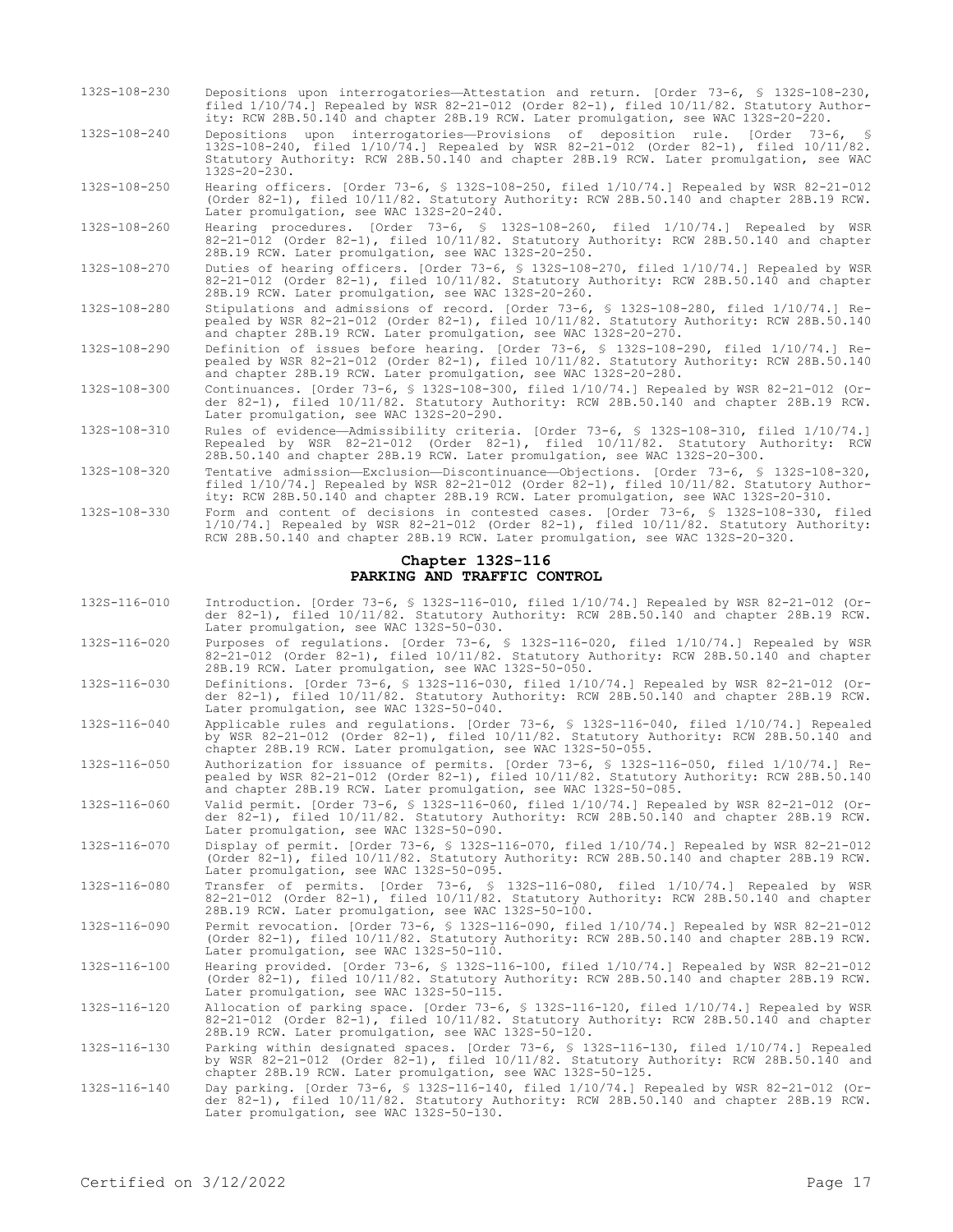132S-116-150 Night parking. [Order 73-6, § 132S-116-150, filed 1/10/74.] Repealed by WSR 82-21-012 (Order 82-1), filed 10/11/82. Statutory Authority: RCW 28B.50.140 and chapter 28B.19 RCW. Later promulgation, see WAC 132S-50-135.

132S-116-160 Regulatory signs and directions. [Order 73-6, § 132S-116-160, filed 1/10/74.] Repealed by WSR 82-21-012 (Order 82-1), filed 10/11/82. Statutory Authority: RCW 28B.50.140 and chapter 28B.19 RCW. Later promulgation, see WAC 132S-50-140.

132S-116-170 Speed. [Order 73-6, § 132S-116-170, filed 1/10/74.] Repealed by WSR 82-21-012 (Order 82-1), filed 10/11/82. Statutory Authority: RCW 28B.50.145 and chapter 28B.19 RCW. Later promulgation, see WAC 132S-50-145.

132S-116-180 Pedestrian's right of way. [Order 73-6, § 132S-116-180, filed 1/10/74.] Repealed by WSR 82-21-012 (Order 82-1), filed 10/11/82. Statutory Authority: RCW 28B.50.140 and chapter 28B.19 RCW. Later promulgation, see WAC 132S-50-150.

- 132S-116-190 Special traffic and parking regulations and restrictions authorized. [Order 73-6, § 132S-116-190, filed 1/10/74.] Repealed by WSR 82-21-012 (Order 82-1), filed 10/11/82. Statutory Authority: RCW 28B.50.140 and chapter 28B.19 RCW. Later promulgation, see WAC  $132S-50-060$ .
- 132S-116-200 Two-wheeled motor bikes or bicycles. [Order 73-6, § 132S-116-200, filed 1/10/74.] Repealed by WSR 82-21-012 (Order 82-1), filed 10/11/82. Statutory Authority: RCW 28B.50.140 and chapter 28B.19 RCW. Later promulgation, see WAC 132S-50-155.

132S-116-210 Report of accidents. [Order 73-6, § 132S-116-210, filed 1/10/74.] Repealed by WSR 82-21-012 (Order 82-1), filed 10/11/82. Statutory Authority: RCW 28B.50.140 and chapter 28B.19 RCW. Later promulgation, see WAC 132S-50-160.

132S-116-220 Exceptions from traffic and parking restrictions. [Order 73-6, § 132S-116-220, filed 1/10/74.] Repealed by WSR 82-21-012 (Order 82-1), filed 10/11/82. Statutory Authority: RCW 28B.50.140 and chapter 28B.19 RCW. Later promulgation, see WAC 132S-50-065.

132S-116-230 Enforcement. [Order 73-6, § 132S-116-230, filed 1/10/74.] Repealed by WSR 82-21-012 (Order 82-1), filed 10/11/82. Statutory Authority: RCW 28B.50.140 and chapter 28B.19 RCW. Later promulgation, see WAC 132S-50-070.

132S-116-240 Issuance of traffic tickets. [Order 73-6, § 132S-116-240, filed 1/10/74.] Repealed by WSR 82-21-012 (Order 82-1), filed 10/11/82. Statutory Authority: RCW 28B.50.140 and chapter 28B.19 RCW. Later promulgation, see WAC 132S-50-075.

132S-116-250 Fines and penalties. [Order 73-6, § 132S-116-250, filed 1/10/74.] Repealed by WSR 82-21-012 (Order 82-1), filed 10/11/82. Statutory Authority: RCW 28B.50.140 and chapter 28B.19 RCW. Later promulgation, see WAC 132S-50-080.

132S-116-260 Liability of college. [Order 73-6, § 132S-116-260, filed 1/10/74.] Repealed by WSR 82-21-012 (Order 82-1), filed 10/11/82. Statutory Authority: RCW 28B.50.140 and chapter 28B.19 RCW. Later promulgation, see WAC 132S-50-165.

132S-116-270 Delegation of authority. [Order 73-6, § 132S-116-270, filed 1/10/74.] Repealed by WSR 82-21-012 (Order 82-1), filed 10/11/82. Statutory Authority: RCW 28B.50.140 and chapter 28B.19 RCW. Later promulgation, see WAC 132S-50-170.

132S-116-280 Severability. [Order 73-6, § 132S-116-280, filed 1/10/74.] Repealed by WSR 82-21-012 (Order 82-1), filed 10/11/82. Statutory Authority: RCW 28B.50.140 and chapter 28B.19 RCW. Later promulgation, see WAC 132S-50-175.

#### **Chapter 132S-122 DISPOSITION OF OBLIGATIONS OWED TO COLLEGE BY STUDENTS**

- 132S-122-010 Financial obligations of students. [Order 73-6, § 132S-122-010, filed 1/10/74.] Repealed by WSR 82-21-012 (Order 82-1), filed 10/11/82. Statutory Authority: RCW 28B.50.140 and chapter 28B.19 RCW. Later promulgation, see WAC 132S-40-090.
- 132S-122-020 Appeal procedure. [Order 73-6, § 132S-122-020, filed 1/10/74.] Repealed by WSR 82-21-012 (Order 82-1), filed 10/11/82. Statutory Authority: RCW 28B.50.140 and chapter 28B.19 RCW. Later promulgation, see WAC 132S-40-095.

### **Chapter 132S-124 PET CONTROL REGULATIONS**

- 132S-124-010 Definition. [Order 73-6, § 132S-124-010, filed 1/10/74.] Repealed by WSR 82-21-012 (Order 82-1), filed 10/11/82. Statutory Authority: RCW 28B.50.140 and chapter 28B.19 RCW. Later promulgation, see WAC 132S-50-180.
- 132S-124-020 Pet control. [Order 73-6, § 132S-124-020, filed 1/10/74.] Repealed by WSR 82-21-012 (Order 82-1), filed 10/11/82. Statutory Authority: RCW 28B.50.140 and chapter 28B.19 RCW. Later promulgation, see WAC 132S-50-185.

132S-124-030 Penalties for violations of pet control regulations. [Order 73-6, § 132S-124-030, filed 1/10/74.] Repealed by WSR 82-21-012 (Order 82-1), filed 10/11/82. Statutory Authority: RCW 28B.50.140 and chapter 28B.19 RCW. Later promulgation, see WAC 132S-50-190.

### **Chapter 132S-125 SMOKING REGULATIONS**

132S-125-010 Smoking regulations for campus buildings. [Order 73-6, § 132S-125-010, filed 1/10/74.] Repealed by WSR 82-21-012 (Order 82-1), filed 10/11/82. Statutory Authority: RCW 28B.50.140 and chapter 28B.19 RCW. Later promulgation, see WAC 132S-50-195.

### **Chapter 132S-136 USE OF COLLEGE FACILITIES**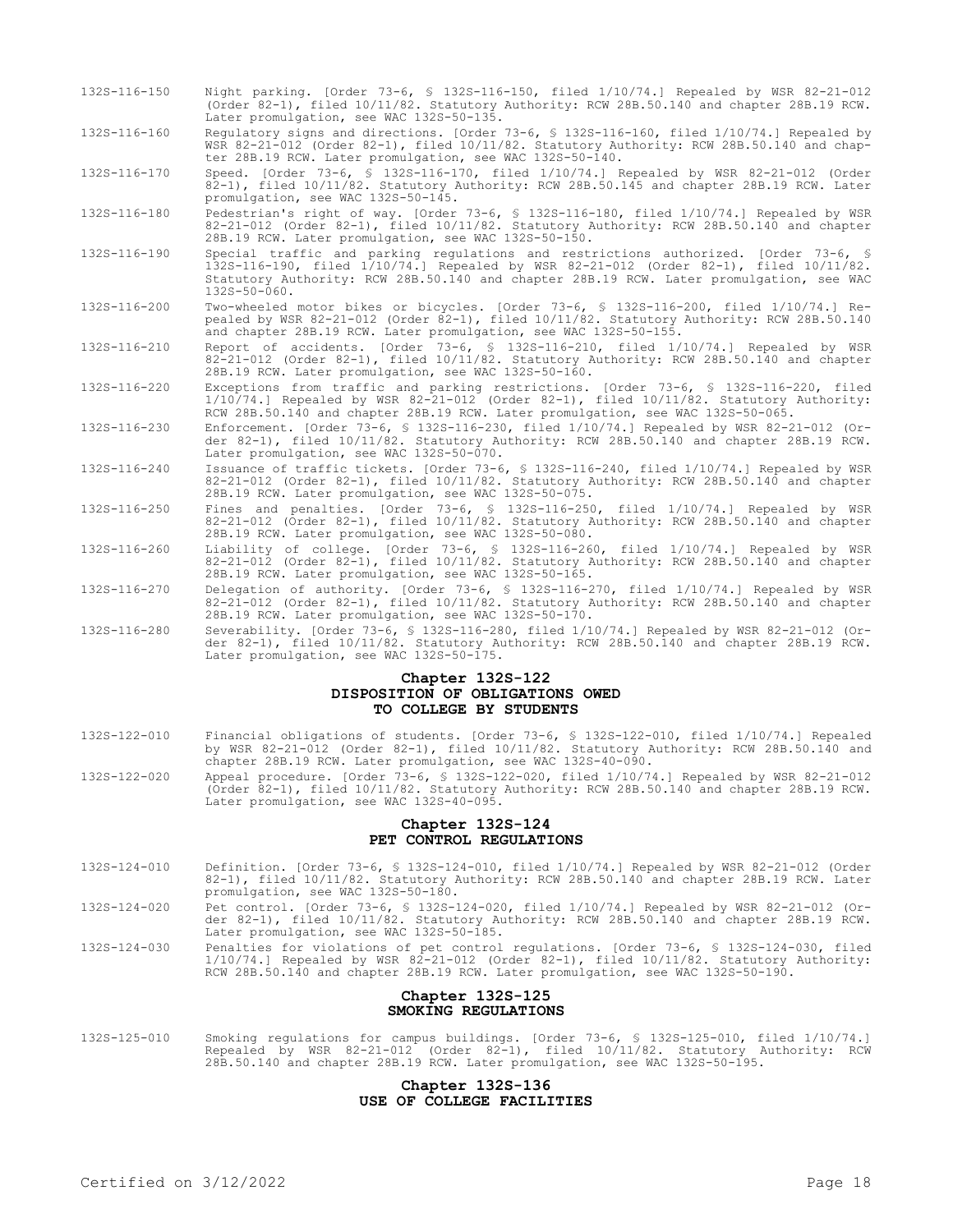- 132S-136-010 Purpose. [Order 72-1, § 132S-136-010, filed 1/20/72.] Repealed by WSR 82-21-012 (Order 82-1), filed 10/11/82. Statutory Authority: RCW 28B.50.140 and chapter 28B.19 RCW. Later promulgation, see WAC 132S-50-010.
- 132S-136-020 Regulations regarding use. [Order 75-4, § 132S-136-020, filed 10/8/75; Order 72-1, § 132S-136-020, filed 1/20/72.] Repealed by WSR 82-21-012 (Order 82-1), filed 10/11/82. Statutory Authority: RCW 28B.50.140 and chapter 28B.19 RCW. Later promulgation, see WAC 132S-50-020.

132S-136-200 Introduction. [Order 73-6, § 132S-136-200, filed 1/10/74.] Repealed by WSR 82-21-012 (Order 82-1), filed 10/11/82. Statutory Authority: RCW 28B.50.140 and chapter 28B.19 RCW.

132S-136-210 Employee organization defined. [Order 73-6, § 132S-136-210, filed 1/10/74.] Repealed by WSR 82-21-012 (Order 82-1), filed 10/11/82. Statutory Authority: RCW 28B.50.140 and chapter 28B.19 RCW.

132S-136-220 Meeting rooms. [Order 73-6, § 132S-136-220, filed 1/10/74.] Repealed by WSR 82-21-012 (Order 82-1), filed 10/11/82. Statutory Authority: RCW 28B.50.140 and chapter 28B.19 RCW. 132S-136-230 Use of mail service by employee organizations. [Order 73-6, § 132S-136-230, filed 1/10/74.] Repealed by WSR 82-21-012 (Order 82-1), filed 10/11/82. Statutory Authority: RCW 28B.50.140 and chapter 28B.19 RCW.

132S-136-240 Telephone usage. [Order 73-6, § 132S-136-240, filed 1/10/74.] Repealed by WSR 82-21-012 (Order 82-1), filed 10/11/82. Statutory Authority: RCW 28B.50.140 and chapter 28B.19 RCW.

- 132S-136-250 Use of duplicating and photocopying equipment. [Order 73-6, § 132S-136-250, filed 1/10/74.] Repealed by WSR 82-21-012 (Order 82-1), filed 10/11/82. Statutory Authority: RCW 28B.50.140 and chapter 28B.19 RCW.
- 132S-136-260 Use of secretarial and other supporting staff services. [Order 73-6, § 132S-136-260, filed 1/10/74.] Repealed by WSR 82-21-012 (Order 82-1), filed 10/11/82. Statutory Authority: RCW 28B.50.140 and chapter 28B.19 RCW.
- 132S-136-270 Office equipment and supplies. [Order 73-6, § 132S-136-270, filed 1/10/74.] Repealed by WSR 82-21-012 (Order 82-1), filed 10/11/82. Statutory Authority: RCW 28B.50.140 and chapter 28B.19 RCW.
- 132S-136-280 Travel expense. [Order 73-6, § 132S-136-280, filed 1/10/74.] Repealed by WSR 82-21-012 (Order 82-1), filed 10/11/82. Statutory Authority: RCW 28B.50.140 and chapter 28B.19 RCW.
- 132S-136-290 Access to college records. [Order 73-6, § 132S-136-290, filed 1/10/74.] Repealed by WSR 82-21-012 (Order 82-1), filed 10/11/82. Statutory Authority: RCW 28B.50.140 and chapter 28B.19 RCW.
- 132S-136-300 Conduct of employee organization business during scheduled working hours. [Order 73-6, § 132S-136-300, filed 1/10/74.] Repealed by WSR 82-21-012 (Order 82-1), filed 10/11/82. Statutory Authority: RCW 28B.50.140 and chapter 28B.19 RCW.
- 132S-136-310 Conflicts with contractual provisions. [Order 73-6, § 132S-136-310, filed 1/10/74.] Repealed by WSR 82-21-012 (Order 82-1), filed 10/11/82. Statutory Authority: RCW 28B.50.140 and chapter 28B.19 RCW.

#### **Chapter 132S-137 ENTERTAINMENT ON THE CAMPUS OF COLUMBIA BASIN COMMUNITY COLLEGE**

- 132S-137-400 Entertainment defined. [Order 73-6, § 132S-137-400, filed 1/10/74.] Repealed by WSR 82-21-012 (Order 82-1), filed 10/11/82. Statutory Authority: RCW 28B.50.140 and chapter 28B.19 RCW.
- 132S-137-410 Approval of entertainment required. [Order 73-6, § 132S-137-410, filed 1/10/74.] Repealed by WSR 82-21-012 (Order 82-1), filed 10/11/82. Statutory Authority: RCW 28B.50.140 and chapter 28B.19 RCW.
- 132S-137-420 Responsibility of sponsoring group. [Order 73-6, § 132S-137-420, filed 1/10/74.] Repealed by WSR 82-21-012 (Order 82-1), filed 10/11/82. Statutory Authority: RCW 28B.50.140 and chapter 28B.19 RCW.

#### **Chapter 132S-138 REGULATION OF COMMERCIAL ACTIVITIES ON CAMPUS**

- 132S-138-010 Commercial activities. [Order 73-6, § 132S-138-010, filed 1/10/74.] Repealed by WSR 82-21-012 (Order 82-1), filed 10/11/82. Statutory Authority: RCW 28B.50.140 and chapter 28B.19 RCW. Later promulgation, see WAC 132S-50-024.
- 132S-138-020 Commercial activities defined. [Order 73-6, § 132S-138-020, filed 1/10/74.] Repealed by WSR 82-21-012 (Order 82-1), filed 10/11/82. Statutory Authority: RCW 28B.50.140 and chapter 28B.19 RCW. Later promulgation, see WAC 132S-50-025.
- 132S-138-030 Penalties for violations of commercial activities regulations. [Order 73-6, § 132S-138-030, filed 1/10/74.] Repealed by WSR 82-21-012 (Order 82-1), filed 10/11/82. Statutory Authority: RCW 28B.50.140 and chapter 28B.19 RCW. Later promulgation, see WAC 132S-50-026.

## **Chapter 132S-139 FOOD SERVICES**

132S-139-600 Food service policies at Columbia Basin Community College. [Order 73-6, § 132S-139-600, filed 1/10/74.] Repealed by WSR 82-21-012 (Order 82-1), filed 10/11/82. Statutory Authority: RCW 28B.50.140 and chapter 28B.19 RCW.

# **Chapter 132S-140 PLACEMENT SERVICE FACILITIES**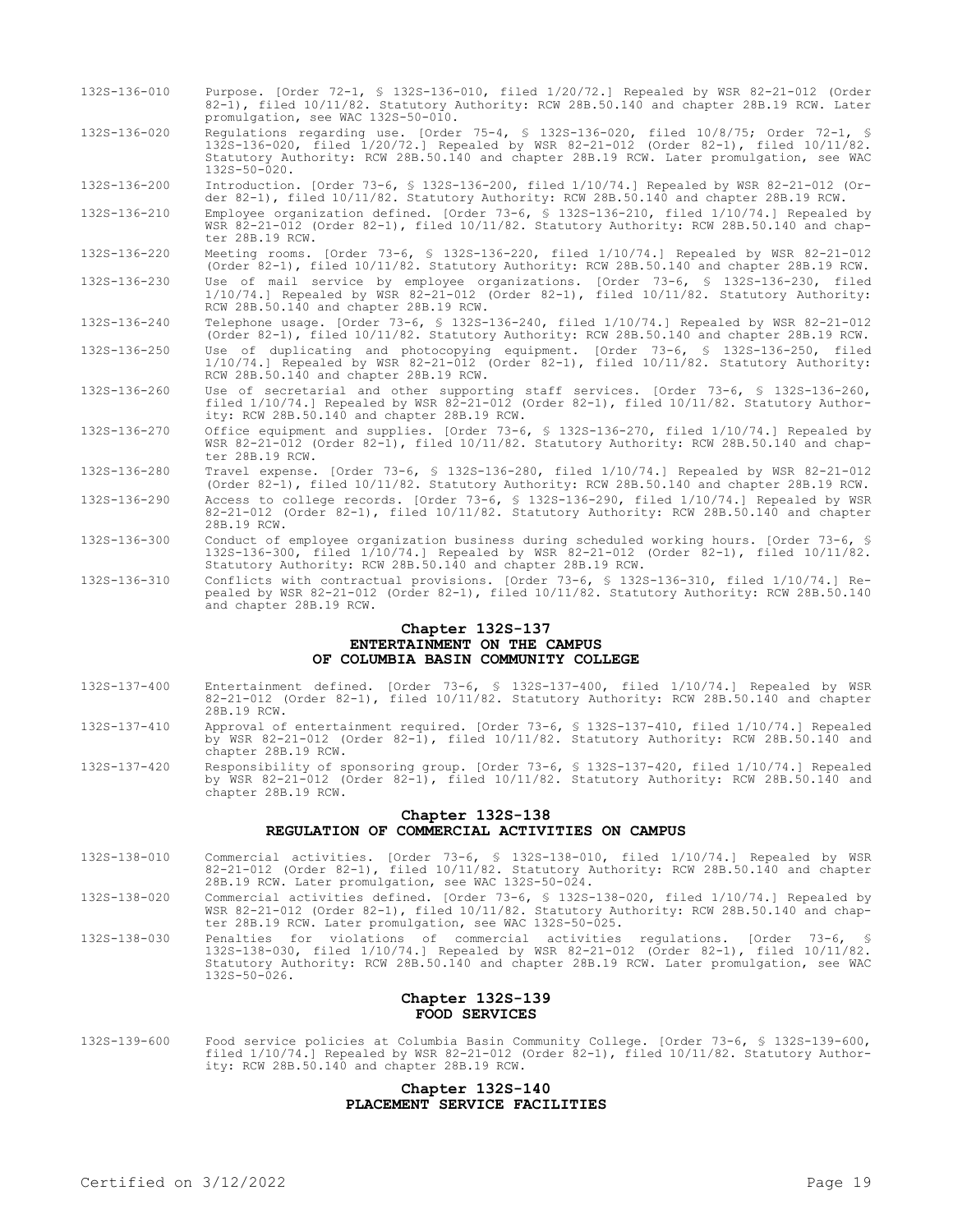- 132S-140-010 Placement service facilities. [Order 73-6, § 132S-140-010, filed 1/10/74.] Repealed by WSR 82-21-012 (Order 82-1), filed 10/11/82. Statutory Authority: RCW 28B.50.140 and chapter 28B.19 RCW.
- 132S-140-020 Eligibility for placement services. [Order 73-6, § 132S-140-020, filed 1/10/74.] Repealed by WSR 82-21-012 (Order 82-1), filed 10/11/82. Statutory Authority: RCW 28B.50.140 and chapter 28B.19 RCW.
- 132S-140-030 Establishing a placement file. [Order 73-6, § 132S-140-030, filed 1/10/74.] Repealed by WSR 82-21-012 (Order 82-1), filed 10/11/82. Statutory Authority: RCW 28B.50.140 and chapter 28B.19 RCW.
- 132S-140-040 Use of placement files. [Order 73-6, § 132S-140-040, filed 1/10/74.] Repealed by WSR 82-21-012 (Order 82-1), filed 10/11/82. Statutory Authority: RCW 28B.50.140 and chapter 28B.19 RCW.
- 132S-140-050 Eligibility for recruitment at the placement office. [Order 73-6, § 132S-140-050, filed 1/10/74.] Repealed by WSR 82-21-012 (Order 82-1), filed 10/11/82. Statutory Authority: RCW 28B.50.140 and chapter 28B.19 RCW.

#### **Chapter 132S-142 BOOKSTORE**

- 132S-142-010 Columbia Basin College bookstore operating procedures. [Order 73-6, § 132S-142-010, filed 1/10/74.] Repealed by WSR 82-21-012 (Order 82-1), filed 10/11/82. Statutory Authority: RCW 28B.50.140 and chapter 28B.19 RCW.
- 132S-142-020 Return and refund policy. [Order 73-6, § 132S-142-020, filed 1/10/74.] Repealed by WSR 82-21-012 (Order 82-1), filed 10/11/82. Statutory Authority: RCW 28B.50.140 and chapter 28B.19 RCW.
- 132S-142-030 Personal credit. [Order 73-6, § 132S-142-030, filed 1/10/74.] Repealed by WSR 82-21-012 (Order 82-1), filed 10/11/82. Statutory Authority: RCW 28B.50.140 and chapter 28B.19 RCW.
- 132S-142-040 Columbia Basin College bookstore pricing policies. [Order 73-6, § 132S-142-040, filed 1/10/74.] Repealed by WSR 82-21-012 (Order 82-1), filed 10/11/82. Statutory Authority: RCW 28B.50.140 and chapter 28B.19 RCW.

#### **Chapter 132S-152 HEALTH AND SAFETY REGULATIONS FOR VOCATIONAL COURSES AND CAMPUS EMPLOYMENT AT COLUMBIA BASIN COMMUNITY COLLEGE**

- 132S-152-010 Declaration of purpose. [Order 73-6, § 132S-152-010, filed 1/10/74.] Repealed by WSR 82-21-012 (Order 82-1), filed 10/11/82. Statutory Authority: RCW 28B.50.140 and chapter 28B.19 RCW.
- 132S-152-015 Requirements as outlined in Washington state plan for vocational education. [Order 73-6, § 132S-152-015, filed 1/10/74.] Repealed by WSR 82-21-012 (Order 82-1), filed 10/11/82. Statutory Authority: RCW 28B.50.140 and chapter 28B.19 RCW.
- 132S-152-020 General safety rules and responsibilities. [Order 73-6, § 132S-152-020, filed 1/10/74.] Repealed by WSR 82-21-012 (Order 82-1), filed 10/11/82. Statutory Authority: RCW 28B.50.140 and chapter 28B.19 RCW.
- 132S-152-030 Protective equipment and clothing. [Order 73-6, § 132S-152-030, filed 1/10/74.] Repealed by WSR 82-21-012 (Order 82-1), filed 10/11/82. Statutory Authority: RCW 28B.50.140 and chapter 28B.19 RCW.
- 132S-152-040 Hygiene. [Order 73-6, § 132S-152-040, filed 1/10/74.] Repealed by WSR 82-21-012 (Order 82-1), filed 10/11/82. Statutory Authority: RCW 28B.50.140 and chapter 28B.19 RCW.
- 132S-152-050 Prohibiting unsafe acts or unhealthful practices. [Order 73-6, § 132S-152-050, filed 1/10/74.] Repealed by WSR 82-21-012 (Order 82-1), filed 10/11/82. Statutory Authority: RCW 28B.50.140 and chapter 28B.19 RCW.
- 132S-152-060 Violations. [Order 73-6, § 132S-152-060, filed 1/10/74.] Repealed by WSR 82-21-012 (Order 82-1), filed 10/11/82. Statutory Authority: RCW 28B.50.140 and chapter 28B.19 RCW.

#### **Chapter 132S-165 NONDISCRIMINATION DUE TO SEX**

- 132S-165-010 Introduction. [Order 76-4, § 132S-165-010, filed 6/14/76.] Repealed by WSR 82-21-012 (Order 82-1), filed 10/11/82. Statutory Authority: RCW 28B.50.140 and chapter 28B.19 RCW.
- 132S-165-020 Procedures. [Order 76-4, § 132S-165-020, filed 6/14/76.] Repealed by WSR 82-21-012 (Order 82-1), filed 10/11/82. Statutory Authority: RCW 28B.50.140 and chapter 28B.19 RCW. Later promulgation, see WAC 132S-30-036.

#### **Chapter 132S-168 INSTRUCTIONAL RESOURCE CENTER**

- 132S-168-010 Columbia Basin College instructional resource center. [Order 73-6, § 132S-168-010, filed 1/10/74.] Repealed by WSR 82-21-012 (Order 82-1), filed 10/11/82. Statutory Authority: RCW 28B.50.140 and chapter 28B.19 RCW.
- 132S-168-020 Selection of services, personnel, resources. [Order 73-6, § 132S-168-020, filed 1/10/74.] Repealed by WSR 82-21-012 (Order 82-1), filed 10/11/82. Statutory Authority: RCW 28B.50.140 and chapter 28B.19 RCW.
- 132S-168-030 Circulation records. [Order 73-6, § 132S-168-030, filed 1/10/74.] Repealed by WSR 82-21-012 (Order 82-1), filed 10/11/82. Statutory Authority: RCW 28B.50.140 and chapter 28B.19 RCW.
- 132S-168-040 Inspection. [Order 73-6, § 132S-168-040, filed 1/10/74.] Repealed by WSR 82-21-012 (Order 82-1), filed 10/11/82. Statutory Authority: RCW 28B.50.140 and chapter 28B.19 RCW.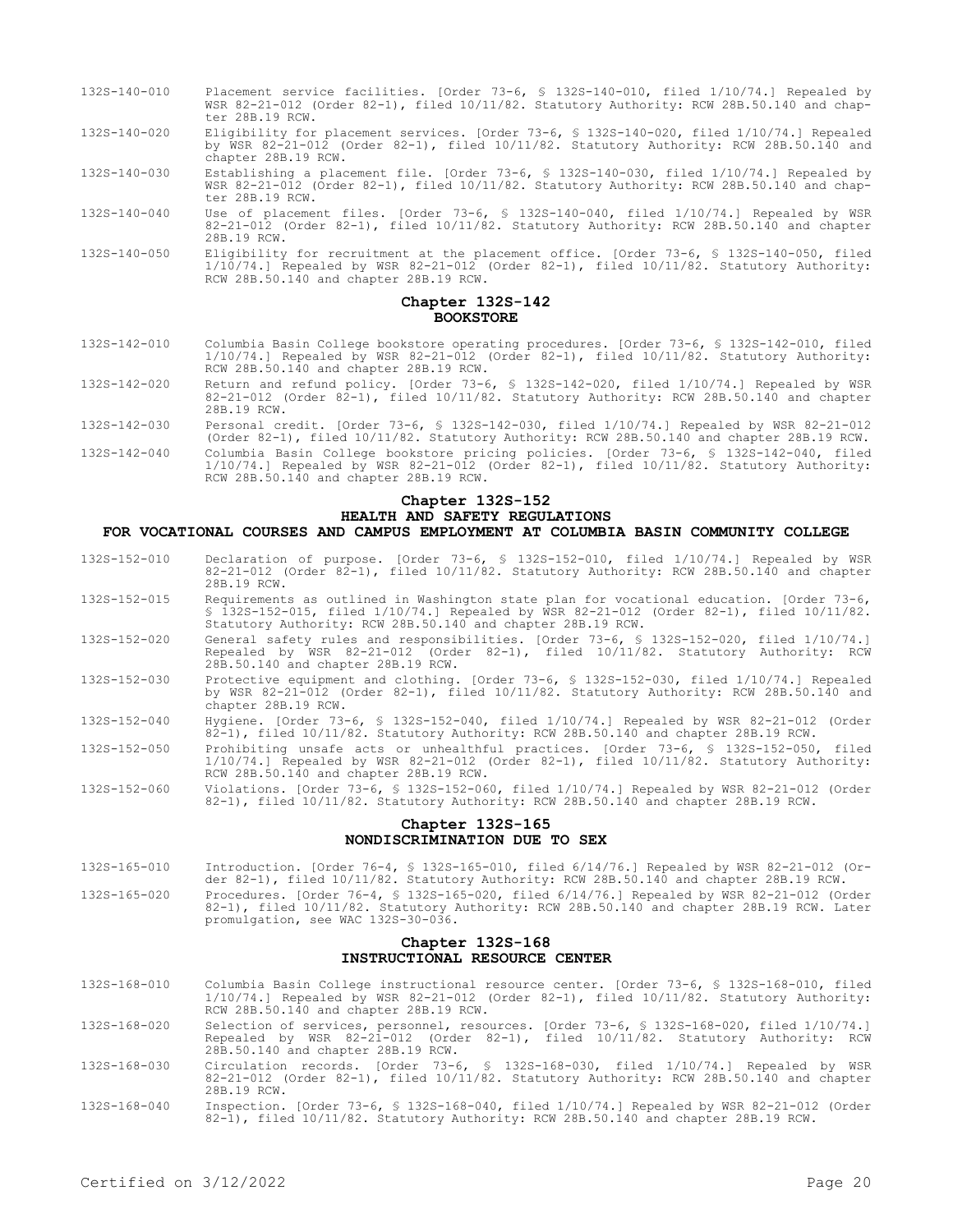| 132S-168-050 | Prohibited entry. [Order 73-6, § 132S-168-050, filed 1/10/74.] Repealed by WSR 82-21-012<br>(Order 82-1), filed 10/11/82. Statutory Authority: RCW 28B.50.140 and chapter 28B.19 RCW.                                                      |
|--------------|--------------------------------------------------------------------------------------------------------------------------------------------------------------------------------------------------------------------------------------------|
| 132S-168-060 | Smoking. [Order 73-6, § 1325-168-060, filed 1/10/74.] Repealed by WSR 82-21-012 (Order<br>82-1), filed 10/11/82. Statutory Authority: RCW 28B.50.140 and chapter 28B.19 RCW.                                                               |
| 132S-168-070 | Displays. [Order 73-6, § 132S-168-070, filed 1/10/74.] Repealed by WSR 82-21-012 (Order<br>82-1), filed 10/11/82. Statutory Authority: RCW 28B.50.140 and chapter 28B.19 RCW.                                                              |
| 132S-168-080 | Gifts. [Order 73-6, § 132S-168-080, filed 1/10/74.] Repealed by WSR 82-21-012 (Order<br>82-1), filed 10/11/82. Statutory Authority: RCW 28B.50.140 and chapter 28B.19 RCW.                                                                 |
| 132S-168-090 | IRC borrowers. [Order 73-6, § 132S-168-090, filed 1/10/74.] Repealed by WSR 82-21-012<br>(Order 82-1), filed 10/11/82. Statutory Authority: RCW 28B.50.140 and chapter 28B.19 RCW.                                                         |
| 132S-168-100 | IRC circulation policy. [Order 73-6, § 132S-168-100, filed 1/10/74.] Repealed by WSR<br>82-21-012 (Order 82-1), filed 10/11/82. Statutory Authority: RCW 28B.50.140 and chapter<br>28B.19 RCW.                                             |
| 132S-168-110 | Library fines and charges for lost, damaged, and overdue materials. [Order 73-6, §<br>132S-168-110, filed 1/10/74.1 Repealed by WSR 82-21-012 (Order 82-1), filed 10/11/82.<br>Statutory Authority: RCW 28B.50.140 and chapter 28B.19 RCW. |
| 132S-168-120 | Instructional resource center fees. [Order 73-6, § 132S-168-120, filed 1/10/74.] Repealed<br>by WSR 82-21-012 (Order 82-1), filed 10/11/82. Statutory Authority: RCW 28B.50.140 and                                                        |

# **Chapter 132S-170 POLICIES RELATING TO LEAVES OF ABSENCE**

chapter 28B.19 RCW.

- 132S-170-010 Introduction. [Order 74-1, § 132S-170-010, filed 2/14/74.] Repealed by WSR 82-21-012 (Order 82-1), filed 10/11/82. Statutory Authority: RCW 28B.50.140 and chapter 28B.19 RCW. Later promulgation, see WAC 132S-30-080.
- 132S-170-020 Applications and accounting for absences and benefits, obligations, and reimbursement. [Order 74-1, § 132S-170-020, filed 2/14/74.] Repealed by WSR 82-21-012 (Order 82-1), filed 10/11/82. Statutory Authority: RCW 28B.50.140 and chapter 28B.19 RCW. Later promulgation, see WAC 132S-30-082.
- 132S-170-030 Types of leaves. [Statutory Authority: Chapters 28B.10 and 28B.50 RCW. WSR 78-10-021 (Order 78-1, Resolution No. 78-1), § 132S-170-030, filed 9/14/78; Order 74-1, § 132S-170-030, filed 2/14/74.] Repealed by WSR 82-21-012 (Order 82-1), filed 10/11/82. Statutory Authority: RCW 28B.50.140 and chapter 28B.19 RCW. Later promulgation, see WAC 132S-30-084.

#### **Chapter 132S-172 ANNUAL VACATION LEAVE POLICIES FOR ADMINISTRATIVE AND EXEMPT PERSONNEL**

- 132S-172-010 Introduction. [Order 74-2, § 132S-172-010, filed 4/15/74.] Repealed by WSR 82-21-012 (Order 82-1), filed 10/11/82. Statutory Authority: RCW 28B.50.140 and chapter 28B.19 RCW. Later promulgation, see WAC 132S-30-086.
- 132S-172-020 Procedures. [Order 74-2, § 132S-172-020, filed 4/15/74.] Repealed by WSR 82-21-012 (Order 82-1), filed 10/11/82. Statutory Authority: RCW 28B.50.140 and chapter 28B.19 RCW. Later promulgation, see WAC 132S-30-088.

# **Chapter 132S-173 SICK LEAVE FOR ADMINISTRATIVE AND EXEMPT PERSONNEL**

| 132S-173-010       | Introduction. [Order 76-2, § 132S-173-010, filed 6/17/76.] Repealed by WSR 82-21-012 (Or-                                                                                          |
|--------------------|------------------------------------------------------------------------------------------------------------------------------------------------------------------------------------|
|                    | der 82-1), filed 10/11/82. Statutory Authority: RCW 28B.50.140 and chapter 28B.19 RCW.                                                                                             |
| 132S-173-020       | Definitions. [Order 76-2, § 132S-173-020, filed 6/17/76.] Repealed by WSR 82-21-012 (Or-<br>der 82-1), filed 10/11/82. Statutory Authority: RCW 28B.50.140 and chapter 28B.19 RCW. |
| $132S - 173 - 030$ | Procedures. [Order 76-2, § 132S-173-030, filed 6/17/76.] Repealed by WSR 82-21-012 (Order<br>82-1), filed $10/11/82$ . Statutory Authority: RCW 28B.50.140 and chapter 28B.19 RCW. |

### **Chapter 132S-175 POLICIES RELATING TO GRIEVANCES**

- 132S-175-010 Introduction. [Order 74-1, § 132S-175-010, filed 2/14/74.] Repealed by WSR 82-21-012 (Order 82-1), filed 10/11/82. Statutory Authority: RCW 28B.50.140 and chapter 28B.19 RCW. Later promulgation, see WAC 132S-30-072.
- 132S-175-020 Definitions. [Order 74-1, § 132S-175-020, filed 2/14/74.] Repealed by WSR 82-21-012 (Order 82-1), filed 10/11/82. Statutory Authority: RCW 28B.50.140 and chapter 28B.19 RCW. Later promulgation, see WAC 132S-30-074.
- 132S-175-030 Procedures. [Order 74-1, § 132S-175-030, filed 2/14/74.] Repealed by WSR 82-21-012 (Order 82-1), filed 10/11/82. Statutory Authority: RCW 28B.50.140 and chapter 28B.19 RCW. Later promulgation, see WAC 132S-30-076.
- 132S-175-040 Appeal. [Order 74-1, § 132S-175-040, filed 2/14/74.] Repealed by WSR 82-21-012 (Order 82-1), filed 10/11/82. Statutory Authority: RCW 28B.50.140 and chapter 28B.19 RCW. Later promulgation, see WAC 132S-30-078.

## **Chapter 132S-180 ACADEMIC EMPLOYEES SALARY INCREASE FOR EXCELLENCE—SELECTION—SCREENING**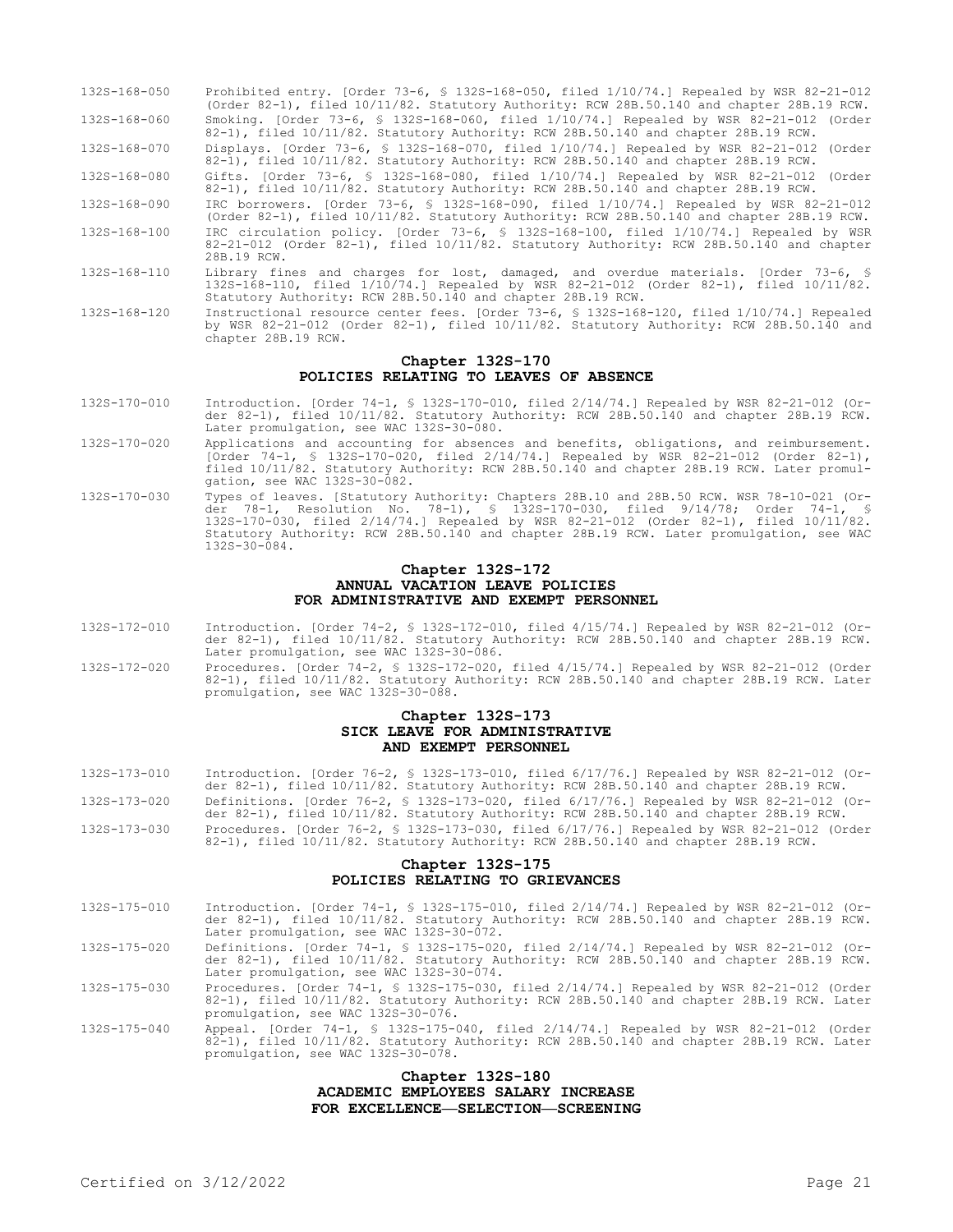- 132S-180-010 Introduction. [Order 74-2, § 132S-180-010, filed 4/15/74.] Repealed by WSR 82-21-012 (Order 82-1), filed 10/11/82. Statutory Authority: RCW 28B.50.140 and chapter 28B.19 RCW. Later promulgation, see WAC 132S-30-042.
- 132S-180-020 Selection process. [Order 74-2, § 132S-180-020, filed 4/15/74.] Repealed by WSR 82-21-012 (Order 82-1), filed 10/11/82. Statutory Authority: RCW 28B.50.140 and chapter 28B.19 RCW. Later promulgation, see WAC 132S-30-044.
- 132S-180-030 Screening process. [Order 74-2, § 132S-180-030, filed 4/15/74.] Repealed by WSR 82-21-012 (Order 82-1), filed 10/11/82. Statutory Authority: RCW 28B.50.140 and chapter 28B.19 RCW. Later promulgation, see WAC 132S-30-046.
- 132S-180-040 Final list of candidates. [Order 74-2, § 132S-180-040, filed 4/15/74.] Repealed by WSR 82-21-012 (Order 82-1), filed 10/11/82. Statutory Authority: RCW 28B.50.140 and chapter 28B.19 RCW. Later promulgation, see WAC 132S-30-048.

#### **Chapter 132S-185 EMPLOYER AND EMPLOYEE NEGOTIATIONS PROCEDURE**

- 132S-185-010 Purpose. [Order 75-3, § 132S-185-010, filed 5/7/75.] Repealed by WSR 82-21-012 (Order 82-1), filed 10/11/82. Statutory Authority: RCW 28B.50.140 and chapter 28B.19 RCW.
- 132S-185-020 Definitions. [Order 75-3, § 132S-185-020, filed 5/7/75.] Repealed by WSR 82-21-012 (Order 82-1), filed 10/11/82. Statutory Authority: RCW 28B.50.140 and chapter 28B.19 RCW. Later promulgation, see WAC 132S-30-020.
- 132S-185-030 Communications with employees' representatives. [Order 75-3, § 132S-185-030, filed 5/7/75.] Repealed by WSR 82-21-012 (Order 82-1), filed 10/11/82. Statutory Authority: RCW 28B.50.140 and chapter 28B.19 RCW. Later promulgation, see WAC 132S-30-022.
- 132S-185-040 Negotiations procedure. [Order 75-3, § 132S-185-040, filed 5/7/75.] Repealed by WSR 82-21-012 (Order 82-1), filed 10/11/82. Statutory Authority: RCW 28B.50.140 and chapter 28B.19 RCW. Later promulgation, see WAC 132S-30-024.
- 132S-185-050 Severability. [Order 75-3, § 132S-185-050, filed 5/7/75.] Repealed by WSR 82-21-012 (Order 82-1), filed 10/11/82. Statutory Authority: RCW 28B.50.140 and chapter 28B.19 RCW. Later promulgation, see WAC 132S-30-026.

#### **Chapter 132S-187 SEPA (STATE ENVIRONMENTAL POLICY ACT) POLICY**

132S-187-010 Policy statement. [Order 76-5, § 132S-187-010, filed 6/14/76.] Repealed by WSR 82-21-012 (Order 82-1), filed 10/11/82. Statutory Authority: RCW 28B.50.140 and chapter 28B.19 RCW. 132S-187-015 Responsible official for carrying out policy. [Order 76-5, § 132S-187-015, filed 6/14/76.] Repealed by WSR 82-21-012 (Order 82-1), filed 10/11/82. Statutory Authority: RCW 28B.50.140 and chapter 28B.19 RCW.

## **Chapter 132S-190 INSTRUCTIONAL RESPONSIBILITIES AND WORKLOAD STANDARDS**

- 132S-190-010 Instructional responsibilities. [Statutory Authority: Chapters 28B.10 and 28B.50 RCW. WSR 78-10-018 (Order 78-1, Resolution No. 78-1), § 132S-190-010, filed 9/14/78.] Repealed by WSR 82-21-012 (Order 82-1), filed 10/11/82. Statutory Authority: RCW 28B.50.140 and chapter 28B.19 RCW. Later promulgation, see WAC 132S-30-010.
- 132S-190-020 Annual workload standards. [Statutory Authority: Chapters 28B.10 and 28B.50 RCW. WSR 78-10-018 (Order 78-1, Resolution No. 78-1), § 132S-190-020, filed 9/14/78.] Repealed by WSR 82-21-012 (Order 82-1), filed 10/11/82. Statutory Authority: RCW 28B.50.140 and chapter 28B.19 RCW. Later promulgation, see WAC 132S-30-011.
- 132S-190-030 Development of written syllabi. [Statutory Authority: Chapters 28B.10 and 28B.50 RCW. WSR 78-10-018 (Order 78-1, Resolution No. 78-1), § 132S-190-030, filed 9/14/78.] Repealed by WSR 82-21-012 (Order 82-1), filed 10/11/82. Statutory Authority: RCW 28B.50.140 and chapter 28B.19 RCW. Later promulgation, see WAC 132S-30-012.
- 132S-190-040 Verification of class roster. [Statutory Authority: Chapters 28B.10 and 28B.50 RCW. WSR 78-10-018 (Order 78-1, Resolution No. 78-1), § 132S-190-040, filed 9/14/78.] Repealed by WSR 82-21-012 (Order 82-1), filed 10/11/82. Statutory Authority: RCW 28B.50.140 and chapter 28B.19 RCW. Later promulgation, see WAC 132S-30-013.
- 132S-190-050 Extended day duty assignments. [Statutory Authority: Chapters 28B.10 and 28B.50 RCW. WSR 78-10-018 (Order 78-1, Resolution No. 78-1), § 132S-190-050, filed 9/14/78.] Repealed by WSR 82-21-012 (Order 82-1), filed 10/11/82. Statutory Authority: RCW 28B.50.140 and chapter 28B.19 RCW. Later promulgation, see WAC 132S-30-014.
- 132S-190-060 Split shift—Librarians and guidance counselors. [Statutory Authority: Chapters 28B.10 and 28B.50 RCW. WSR 78-10-018 (Order 78-1, Resolution No. 78-1), § 132S-190-060, filed 9/14/78.] Repealed by WSR 82-21-012 (Order 82-1), filed 10/11/82. Statutory Authority: RCW 28B.50.140 and chapter 28B.19 RCW. Later promulgation, see WAC 132S-30-015.

# **Chapter 132S-195 TUITION AND FEE WAIVERS FOR FULL-TIME EMPLOYEES**

132S-195-010 Tuition and fee waivers for full-time employees. [Statutory Authority: Chapters 28B.10 and 28B.50 RCW. WSR 79-10-065 (Order 79-3, Resolution No. 79-3), § 132S-195-010, filed 9/18/79.] Repealed by WSR 82-21-012 (Order 82-1), filed 10/11/82. Statutory Authority: RCW 28B.50.140 and chapter 28B.19 RCW.

# **Chapter 132S-197 TUITION AND FEE WAIVER FOR DISPLACED HOMEMAKERS**